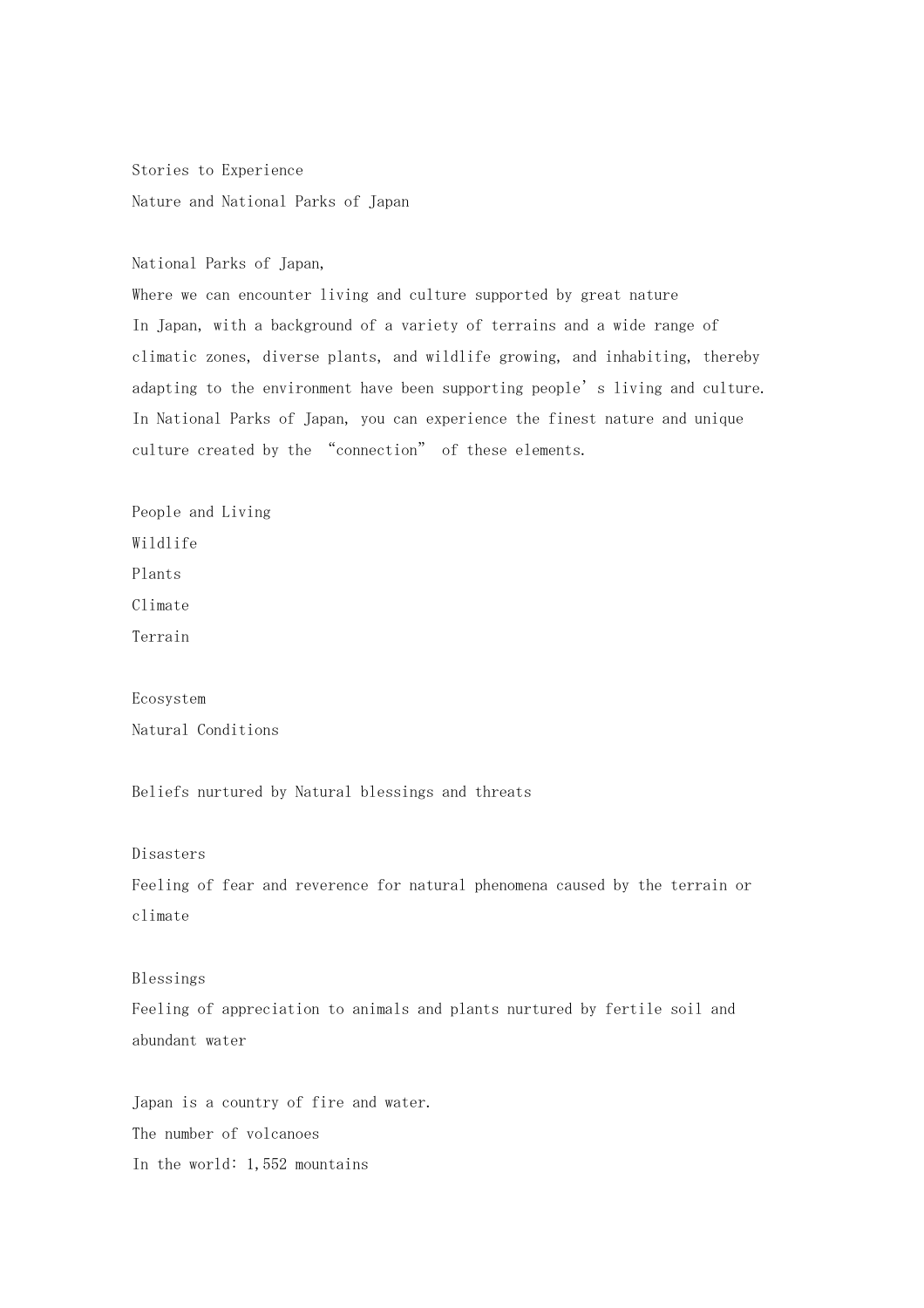In Japan: 111 mountains

While Japan's land area accounts for 0.25% of the total area of the world, the volcanoes in Japan accounts for 7% of the volcanoes in the world.

Rainfall In Japan: 1.728 mm / year World average: 880 mm / year

Source: National Catalogue of The Active Volcanoes in Japan (the 4th edition) by Japan Meteorological Agency / Annual Rainfall (Ministry of Land, Infrastructure, Transport, and Tourism)

Diverse environment Supported by climatic zones Ranging from the subarctic zone to the subtropical zone

Subarctic zone Cold-temperature zone Warm-temperature zone Subtropical zone

Sea with drift-ice masses In the subarctic zone

Forests in the temperature zone With a variety of changes over the four seasons

Sea of coral reefs In the subtropical zone

Source: The Japan Forestry Association "Forests and Forestry in Japan: Textbook for Learning about Forests" Japan, where people and nature cohabit,with rich biodiversity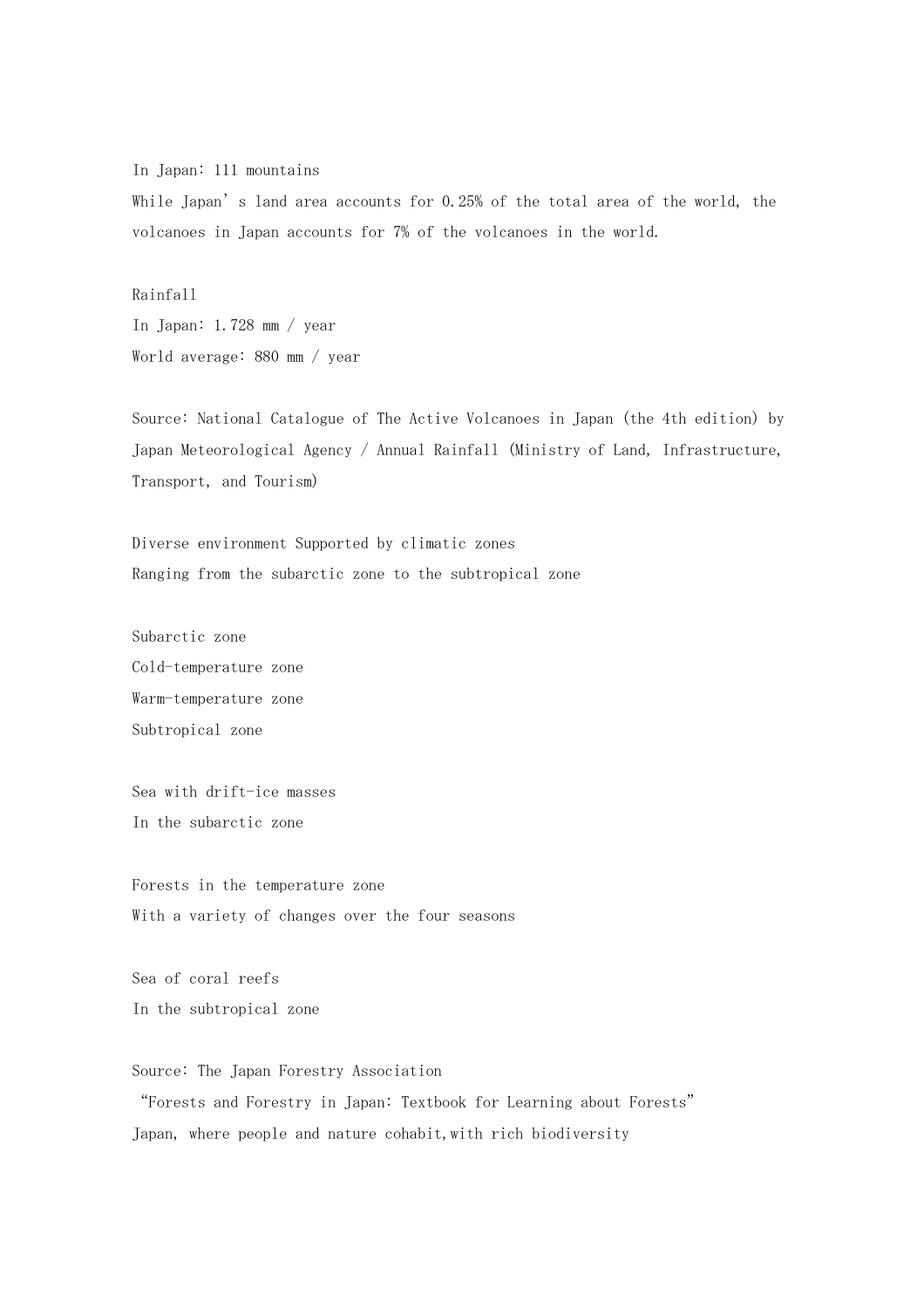Comparison with the U.K. and New Zealand, as an island country situated at a latitude similar to Japan, with the area almost the same as that of Japan.

Land area Japan 378,000㎢ Latitude of Tokyo: 35 degrees 40 minutes north latitude The U.K.

243,000㎢

Latitude of London: 51 degrees 30 minutes north latitude

New Zealand 268,000㎢ Latitude of Wellington: 42 degrees 41 minutes south latitude

Population density Japan: 335 people / km<sup>2</sup> U.K.: 271 people /  $km^2$ New Zealand: 18 people / km<sup>2</sup>

Number of mammal species

Japan: Endemic species: 48 species, Total number of species: 107 species U.K.: Endemic species: 0 species, Total number of species: 42 species New Zealand: Endemic species: 3 species, Total number of Species: 3 species

Number of bird species Japan: Endemic species: 10 species, Total number of species: 542 species U.K.: Endemic species: 1 species, Total number of species: 542 species New Zealand: Endemic species: 56 species, Total number of species: 295 species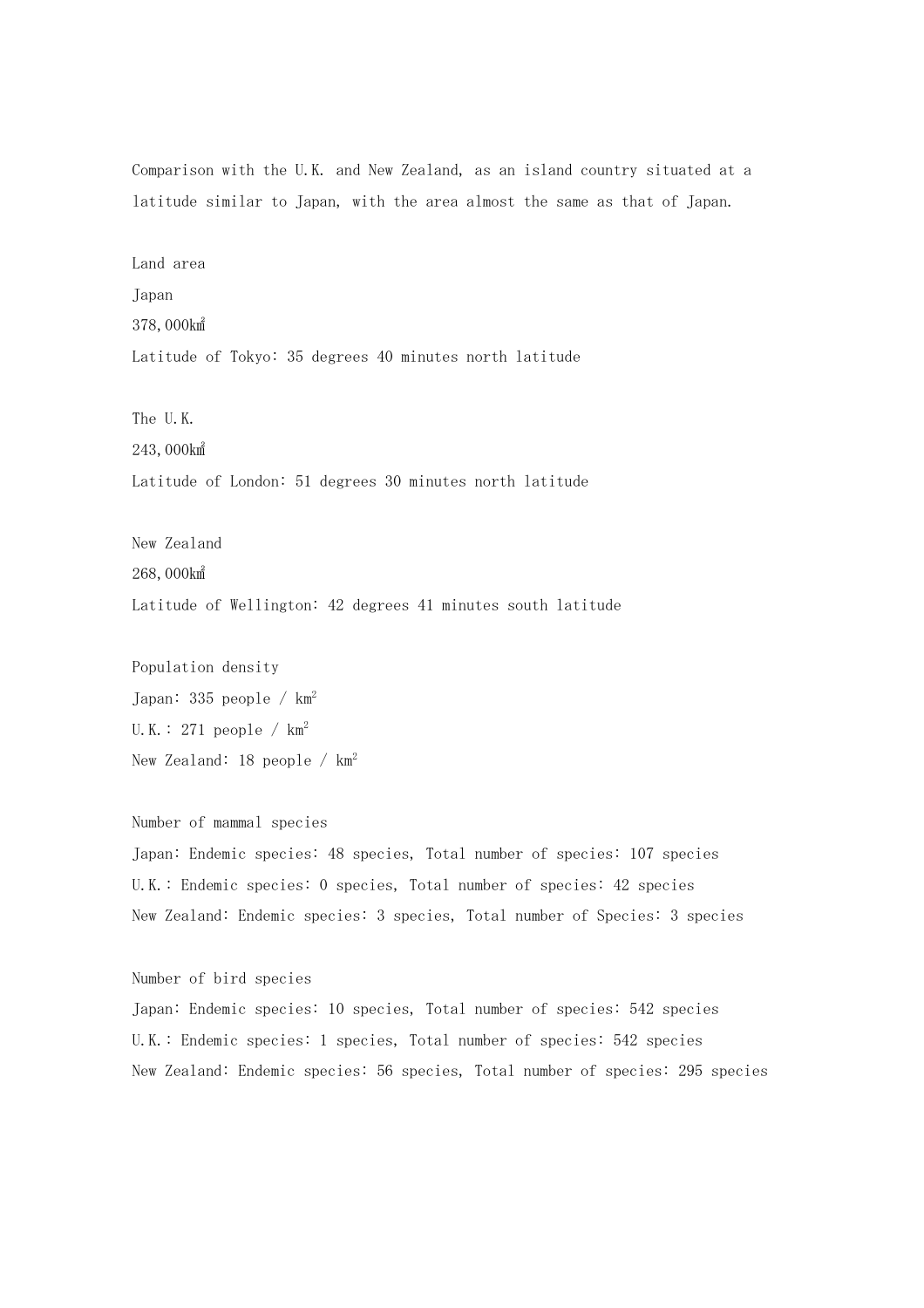Number of plant species

Japan: Endemic species: 1,800 species, Total number of species: 5,300 species \* Approximate number

U.K.: Endemic species: 160 species, Total number of species: 1,623 species New Zealand: Endemic species: 1,654 species, Total number of species: 2,089 species

Source: Statistics by Teikoku-Shoin Co., Ltd.: World – Area and Population (Area and Population Density [for 2017]) / National Museum of Nature and Science (Permanent Exhibits of Japan Gallery [Nature of the Japanese Islands])

P3-4 Stories to Experience -National Parks of Japan-

Diverse natural environments are condensed in the land of Japan. Also, as the land of Japan extends north and south, a variety of climatic zones from the subarctic zone to the subtropical zone exist in one country. The temperature zone regions, which account for the largest area of Japan, have four distinct seasons with various changes of nature in each season. Through the course of adapting to this environment, plants, wildlife, and people's living and culture have become rich in diversity. National Parks of Japan serves as a place to experience the great nature formed by the connections of natural environments and the distinctive culture in each region.

Diverse environment supported by the climatic zones From the subarctic zone to the subtropical zone

Japan is situated to the east of the Eurasia Continent, and the land (terrestrial) area is just about 380,000 km<sup>2</sup>. However, it stretches over 3,000 km from the north to the south like a bow, including a wide range of climatic zones from the subarctic zone, the cold-temperature zone, the warm-temperature zone to the subtropical zone.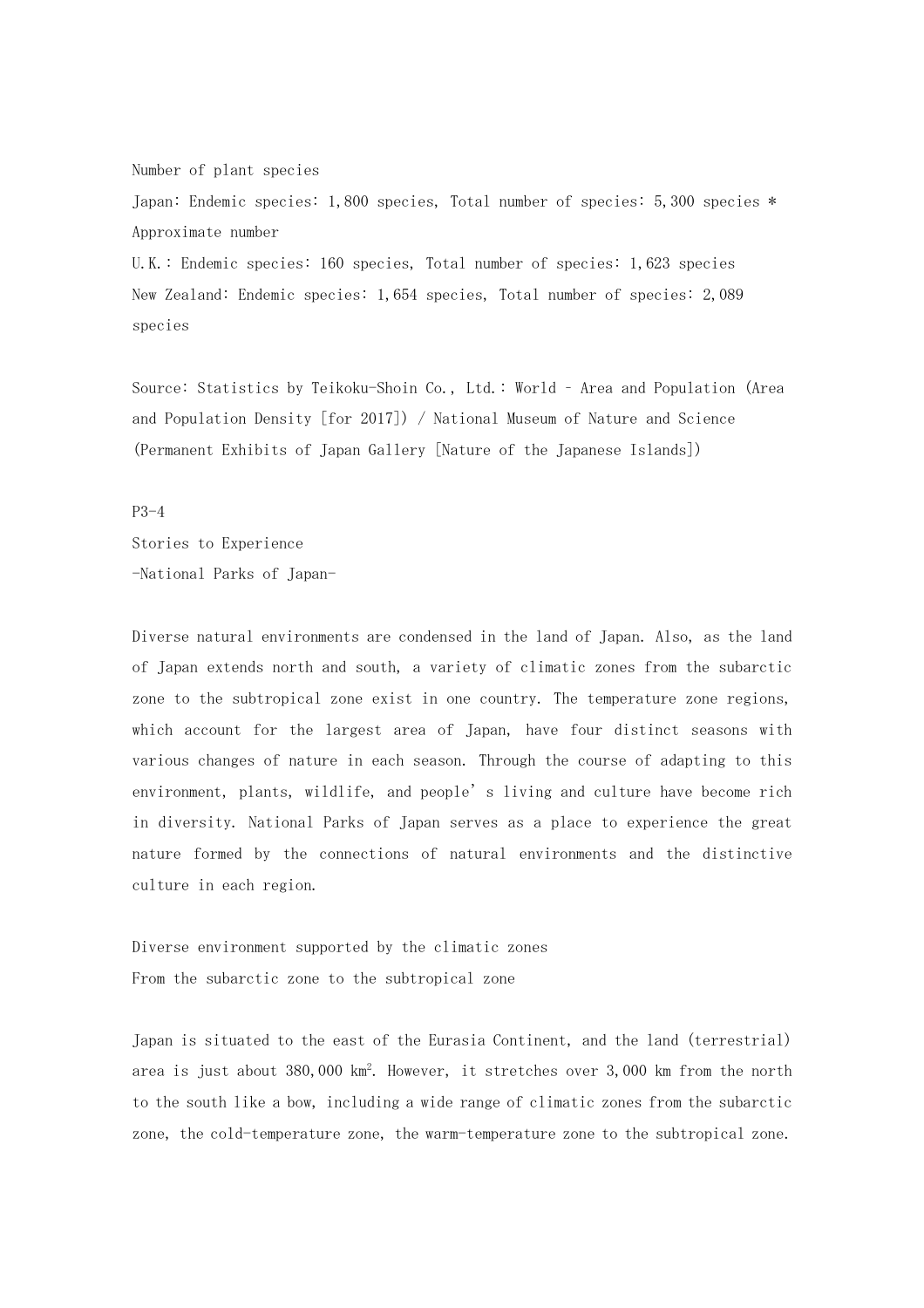It leads to the rich diversity in natural phenomena, plants, and animals. For example, while a sea area off the coast of Hokkaido in the subarctic zone is covered with drift-ice masses in winter, coral reefs spread in a sea area of the Islands southwest of Japan in the subtropical zone in the same season. By utilizing this environment, it is not impossible to enjoy a drift-ice cruising or walking on drift-ice masses in Shiretoko (eastern end of Hokkaido) in the morning in winter, then fly to Okinawa to enjoy scuba diving on the same day. It can be done only in Japan.

The temperature zone regions (cold-temperature zone and warm-temperature zone) as the most extensive climatic area in Japan have four distinct seasons, which bring the changes of nature in each season, such as cherry blossoms in spring and colored leaves in autumn. These changes are caused by the changes in the seasonal winds (monsoons), which affect the climate.

In summer, it becomes hot and humid due to the winds from the southern sea; however, in winter, it is dry and cold by the winds from the northwestern continent. It has a rainy season before summer, typhoons from summer to autumn, a long rainy period in autumn, and also in winter, cold, moist air from the Sea of Japan brings heavy snowfalls in the areas facing the Sea of Japan.

#### Japan with rich biodiversity

Within the Japan's land area of as small as  $380,000$  km<sup>2</sup>, approximately  $5,000$ species of plants, approximately 100 species of mammals, and approximately 550 species of birds inhabit. For example, compared to the U.K. and New Zealand, which have almost the same land area as Japan, the number of species is much greater in Japan than in these countries. Furthermore, the ratio of endemic species in Japan is higher, and it is considered that many small mammals, amphibians, and reptiles, and approximately one-third of plants are of endemic species. The world's biggest amphibian with a record size of the total length of 148 cm and a weight of 30 kg is a Japanese giant salamander, which is a species endemic to Japan. Also, the socalled "living fossil," whose present form of the body is almost unchanged from a 30-million-year-old fossil, inhabits in Japan.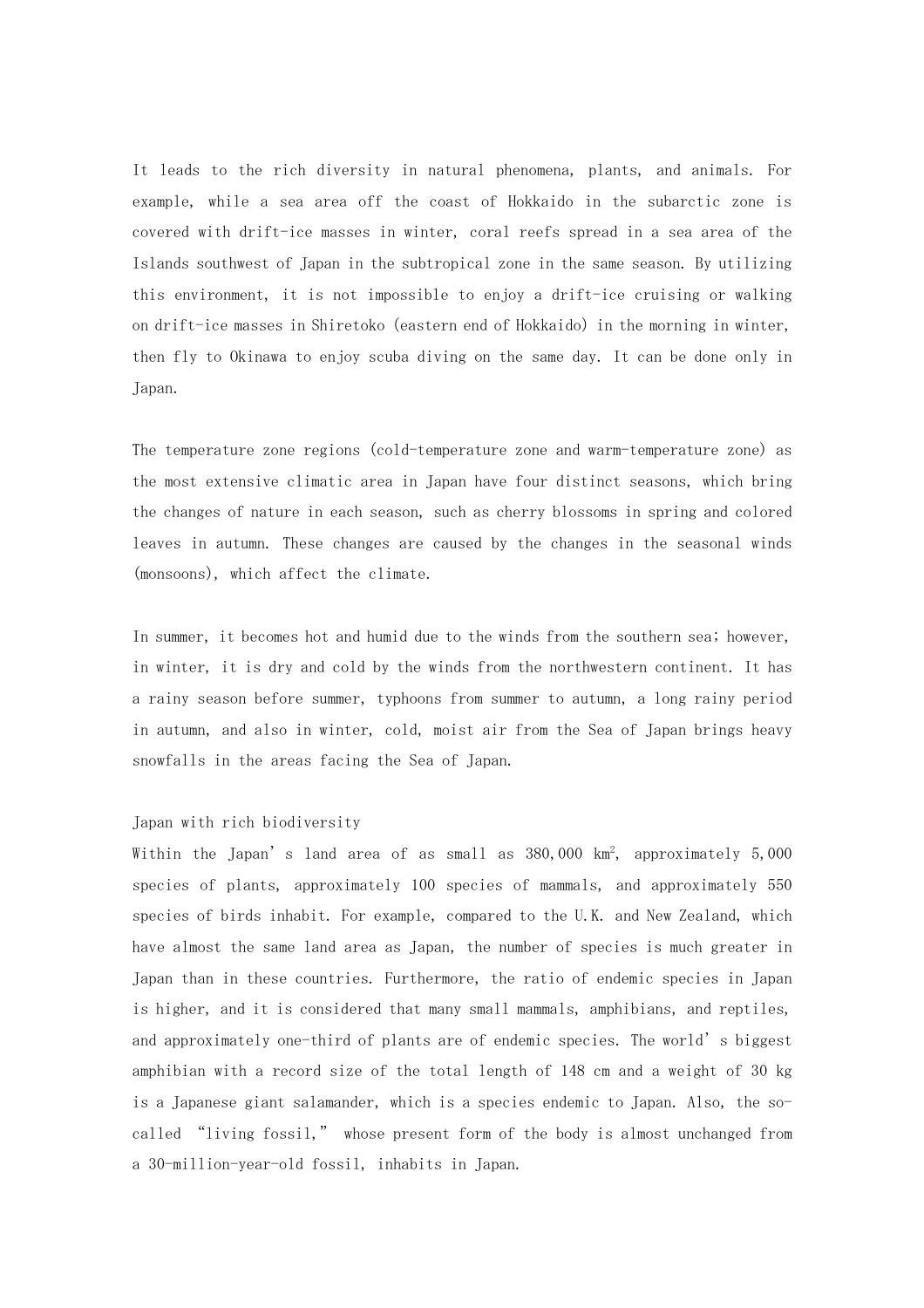The reasons why Japan has become rich in biodiversity to such an extent are Japan's extensive climatic zones and the abundant rainfall and snow (water). Also, it is considered that the repeated cycle of connection and isolation from the continent due to rising and declining sea levels has an influence on the biodiversity.

Right: Daisen-Oki National Park, Mt. Daisen and cherry blossoms

Left (clockwise from the upper right photo): Shiretoko National Park, Sea kayaking on drift-ice masses

Keramashoto National Park, Scuba diving

Daisen-Oki National Park, Japanese giant salamander

Towada-Hachimantai National Park, Tsutanuma Pond and autumn leaves in the sunrise glow

## P5-6

Japan is a country of fire and water.

The Japanese archipelago is situated on the plate boundaries and has many active volcanoes. It has the two volcanic belts running from the center of the mainland, with one into the northeastern part and another into the southwestern part, and with a range of 111 active volcanoes. While Japan's land area accounts for 0.25% of the total area of the world, the volcanoes in Japan account for as much as 7% of the volcanoes in the world, and it can be said that Japan is "a country of fire."

Uplifting and eruptions of volcanoes not only form various terrains but also deliver a great amount of ejecta on the land surface and form plain lands. Also, volcanic ashes after weathering become the soil foundation, which is essential to the production of agricultural products. As the porous inner parts of volcanic bodies permeate a great amount of water, and form subsoil water layers, spring water and underground water can be utilized at the foot of mountains. Also, people can enjoy water heated by geothermal energy, water containing various volcanoderived components, and hot springs. These are just some examples among many blessings from fire (volcanic eruptions).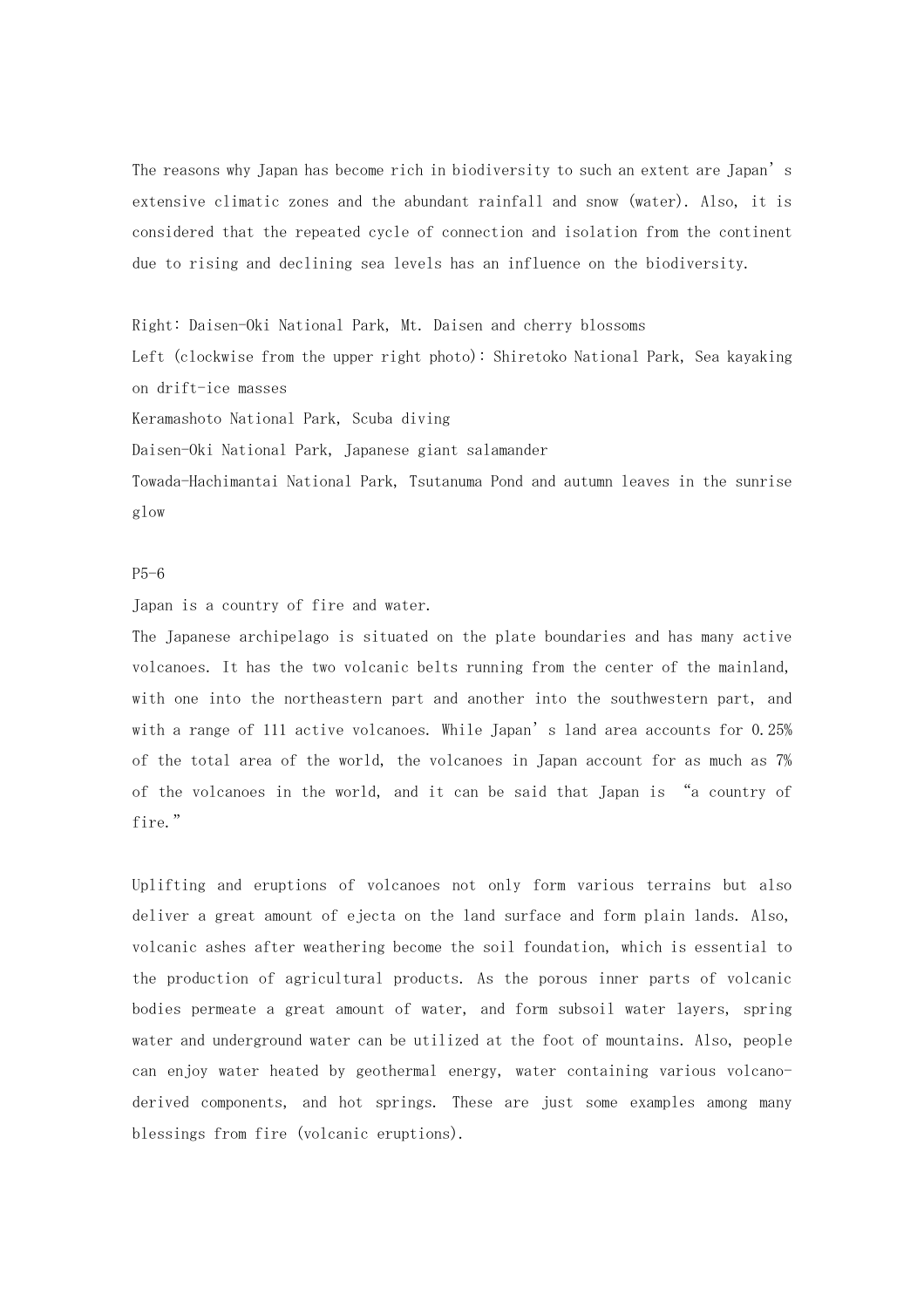The annual average rainfall in Japan is approximately two times as much as the world average. Furthermore, as the water quality is excellent for drinking water, it can be said that Japan is truly blessed with water.

Rain fell onto mountains becomes spring water containing mountain nutrients, and then flow down the rivers into the seas. Seawater evaporates and changes into clouds, then falls as rain. With such rich water environments and moderate temperatures suitable for agriculture, rice production has spread across Japan. Furthermore, rice production has led to rice culture and *sake* brewing, supporting the basis of the living of Japanese people. Japan is exactly "a country of water" where "water" has nurtured the country's abundance.

Snowfall in Japan is also one of the greatest in the world. Several cities in Japan are ranked in the top 10 cities with the heaviest snow in the world, and Aomori City has the world's highest annual snowfall of over 7 meters. The snow quality called "Japow (a coined word by combining Japan and powder snow)" attracts winter sports lovers all around the world.

Natural blessings and threats have nurtured the beliefs

On the other hand, fire and water can cause disasters. Typhoons, volcanic eruptions, earthquakes, *tsunami* (seismic sea waves), flooding of rivers, landslides, and other disasters taking people's lives and properties have struck Japan over the years, resulting in severe damages. Against these natural threats, the Japanese people have chosen to keep on living while receiving natural blessings in their local regions by using their wisdom and ingenuity suitable for the regions. As a result, customs, culture, and beliefs unique to each region have been created.

#### Natural blessings and Sato-yama / Sato-umi

Sato-yama refers to rice paddies, streams, grasslands, and other spaces where people live and gather close to plants, flowers, birds, insects, and other diverse living things. The reason why Japan has many amphibian species is because of the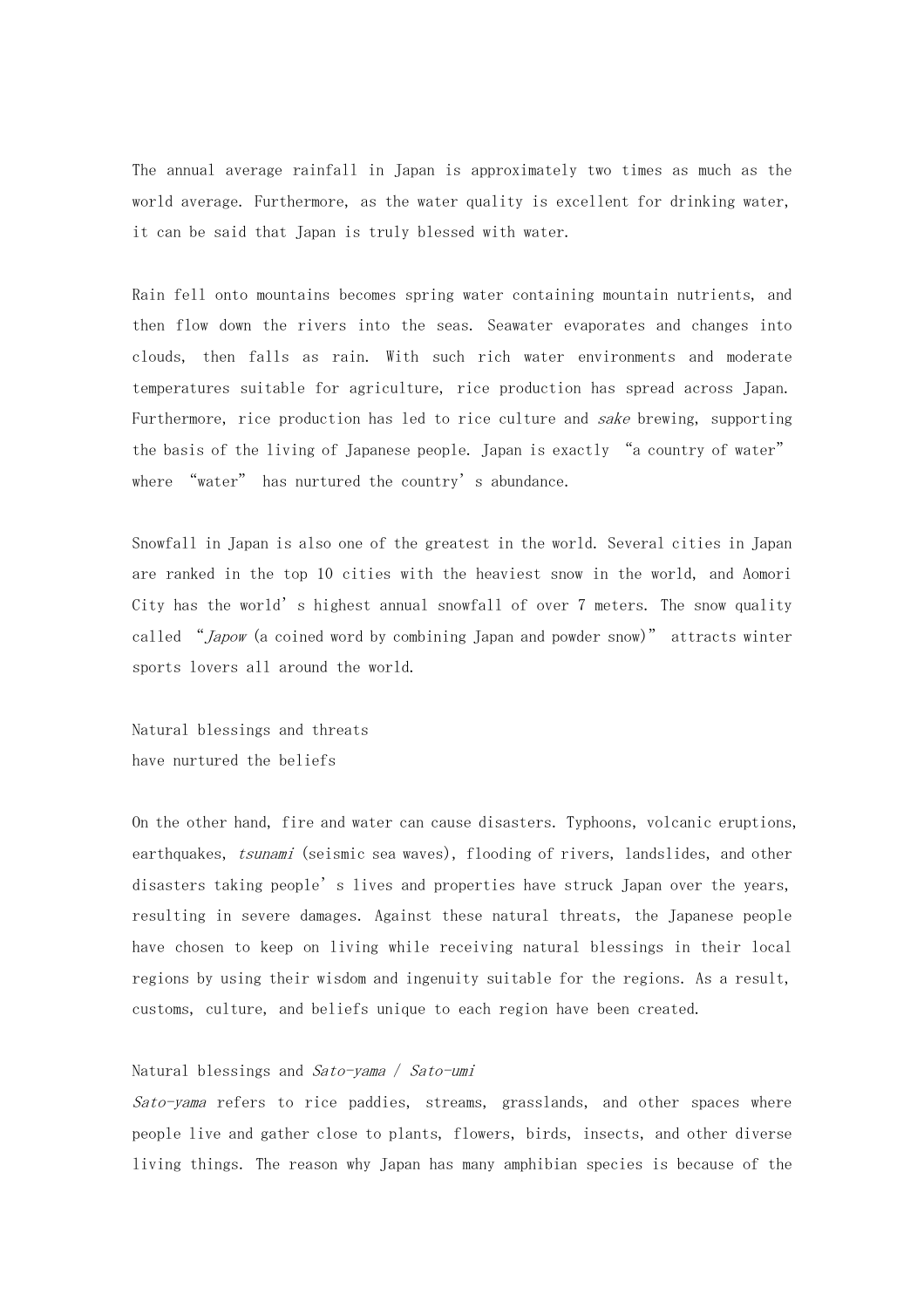rich waterfront environments, including the existence of rice paddies.

 $Sato$ -umi refers to a coastal area with outstanding fishery resource productivity and rich biodiversity, which have supported local culture and exchanges as well as fisheries and the distribution of products.

Sato-yama / Sato-umi is an area which is located midway between the settlement of people and nature. And also a place where people and nature literally coexist, with diverse natural environments created through human interaction, resulting in biodiversity and many blessings.

Right: Ise-Shima National Park, ama (female divers) fishery Left: Kirishima-Kinkowan National Park, Sakurajima Lava Nagisa Park

P7-8 National Parks of Japan show what Japan is like, and provide tips for coexistence.

National Parks of Japan where nature and people's living coexist in harmony

It is the best place to truly experience "the evidence that people have coexisted in harmony with nature." You can experience first-hand the superb nature and the very essence of Japanese culture that is still thriving there. National Parks of Japan embraces not only the splendid natural landscapes but also people who live there. People have cohabited in harmony with nature in a way unique to each region, which has been carried on for generations, and these distinctive cultures and beliefs are still thriving there. People's living itself, which has been established there by struggling with harsh nature over an extended period of time, is also an important resource of National Parks of Japan.

Nature in Japan, which has been harsh and severe but has brought diverse blessings. The evidence of people coexisting in harmony with nature, which has been shaped for millennia.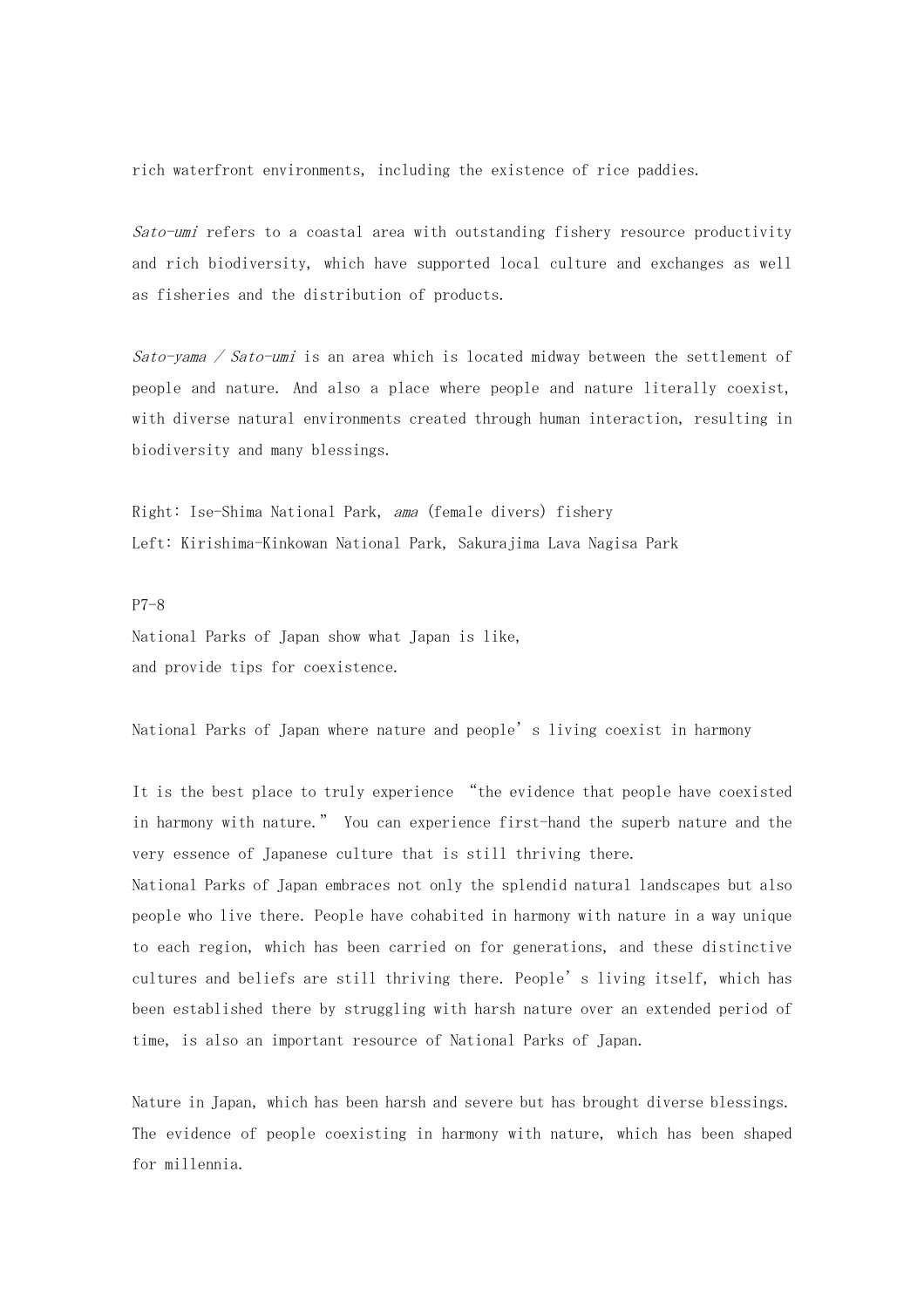National Parks of Japan will make each and every visitor get and feel a sense of how to keep living flexibly, graciously, but wisely in the bustling world with rapidly changing values.

Aso-Kuju National Park, Five Peaks of Mt. Aso viewed from the outer rim of the volcanic crater Aso-Kuju National Park, Noyaki (controlled burn) Towada-Hachimantai National Park, Tamagawa Onsen (hot spring)

National Parks of Japan

Story Compilation

This Story Compilation has been created so that people engaging in National Parks across Japan can think, share, and spread the charms and values that are found in the nature of Japan and in the National Parks representing the country's nature, and also that are unique to each National Park.

We would like to think that collaborate not only with national park rangers but also with

local people and related businesses so that visitors to the national park can experience the story in National Parks of Japan.

To this end, it is essential to reflect and improve the quality of values and charms described here in the products, services, information, and space creations for people who actually visit National Parks. As the first step, people concerned in each National Park share the contents of this Story Compilation, develop and implement the practical methods to actually utilize this Story Compilation, and upgrade based on the responses from visitors. By constantly repeating these works, we believe that the values and charms preserved by the National Parks of Japan will be recognized by people around the world as people's lifestyles in harmony with nature in each region will be carried on and lead to the revitalization of local communities.

We would appreciate it if this Story Compilation is shared and utilized by National Park rangers and people concerned in each region.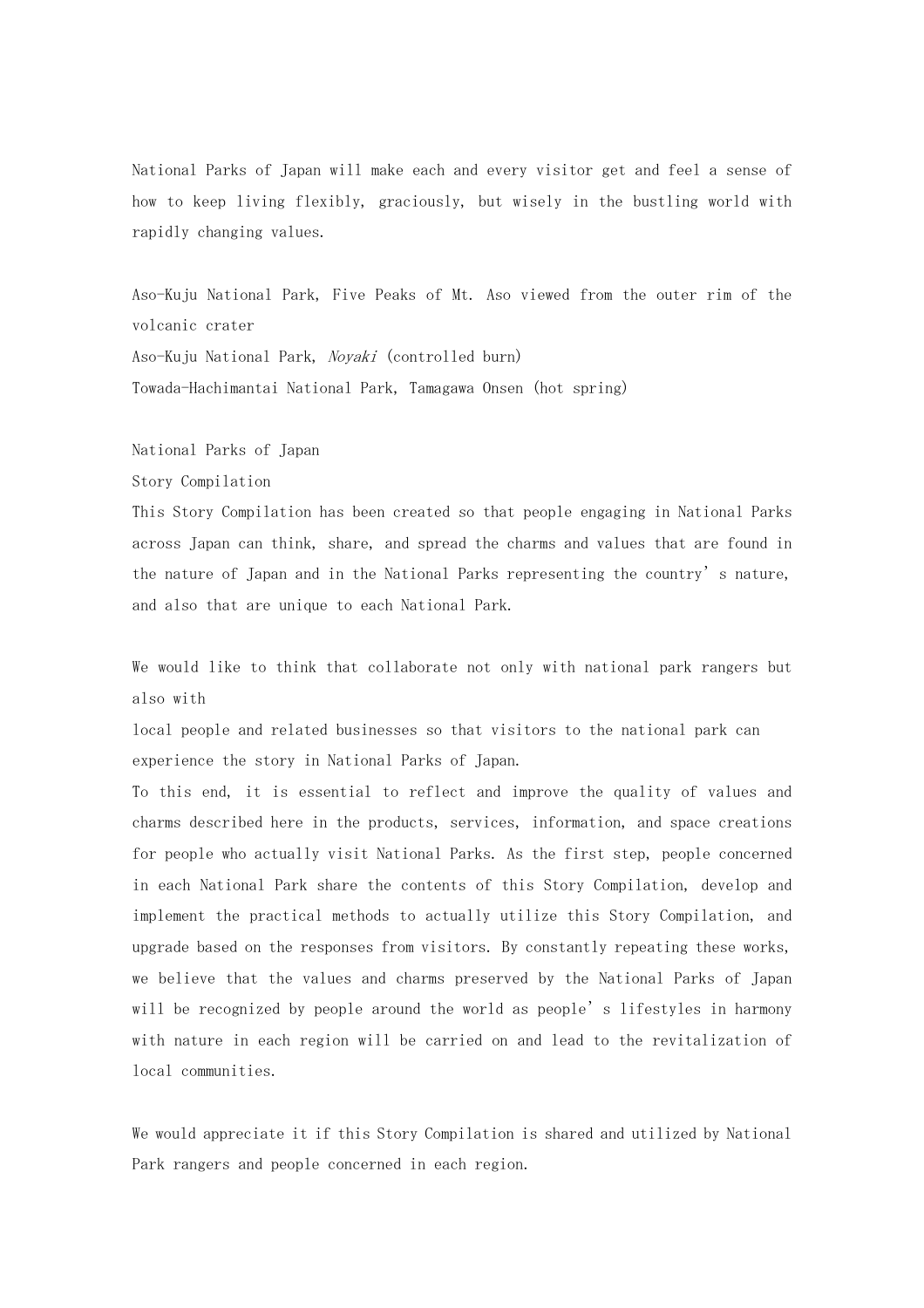Kirishima-Kinkowan National Park, Rhododendron kiusianum along the mountain peak of Mt. Karakuni

## P9-10

How to Check this Story Compilation

Overall Story Page A page showing the basic information and the overall information on each National Park

National Park Name Basic information of the park Overall message of the park Explanations of the overall message of the park Icons A photograph to express the overall message of the park Explanations on (6)

Individual Story Page

A page to introduce the messages of each National Park in the form of the story based on the elements that represent the park

Individual stories with characteristic descriptions to clearly convey the overall message of the park Photographs to visually explain the individual messages Descriptions to connection the photographs (10) to the individual stories

Roles of icons Icons represent the elements included in the overall message and individual stories for each park.

Fire: Element related to a volcano Water: Element related to water, such as rivers, lakes, and oceans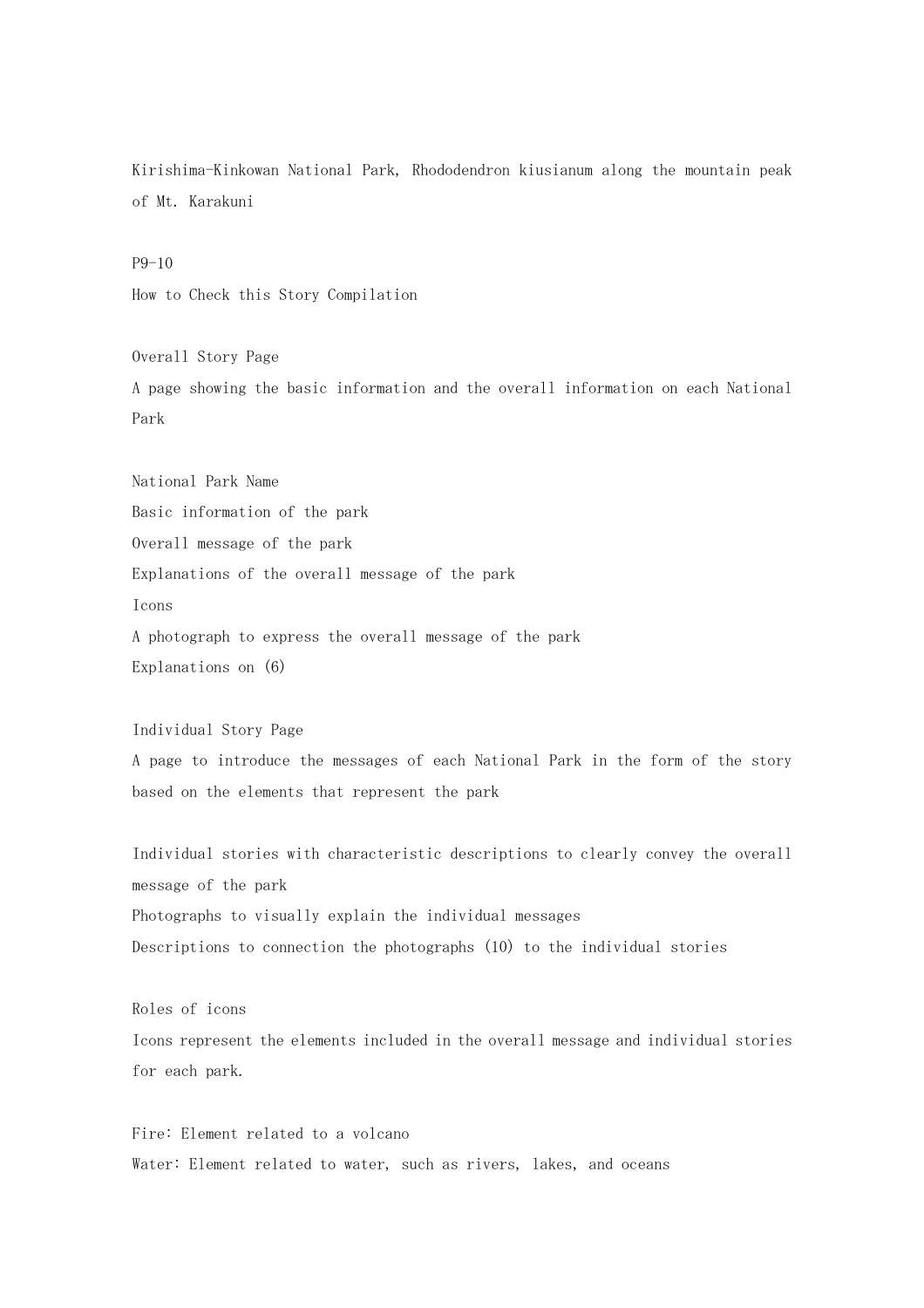Land: Element related to phenomena that occur on the land surface, such as ground uplifting, icefalls, and whole surface freezing Climate: Element related to climate and weather, such as rainfall, snowfall, temperature, and seawater temperature Living things: Element related to living things, such as wildlife and plants Living: Element related to agricultural, forestry and fishery industries, local industries, local practices, etc. Food: Element related to local dishes, processing and using of seasonal food ingredients, food preparation, etc. Culture: Element related to traditional entertainment, traditional crafts, ceremonies, and festivals, etc. Belief: Element related to festivals, temples, and shrines Enjoyment: Element related to experiences, activities, etc.

## Connection Page

A page with a simple schematic diagram to show typical connections between natural elements of each National Park and people's living and culture

Title to represent the connections Descriptions on the connections Schematic diagram showing the connections Explanations on the geographical features (brown) Explanations on the climate (blue) Explanations on the plants (green) Explanations on the wildlife (yellow) Explanations of people's living and culture (red)

Calendar of Japan's Nature and Living in National Parks of Japan A page showing the highlights of changes of nature in Japan, festivals and ceremonies for the eight National Parks.

A page of meaning A map showing the location of the eight National Parks in Japan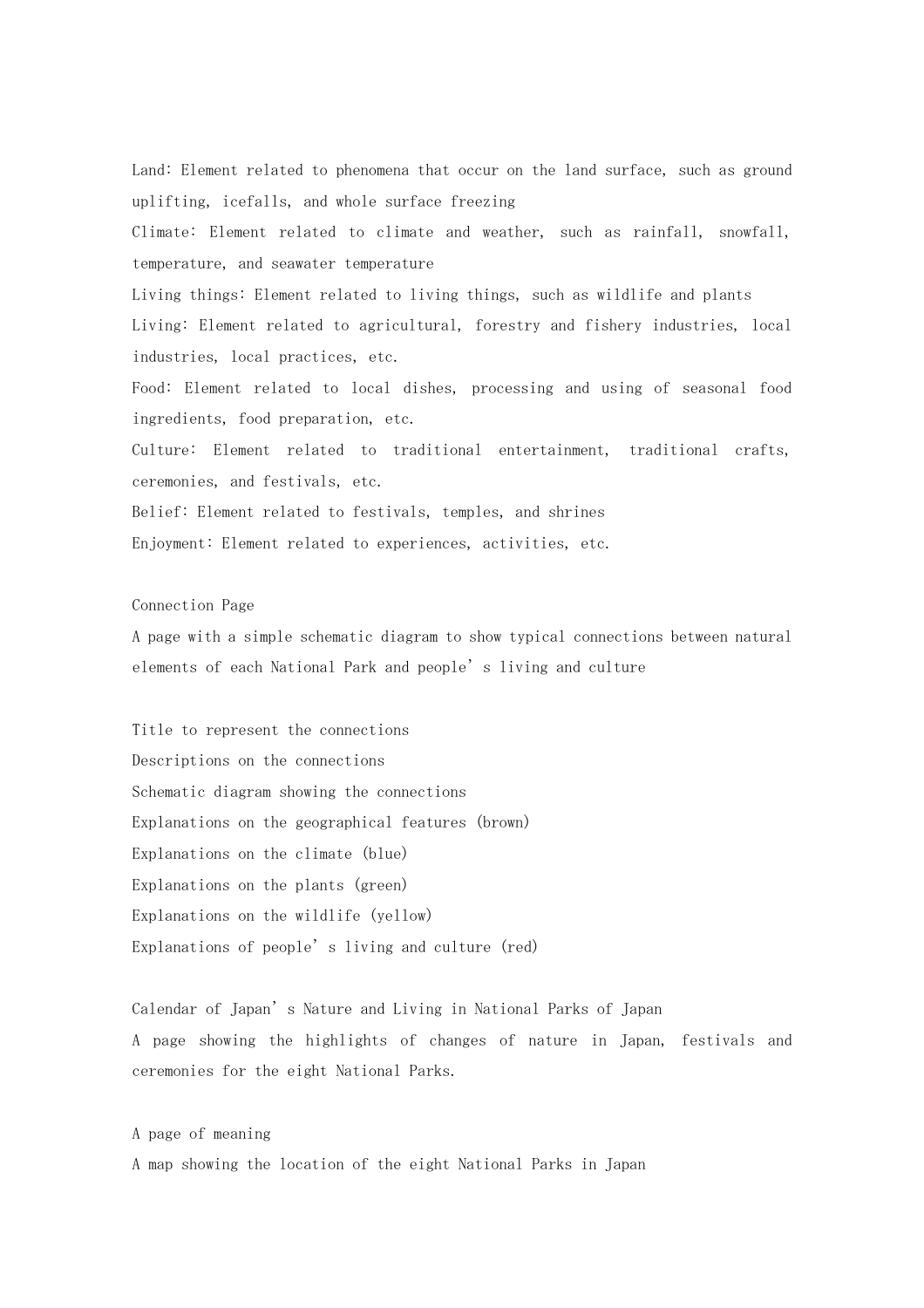A graph showing the monthly climatological normal for the highest temperature and the lowest temperature A graph showing the monthly climatological normal for the rainfall and the heaviest snowfall Changes in natural landscape The natural changes related to plants and wildlife Information related to people's living and culture Start of blooming of cherry blossoms Period of autumn leaves

P11-12 01 Akan-Mashu National Park Date of Designation: December 4, 1934, Area: 91.413 ha, Hokkaido

Three calderas and lakes, And the primeval forests, which make us feel the existence of Kamuy (deity)

Akan-Mashu National Park has thee caldera landforms, Kussharo Caldera, Mashu Caldera, and Akan Caldera, and each caldera has unique lakes. The park features diverse terrains formed by volcanic activities, and concentration of habitats of unique biota enjoying the benefits of geothermal energy, lending the park the atmosphere to be boasted to the world.

This is also one of the places where primeval nature remains the most in Japan. In late autumn, whooper swans fly over to Lake Kussharo from Siberia. Thanks to the hot spring gushing out from the bottom of the lake, a part of the lake are not frozen over, and it serves as a place for whooper swans to take nutrients and rest their wings in the wintertime.

Lake Akan is home to a colony of beautiful spherical Marimo moss balls that aren't found anywhere else in the world. Kokanee native to Lake Akan, a type of sockeye salmon, used to swim up and down the sea and river, but then was trapped into the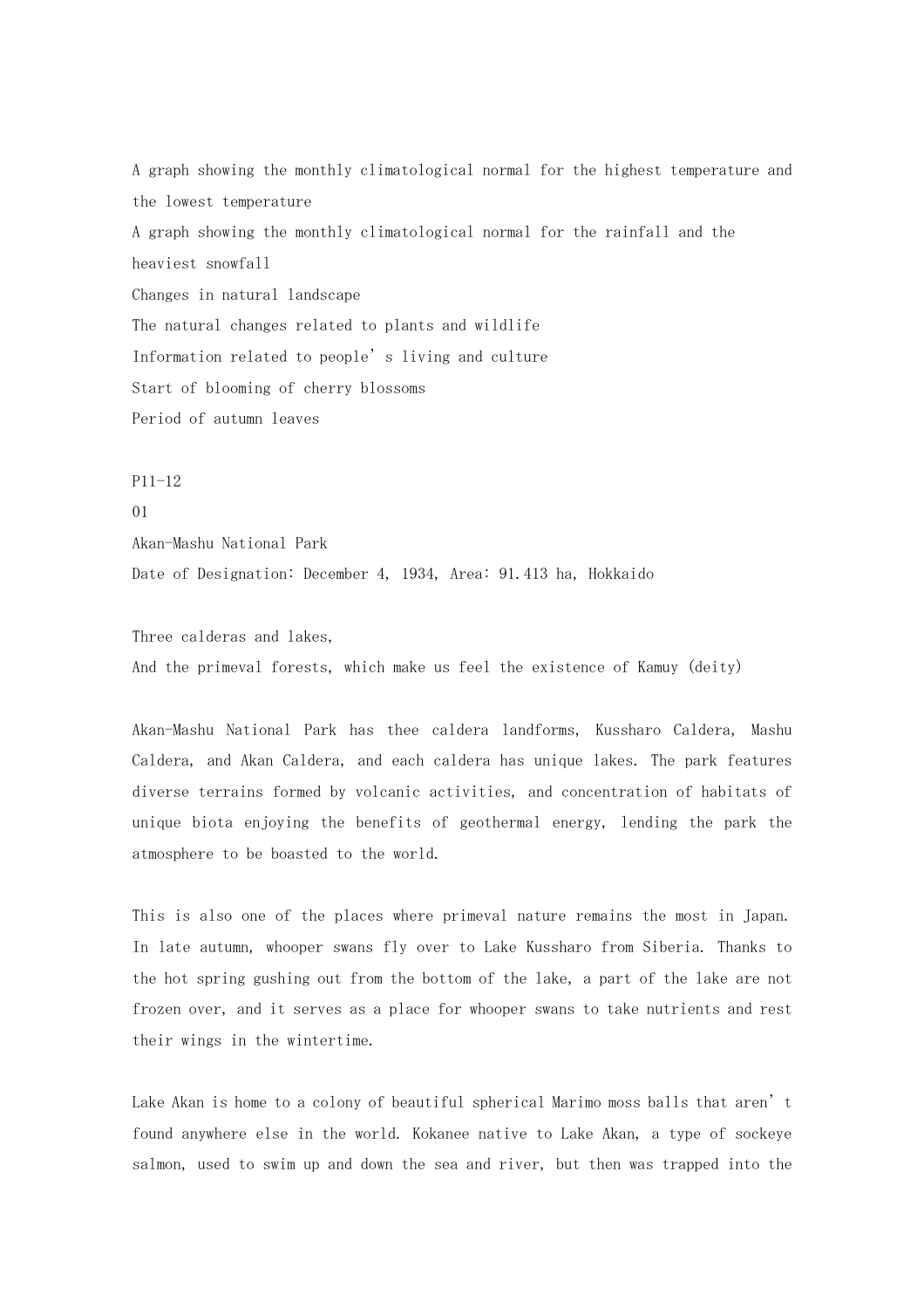lake by the volcanic eruption and became a fresh-water fish.

In this region, as the Ainu culture has been preserved and valued, visitors can experience the lifestyle and culture of Ainu, who has lived in symbiosis with nature, at "Akanko Ainu Kotan" village and "Kussharo Kotan" village.

Mt. MeAkan spewing volcanic smoke

It is called "Machineshiri (Female Mountain)" in the Ainu language. The main peak, Ponmachineshiri, is 1,499 m above sea level. Mt. Akanfuji, in the back, is 1,476 m above sea level.

P13-14 01 Akan-Mashu National Park

Three calderas and lakes showing the energy of still-active earth

If we try to know how this magnificent landscape centered on the three calderas and lakes was produced, we need to go back to some hundreds of thousands of years ago. The landscape was created as a result of craters formed by volcanic activities a long time ago, and water collected there over a long period of time. Volcanic activities continue actively even at present around there. Among them, Atusa-Nupuri (Mt. Iwosan) is very powerful with fumes of gas, constantly gushing from more than 1,500 vents.

Kokanees and other fish in Lake Akan receive benefits from the volcanoes. As the hot springs gushing out from the lake contain a large amount of nutrients such as phosphorous and nitrogen, a huge amount of planktons grown by these nutrients become the feed for kokanees and various fish. Then, these fish become the feeds for other animals inhabiting around there.

In the summer, visitors are captivated by the sea of clouds over Lake Mashu and Lake Kussharo. The scenery is the natural art created by fogs. The sea of clouds is formed by the fogs generated by warm air flowing from the Pacific Ocean arrive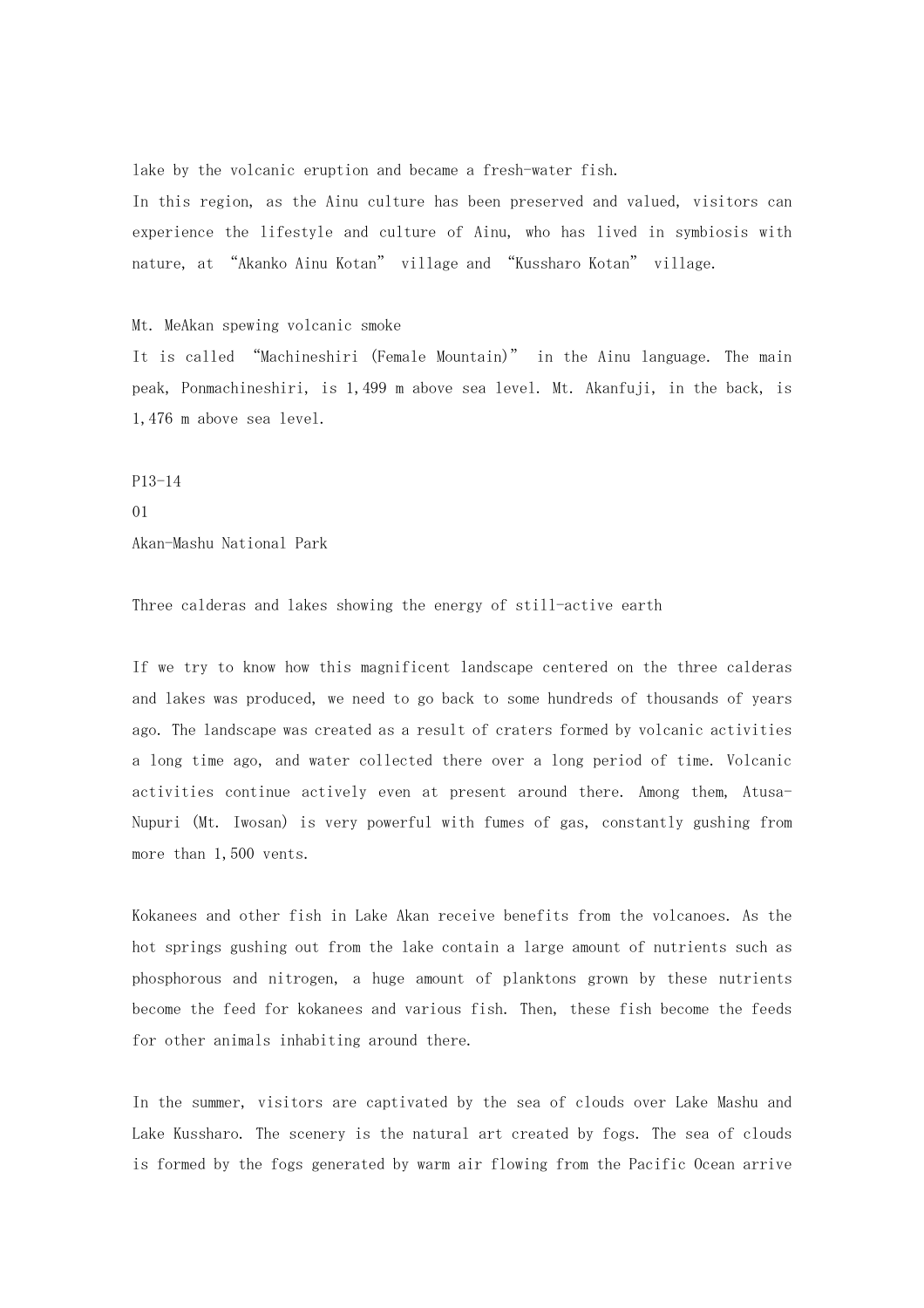in the inland and caught in the calderas. The deep fogs moisture the forests, flow like water in a river and finally return to the ocean. In the background of the splendid landscape, there is a story of water circulation.

The three calderas and lakes serve as a home to various living things and bring changes in the sceneries. It is a place where you can think and feel the dynamism of the earth through the volcanoes and the circulation of water.

### Lake Kussharo

Japan's largest caldera lake. The lake water area is approximately 80 km<sup>2</sup> . In the winter, the lake freezes over, and "Omiwatari (god's footsteps) phenomenon", a raised line of cracked ice, occurs.

## Sea of clouds over Lake Mashu

This is observed when sea fogs formed in the Pacific Ocean and off the coast of Kushiro are sent to the inland by the southern wind and flow into Lake Mashu.

#### Lake Akan

It is located in the center of the Akan Caldera. It is known as the habitat of "Marimo (moss balls) of Lake Akan", a National Special Natural Monument, and the origin of kokanees.

## Atosa-nupuri (Mt. Io)

In the past, sulfur mining was conducted. The mountain has more than 1,500 vents, both large and small, from which while shite fumes of gas are constantly gushing. Atousa-nupuri means "naked mountain" in the Ainu language.

## The natural view of the Ainu and the existence of Kamuy

The Ainu people who have lived by hunting, fishing, and gathering consider nature as the existence that gives blessings, and at the same time as the existence beyond their control.

The form of Ainu belief based on this concept maintains harmony with nature, as a matter of course. Mountains, rivers, fires, winds, and other things from the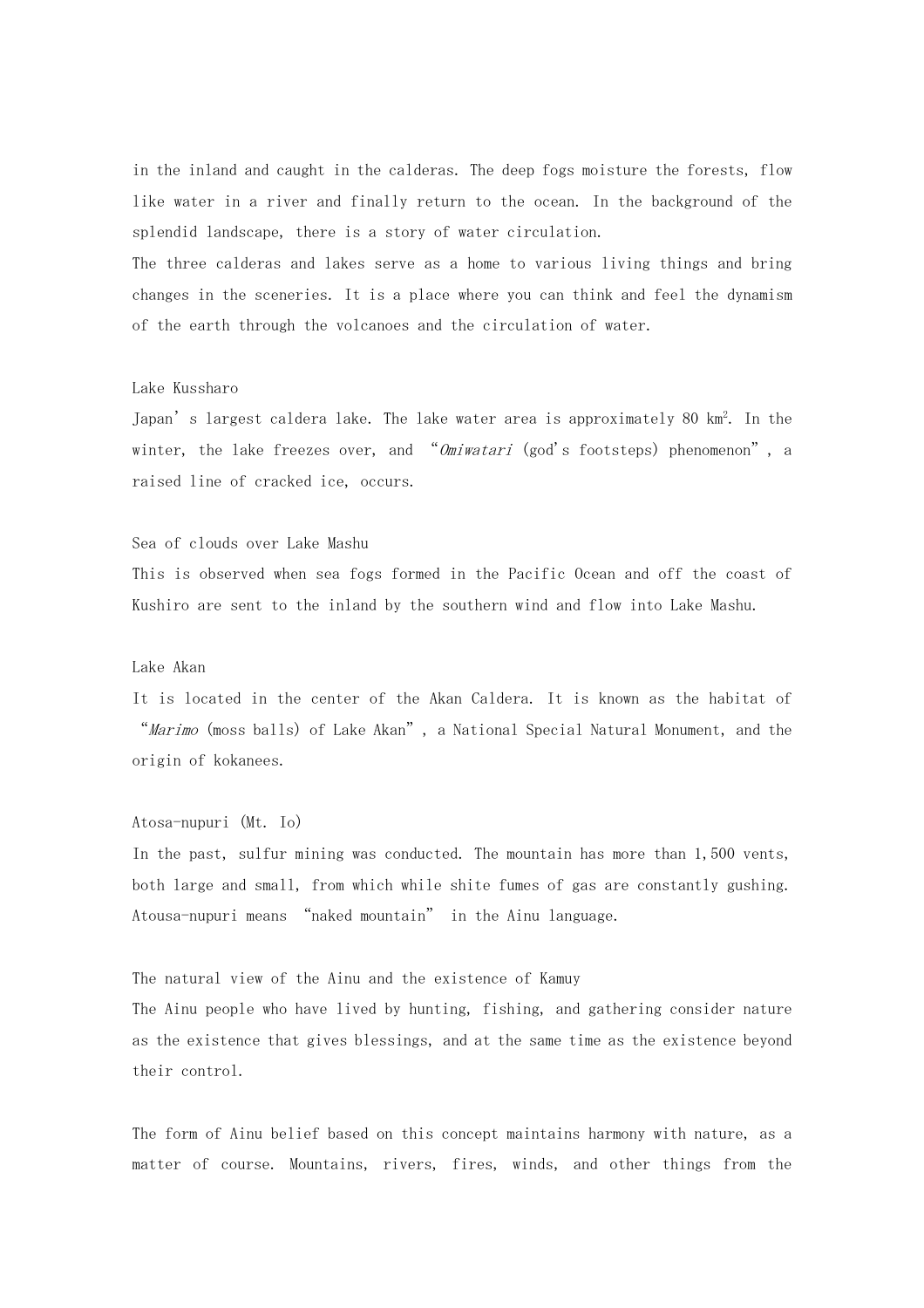natural world are Kamuy (deity) or the incarnation, and sometimes Kamuy appears in the form of the animal and even becomes precious food.

The Ainu people have lived in harmony with the great nature by paying the greatest respect to existence.

In "Lake Akanko Ainu Kotan (settlement)" on the western side of the National Park, you can encounter these elements of Ainu culture. Traditional dance performances, clothes, patterns, and lifestyle. Each and every element is filled with deep reverence for nature. Also, Kussharo Kotan (settlement) along the southern coast of Lake Kussharo has the Ainu Folklore Museum.

This place is where you can experience the Ainu's perspective on values in the lifestyle of seeking harmony with nature serves as a special place to learn many lessons for modern humankind who tend to be isolated from the preciousness and reverence in nature.

Once again, you turn your eyes to the world around you from a perspective of one living thing. You calmly review the existence of humankind as a part of nature. Such a calm and reflective experience are one of the charms offered by Akan-Mashu National Park.

#### Marimo Festival

An event to promote the protection of *Marimo*, conducted at Lake Akan in early October every year. Ainu ceremonies are conducted in the dugout canoes floating on the lake.

Mt. Mashu and Lake Mashu

Mt. Mashu is "Kamui-nupuri (mountain of deity)" in the Ainu language. Lake Mashu, with the world-top-class clarity, is called "Kamui-to (lake of deity)".

## Black woodpecker

The biggest woodpecker in Japan. It is said that the Ainu people came up with the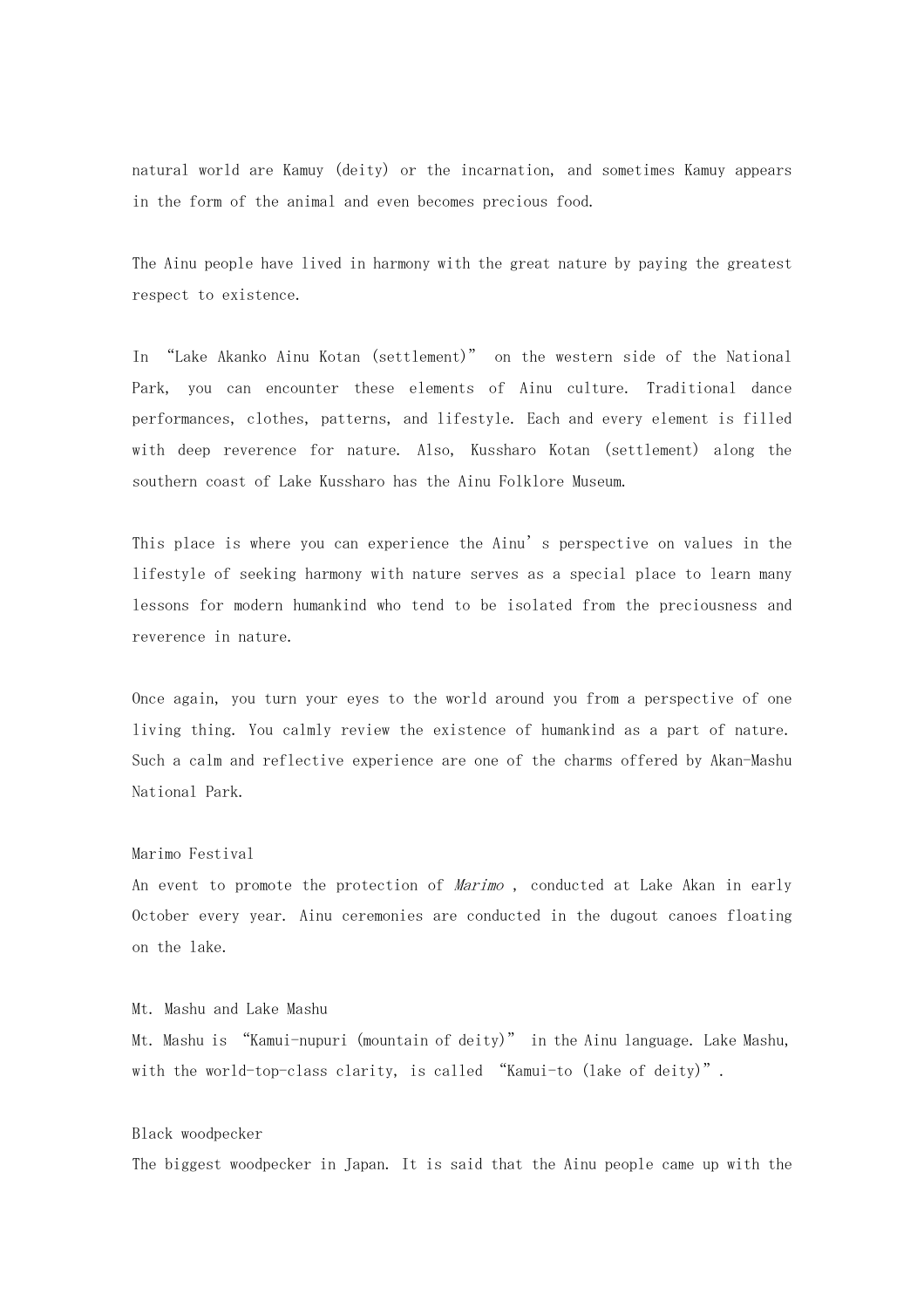idea of making boats inspired by the shape of the hole bored by a black woodpecker. It is called "chip-ta-chikap-kamuy (deity of bird that engraves boats)" in the Ainu language.

#### Yezo deer

The biggest among the Japanese deer subspecies. It is called "yuk" (prey) in the Ainu language. The Ainu people used to eat the deer often.

P15-16

01 Akan-Mashu National Park

Akan-Mashu National Park: Connection between people and nature

Marimo and the Ainu culture Natured by the subarctic climate and calderas

This place has been nurturing the unique ecosystem by entwining the elements such as geothermal energy and spring water with caldera lakes formed by volcanic activities and deep coniferous forests. The Ainu culture has been nurtured in such a unique and rich nature.

#### Subarctic climate

Due to the influence of the subarctic climate, this place is very cold, but at the same time, it creates beautiful phenomena such as diamond dust, frost flowers, and frost covered trees.

Volcanoes (caldera landforms)

The still continuing volcanic activities of Chishima Volcanic Zone have formed the unique landform where three caldera landforms are in close proximity. A caldera is a landform of a huge crater created by volcanic activity.

Soil formation by volcanoes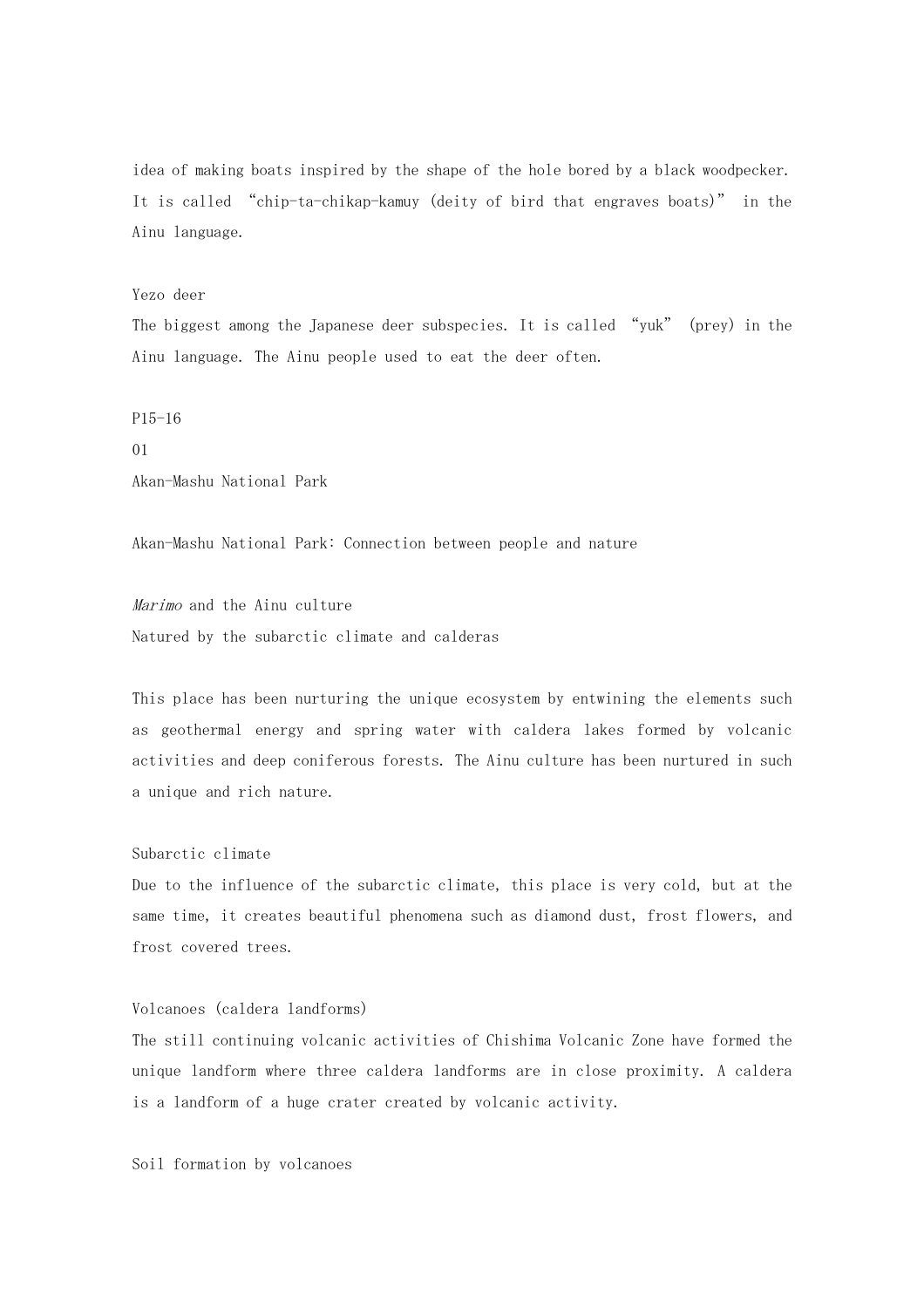#### Coniferous forests

The dense coniferous forests of Yezo spruce and Sakhalin fir, etc. has greatly influenced the ecosystem of Akan-Mashu National Park. Such an extensive coverage of Sakhalin spruce favoring the volcano-originated soil is significantly affected by the volcanic activities.

Rain and snow on the coniferous forests go down with rich minerals and flow into there.

### Caldera Lake

A caldera lake is formed as water is accumulated in a caldera, which is made by volcanic activities. With hot springs gushing out from the bottom of a caldera lake, a caldera lake contains rich nutrients from hot springs.

Subsidence and collapse occur due to volcanic activities.

It becomes a hot spring after being heated by the geothermal energy. Hot spring The heat of hot spring is utilized for wintering. Rich feeds are made for mammals and bird species.

## Wildlife

The forests are home to brown bears, red foxes, raccoon dogs, Yezo deer, and other mammal species, and bird species such as black woodpeckers and white-tailed eagles, and other many living things. In the caldera lakes, Sakhalin taimen as the rare species, kokanee, and other fish species inhabit.

Creation of the existence of many kamuys (deities)

#### Ainu

The Ainu people's lifestyle in harmony with nature, in which the natural world is respected as kamuy (deity) and the blessings of kamuy are appreciated, represents the significance of the benefits.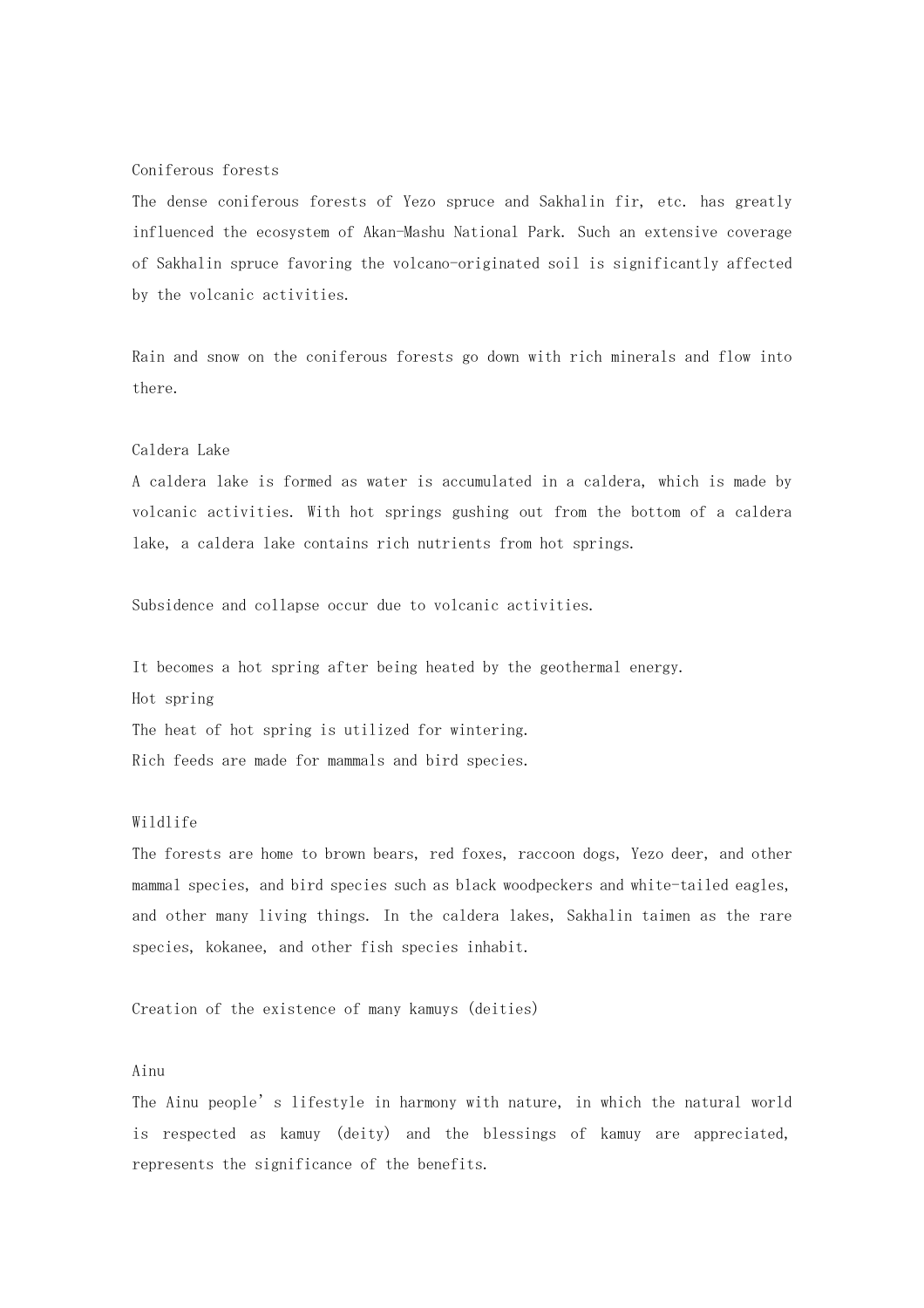Carrying on of the legend to interpret a crater as a spear thrust

Succeeding of the tradition by the establishment of Ainu Kotan (settlement) on the waterside Whooper swans Kokanees

## Marimo

Marimo of Lake Akan designated as the National Special Natural Monument. *Marimo*, with such a beautiful spherical shape, cannot be observed anywhere else in the world. Although the reasons are not fully identified, it is said that the shape is formed as a result of the mutual influence of rare conditions such as lake water flow, underwater landform, and wind.

Marimo Festival

P17-18 02 Towada-Hachimantai National Park Date of Designation: February 1, 1936 Area: 85,534 ha Aomori, Akita and Iwate Prefecture

Relationship between Secluded Mountains and People in Beech Areas

An Asiatic black bear is walking slowly in the forest. Something jumped out of a bush behind it like a kemari ball like a football —it is the bear's cubs. The bear family sometimes stops walking and is seemingly looking for something —beechnuts.

Enough to easily imagine such a scene, there are rich cool-temperature broadleaved deciduous forests in Towada-Hachimantai National Park. Such an amount of remaining natural forests is rare worldwide, not only in Japan.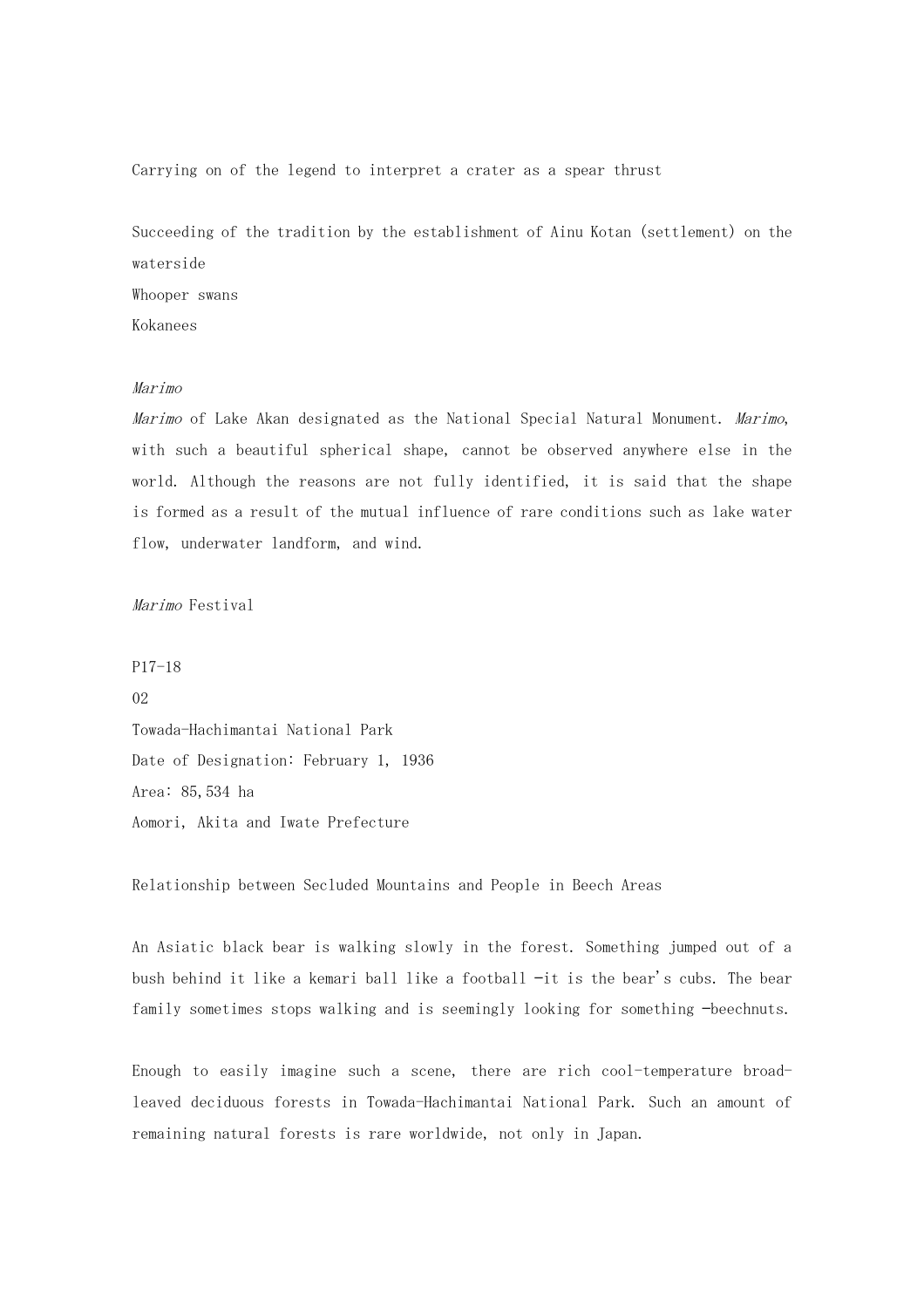Beeches begin to turn color, and bears are preparing for a long hibernation. During such time, people come to this area to reach hot steams rising from here and there. Their destinations are hot springs. There are a lot of hot springs only in the national park, and a lot of people visit there. Toji (Hot spring therapy) culture has taken root in this area and continued over the years.

People feel like speaking in a quiet voice, not to block the sounds of nature during their stay. They also feel like being "invited as a guest" to the great nature.

#### [Beeches](https://eow.alc.co.jp/search?q=fagaceae&ref=awlj)

Beeches can be said as a leading player of vegetation in Towada-Hachimantai National Park. They can thrive in areas at an altitude of about 1,000 meters or lower across the national park. In May and June, the areas are covered with green leaves. Around October, the leaves turn yellow, covering the areas with bright yellow color.

P19-20 02 Towada-Hachimantai National Park Rich Forests where Animals, Plants, and People Coexist

Animals and plants are major actors in Towada-Hachimantai National Park. The park consists of diverse forests such as mainly forest of beeches (forming the world's greatest clusters), deciduous broadleaf forests (including Japanese oak and Katsura tree), and forests of Maries' Fir (adapted to heavy snow environment). Moreover, the areas around the Hakkoda Mountains, Mt. Iwate, and Mt. Akita-Komagatake are above timberline and are wild mountain landscapes with cute flowers of alpine plants.

Towada-Hakkoda area includes Lake Towada, Oirase Gorge, and Hakkoda Mountains. Hachimantai area consists of Mt. Iwate, Mt. Hachimantai, and Mt. Akita-Komagatake, and has lakes, ponds, and high altitude wetlands formed by volcanic phenomena and cool temperate. Animals live prosperously in such diverse environment.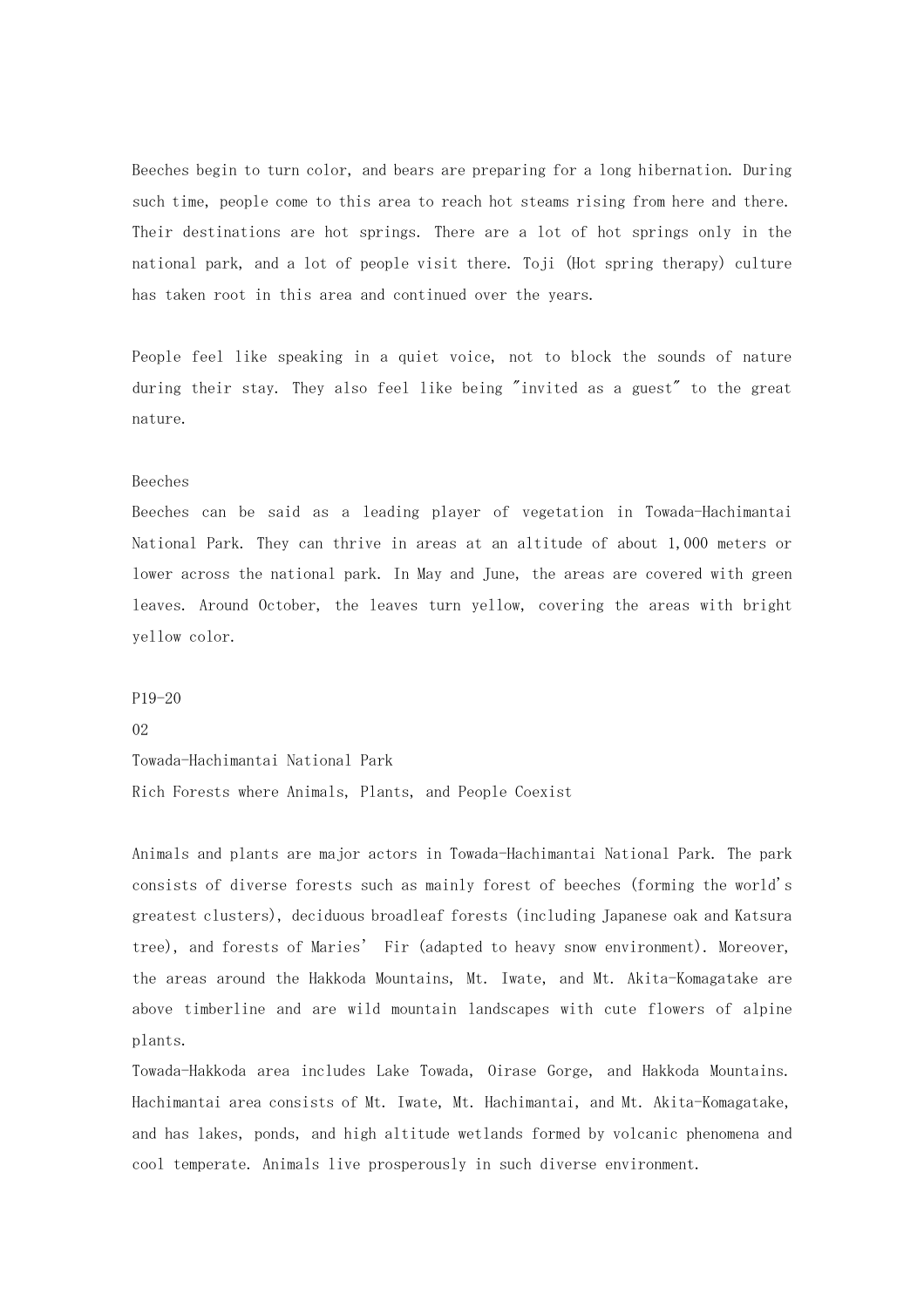In the forest, there are not only mammals such as Asiatic black bears, Japanese serows, Japanese martens, and flying squirrels, but also amphibians such as forest green tree frogs and Japanese black salamanders, and valuable birds such as mountain hawk-eagles.

As the area is situated in deep mountains, people are not allowed to enter it has been difficult for people to get close to the natural forest, and no large scale development was conducted. In the neighboring area, trees had been cut down to be used as firewood or charcoal mainly from the latter half of the 19<sup>th</sup> century and the first half of the 20<sup>th</sup> century. But currently, the natural environment has been naturally restored, and secondary beech forests are now being created.

In recent years, the less artificially developed area attracts people to enjoy abundant nature. More people are beginning to come to enjoy the beech forest through summer hike, winter snowshoes and skiing, and canoe activities near water, in a manner that does not impact on the environment.

If you carefully try to listen to the sounds of the deep forest, you can be aware of the full presence of various creatures.

### Forest Green Tree frog

A forest frog lives on Japan's main island and Sado Island. The frog lays white foamy clusters of eggs on the branches of trees spreading near water around June and July. It habitats in a water environment such as beech forests.

#### Summit of Mt. Hachimantai

A volcanic plateau formed by several craters. Even in mid-summer, it is cool at a degree of 15°C at the summit. There are walking trails and viewpoints around Hachiman Pond, the largest lake in the Hachimantai area.

#### Japanese Serow

Japanese serow belongs to a family Bovidae, not Cervidae, and therefore horns are not dropped out of the serow's head. It lives in the forest area of the national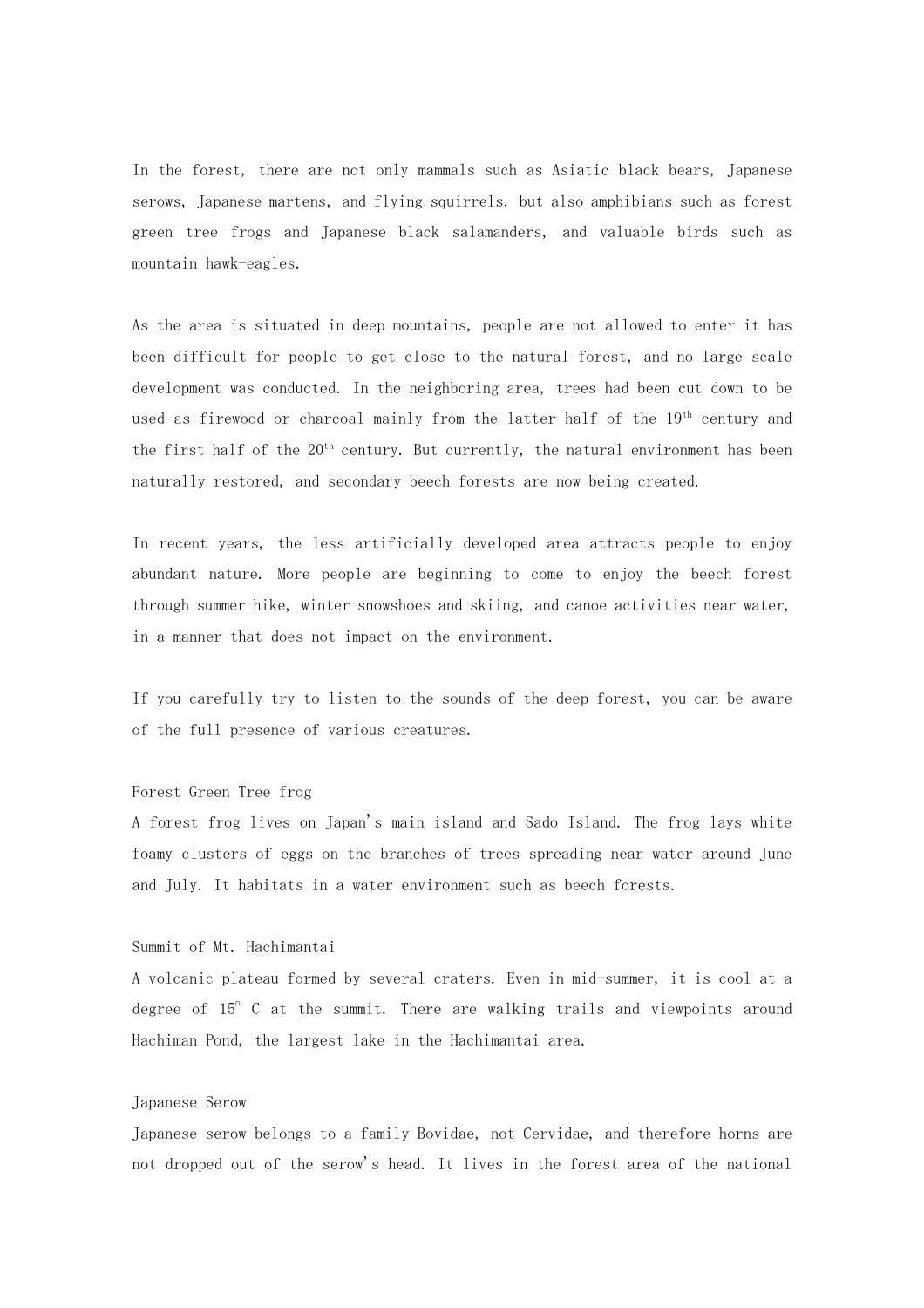park. The species, Japanese serow, was designated as a special natural treasure.

#### Juhyo (Snow Monsters) of Hakkoda Mountains

In Maries' Fir forests spreading around the peaks of Hakkoda Mountains, snow or other substances attach to trees and frozen trees are formed in the winter season, creating a fantastic scenery.

### Toji Culture in Tohoku

In the Tohoku area, toji (Hot spring therapy) culture has continued for over 300 years. Toji places were discovered by hunters who used to work in the mountains, and some of the places were popular for high-status people such as domain lords to cure their sicknesses. But, the toji places became popular among common people in modern times, and nowadays, a variety of people come to the mountain areas in Tohoku to experience high-quality hot spring water from all over the world.

The toji had been performed with effective use of the agricultural off-season for various purposes such as Shogatsu Toji (New Year toji), Kan-no-yu (Winter toji), Haru Toji (Spring toji), Tauemae-no-yu (Toji before rice planting) and Doro-otoshino-yu (Toji for bodies cooled by rice planting work). It healed tired bodies after hard agricultural work as well as generated people's energy for work. Such toji culture used to be found anywhere in Japan, but now the culture clearly exists only in the areas of Towada-Hachimantai National Park.

Toji accommodations are slightly different from other common hot spring hotels. Since people stay at toji accommodations for long term for the purpose of curing their bodies, they get used to only have simple accommodation and kitchen facilities, and shops selling food for self-catering. The toji accommodations now have the same facilities as other common hotels, but people take a hot bath with a view of beautiful mountains and "do nothing" here in toji accommodations. People can spend special hours in toji places away from busy days.

This toji style of "staying like living" is very fresh to modern tourists who often move from place to place. Actually, more people are coming to experience toji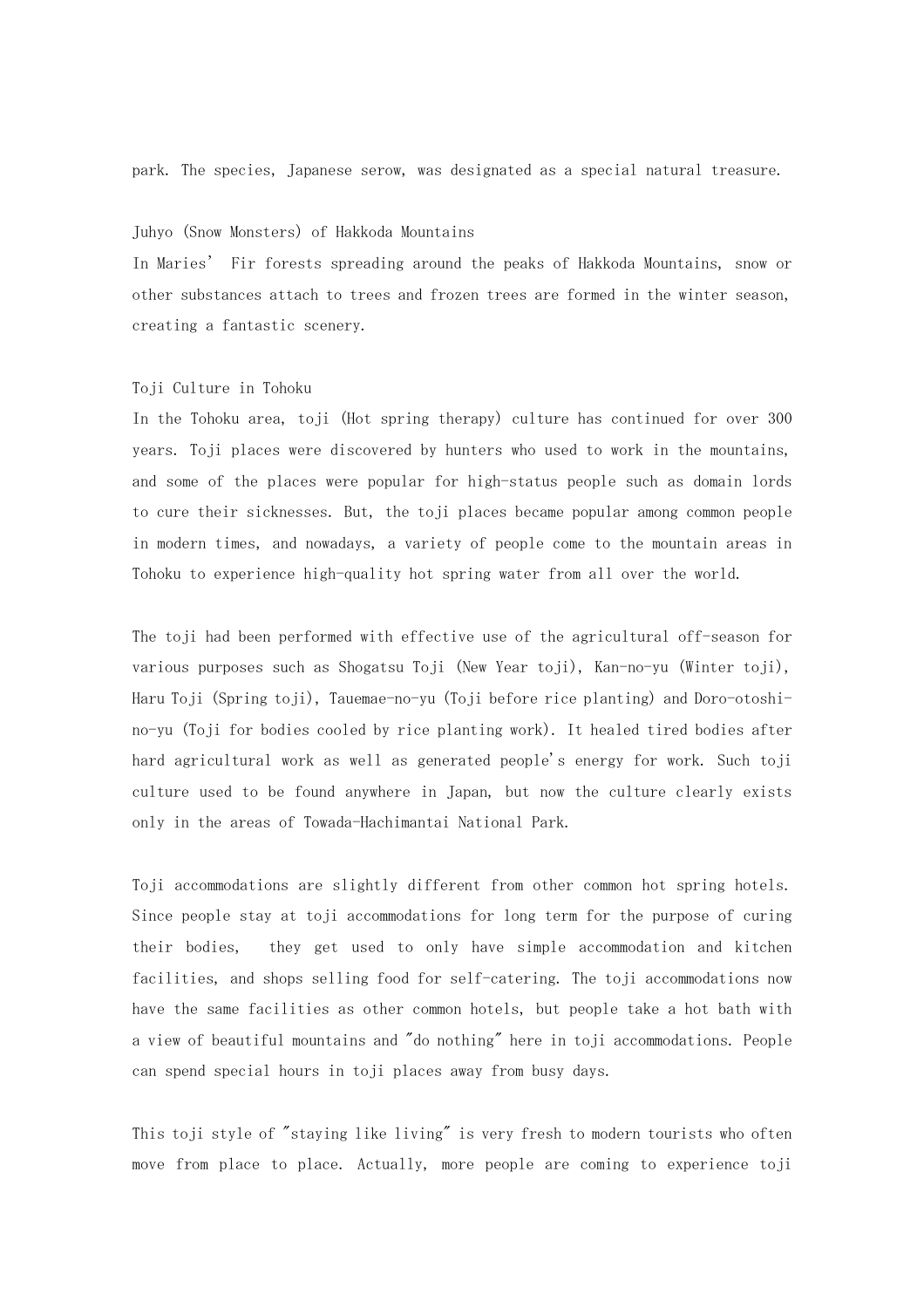culture. A new period of toji seems to be beginning soon for people to refresh their bodies during their stay.

# Sukayu Onsen

A hot spring accommodation that has been open to the public for nearly 300 years. The area is cool even in summer as located on the western side of the Hakkoda Mountains at a high altitude of about 900 meters, but in winter, the area is covered with snow, and the snowfall may reach five meters.

#### Tamagawa Hot Spring

This hot spring was discovered by a local hunter in the late 1680s. Seki Naoemon, who cured of his chronic skin disease by hot spring, had begun the full-scale development of the hot spring in 1929.

## Fukenoyu Onsen

An isolated accommodation located at an altitude of 1,100 meters in the back of the Hachimantai Aspite Line. Famous non-roof outdoor bathes are scattered about the land with steam rising.

## Nyuto-Onsen

Seven hot springs, scattered at the base of Mt. Nyuto in Towada-Hachimantai National Park, are called "a cluster of hot springs." The above photo shows a scene of Tsurunoyu Onsen, where which has the longest history among the seven hot springs and used to serve as a hot spring cure place for Akita clan.

P21-22 02 Towada-Hachimantai National Park

Towada-Hachimantai National Park Relationship between People and Nature

Volcanoes and plenty of snow have created a beautiful lake landscape and beech forest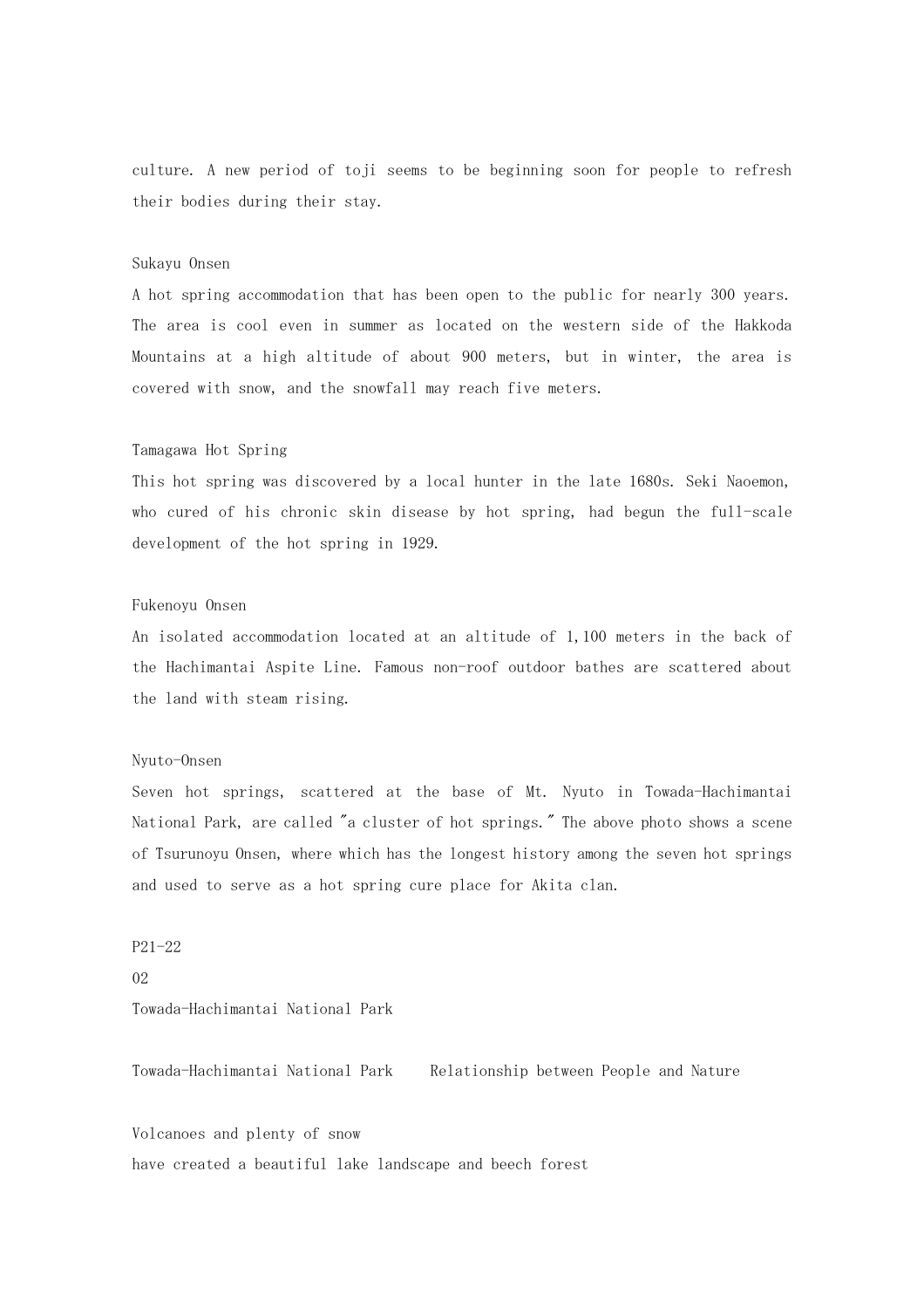The diverse volcanic terrains and heavy snow formed woodlands where are difficult for people to enter, and therefore rich forests are preserved here. The beautiful forest and water serve as food for animals, and plenty of hot springs serve as places to heal people.

#### Cool-temperate Zone

A cool-temperate zone means an area closest to the subarctic climate among temperate zones. Towada Hachimantai area also has a large amount of snowfall and snow meltwater turns to abundant subsoil water, leading to maintenance of the world's greatest beech forest.

Meltwater enriches forests

#### Beech Forest

In the area between 200 and 1,000m above sea level, there are vast broad-leaved deciduous forests, mainly consisting of beeches. The forests serve as precious food for animals and allow tourists to enjoy beautiful colored leaves.

## Supplying abundant food

#### Animals

There is plenty of food in the beech forest, and it serves as a habitat of large mammals such as Asiatic black bears, and Japanese serows which prefer to eat beeches. Also, snowmelt creates many beautiful mountain streams, and rare amphibians such as green forest frogs live in the area.

Serving as a habitat and supplying a drinking water

### Lake Towada

It is a caldera lake with a maximum depth of 327 meters and is Japan's third deepest lake. Wainai Sadayuki began to farm kokanee salmon in Meiji Era, and nowadays, kokanee salmon dishes are considered as one of the local dishes.

Volcanic activities create Caldera Lake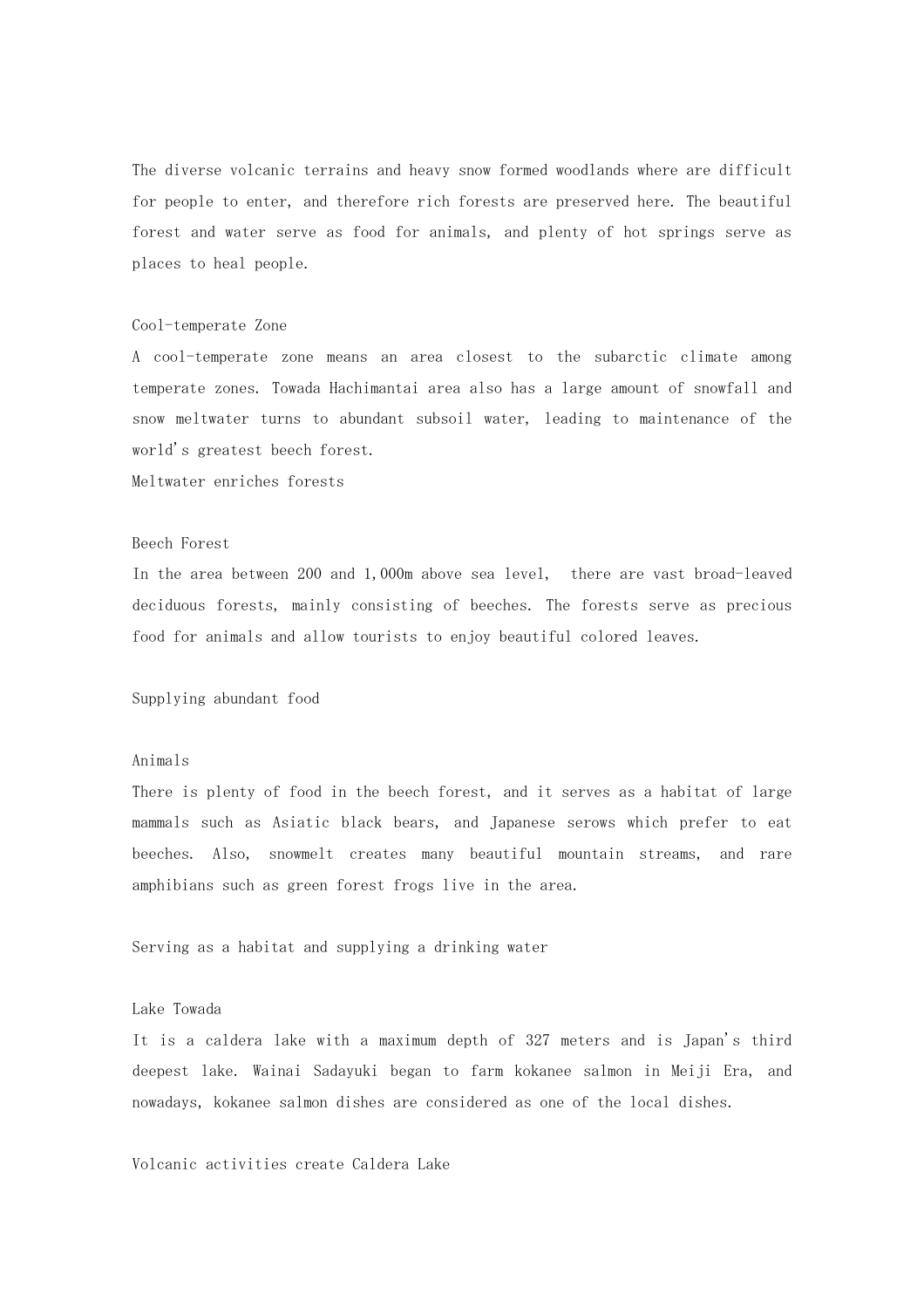#### Volcanic Terrains

Many active volcanoes still exist, and they formed diverse volcanic terrains, and lakes including a caldera lake, Hakkoda Mountains, and Hachimantai (volcanic plateau). Numerous hot springs were also created by volcanic geothermal phenomena.

Geothermally heated, turning to a hot spring water

## Hot Springs

Creating different usage patterns of hot springs

## Hot Spring Cure Culture

In this area, with many hot springs, hot spring therapy culture has thrived for long years. The hot springs had been used mainly by local people to cure their bodies during the agricultural off-season, but nowadays, people come to this area on trips from various regions.

Hachimantai Lake Towada Forest Green Tree frog

Asiatic Black Bear Japanese Serow

P23-24 03 Nikko National Park Date of Designation: December 4, 1934 Area: 114,908 ha Fukushima, Tochigi and Gunma Prefecture

Miniature garden filled with Japanese history and nature

Nikko National Park was established as one of Japan's first national parks in 1934.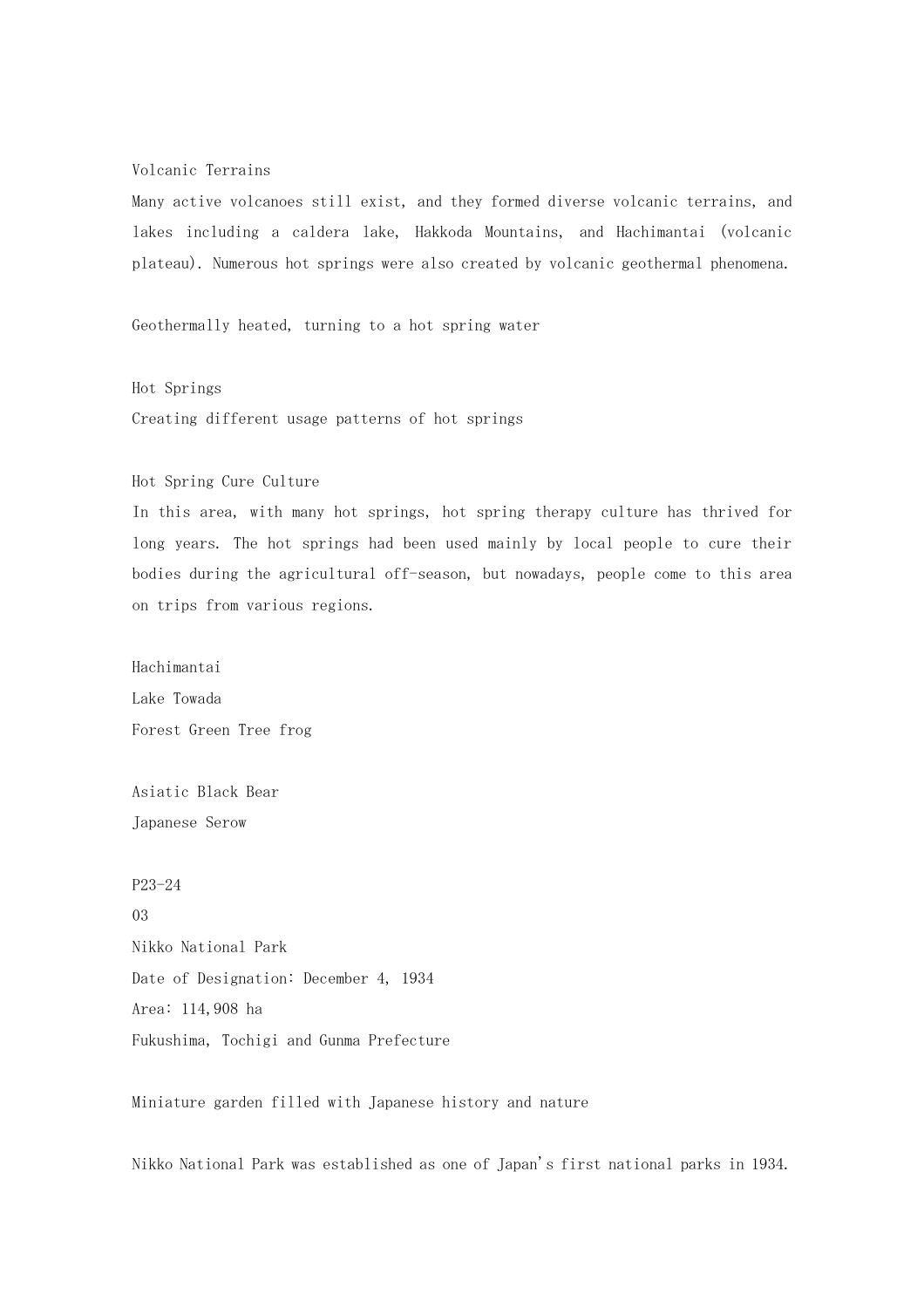The national park spreads over three prefectures of Fukushima, Tochigi, and Gunma. Most of the park is a mountain area, a part of the Nasu volcanic belt. There are many mountains such as Mt. Nikko-Shirane (2,578 meters), the highest in the northern areas of North Kanto, Mt. Nantai (2,486 meters), having been recognized as a religious mountain from old times, and Mt. Chausu (1,915 meters), still volcanically active.

There are lakes, ponds, falls, and valleys created by volcanic eruptions in the highlands at the base of these mountains, forming beautiful and diverse landscapes for all four seasons. Nikko Toshogu Shrine and other shrines and temples designated as a world heritage are other places of interest.

Nikko National Park welcomes you with a combination of magnificent cultural heritage telling Japan's history to date and diverse natural beauty. It is accessed easily from Tokyo. The park became a regular favorite as a tourist destination where foreign tourists, as well as Japanese tourists, can easily visit and experience "Japan's attractions."

#### Kegon-no-taki Falls

Water in Lake Chuzenji, stopped formed by eruptions of Mt. Nantai, falls at once along a 97-meter cliff. You can see a spectacular view with a big splash and large sound from observation decks.

P25-26 03 Nikko National Park

"Place filled with various natural wonders of Japan" friendly to first-time visitors with easy access.

Nikko City in Tochigi Prefecture, a center of the park area, can be accessed by car or railway from Tokyo, taking a minimum of about two hours. With only a few steps from there, people can enjoy diverse natural landscapes such as forests, lakes, falls, moors, and volcanoes. Nikko is one of Japan's greatest tourist destinations because people can easily enjoy Japan's high-class nature several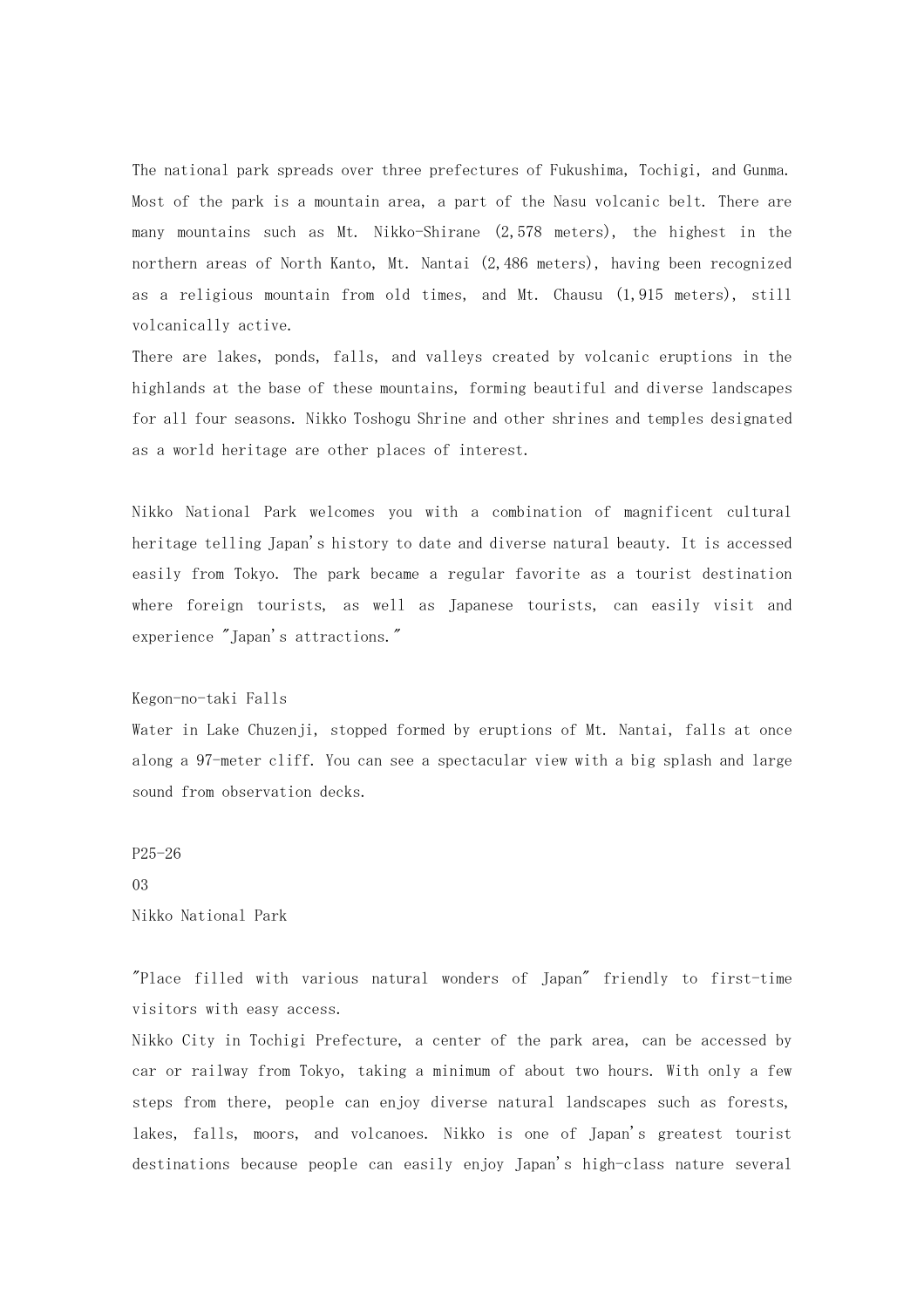hours away from Tokyo.

Three areas are famous places to enjoy autumn leaves; Lake Chuzenji created by the damming of a river with lava flow out of Mt. Nantai, Kegon-no-taki Falls that waterfalls into the outlet of the lake, and Irohazaka with several endless hairpin curves. In autumn, leaves turn color gradually from the summit of the mountains to the base of the mountains. There are various areas where can be spots to you can enjoy colored leaves, including Kinu River, Shiobara Valley, and Mt. Nasu. When the autumn with beauty like a brocade is over, people can enjoy winter activities such as snowshoe hike and ice falls in a full snowy world of the area.

Seasonal green leaves and flowers are worth seeing. There are many notable flower sites within the park, including Happougahara having about 200 thousand Japanese azaleas bunched at the beginning of summer, and Numappara Moor attracting people by alpine plants such as daylilies and bugbanes. Walking trails are prepared developed in both areas, and people can enjoy hiking easily. Moreover, a variety of activities such as angling, SUP and guided tours are ready for you.

Nikko has a variety of natural environments that allows people to enjoy the beauty of seasonal landscapes. It is not too much to say that Nikko is a place filled with "beautiful Japanese natures."

#### Mt. Chausu

It is a stratovolcano at an altitude of 1,915 meters, and fumarolic activities are still being observed. People can go up to the ninth station of the mountain by ropeway and have a spectacular view of diverse colors at the summit.

### Lake Yunoko

Yukawa River and Lake Yunoko flowing on Senjogahara are sacred grounds for fly fishing, and all anglers wish to do angling there. Rental boats are provided for fishing in Lake Yunoko, and anglers can enjoy lure fishing and bait fishing.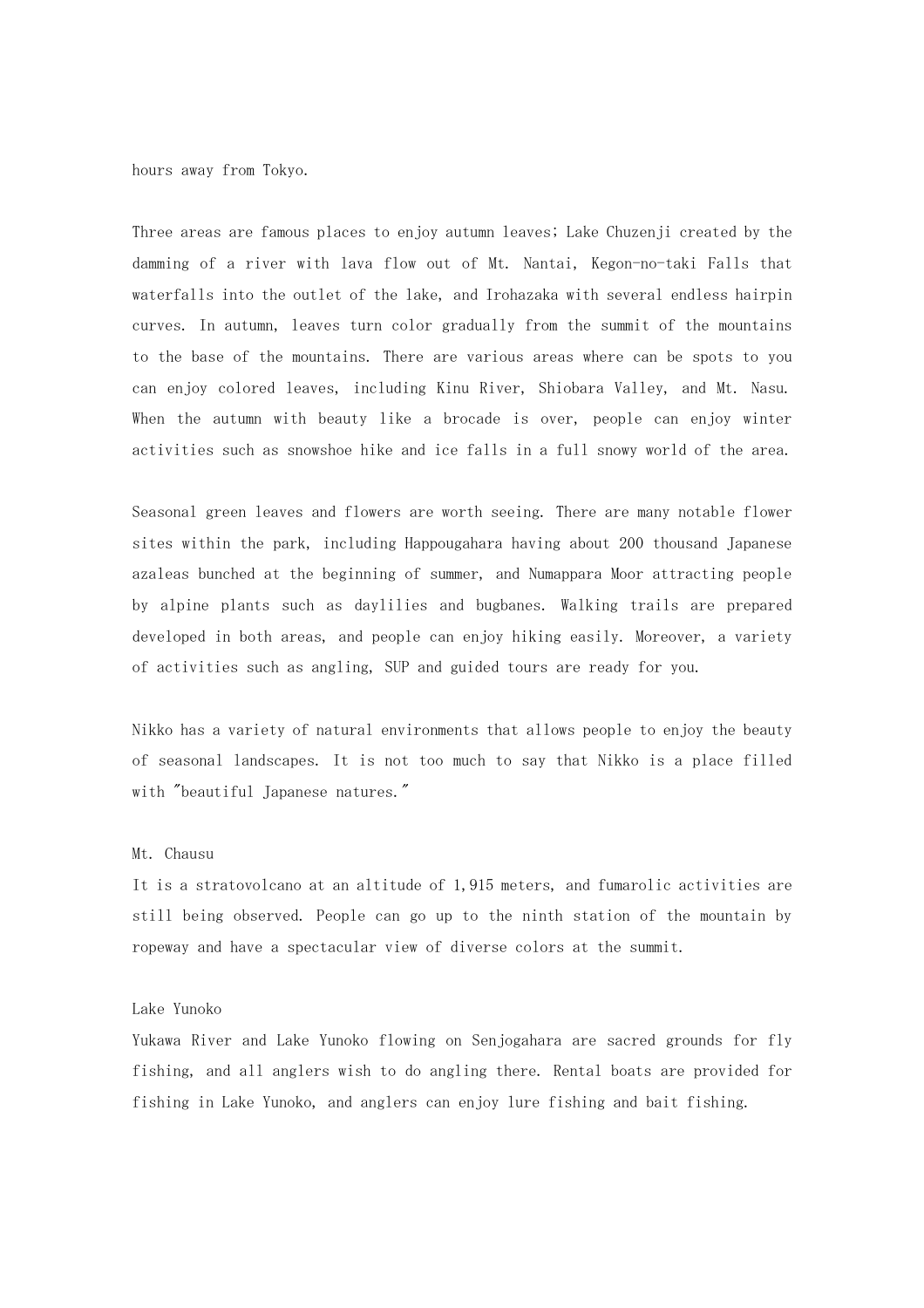#### Kinu River

Men and women of all ages can enjoy the beautiful valley and activities such as river cruise and rafting. It is also famous as one of the foremost hot spring areas in the Kanto region.

#### Ice Falls in Unryu Valley

At Unryu Valley, situated in Nikko City, water cascades down an over 100-meter cliff in five levels. The falls become fully frozen to be ice falls in winter because of a little amount of water.

#### The place loved across time and space

If asked what a symbol of Nikko is, many people primarily think of Toshogu Shrine. Under the direction of Tokugawa Iemitsu, the third shogun of the Tokugawa Shogunate, the gorgeous shrine full of architectural beauty was built as one of the nation's biggest businesses by master craftsmen gathered by Iemitsu to enshrine his grandfather.

But, Nikko's long history started with the opening of Mt. Futarasan (Mt. Nantai) by Monk Shodo Shonin in the Nara Era. In the Kamakura Era, the area had thrived under the protection of the Kamakura Shogunate and mountain ascetic practices became popular and people continued to pray for the shrine. Nikko Futarasan Jinja Shrine and Nikkozan Rinnoji Temple, designated as a part of the world heritage "Shrines and Temples of Nikko" together with Toshogu Shrine, tell such history nowadays.

In the Meiji Era and early years of Showa Era, this area was popular as a summer refuge for many foreign diplomats posted in Japan. To stay in the cool place, foreign ambassadors and diplomats built summer villas on the side of Lake Chuzenji one after another. Many foreigners visited here and said that "summer of Nikko was like a the lobby of the Foreign Minister's office." Their visits can be said as a pioneer of current inbound efforts. "British Embassy Villa Memorial Park" and "Italian Embassy Villa Memorial Park" are the traces of such history. People can tour exotic former villa buildings and feel the atmosphere of the time.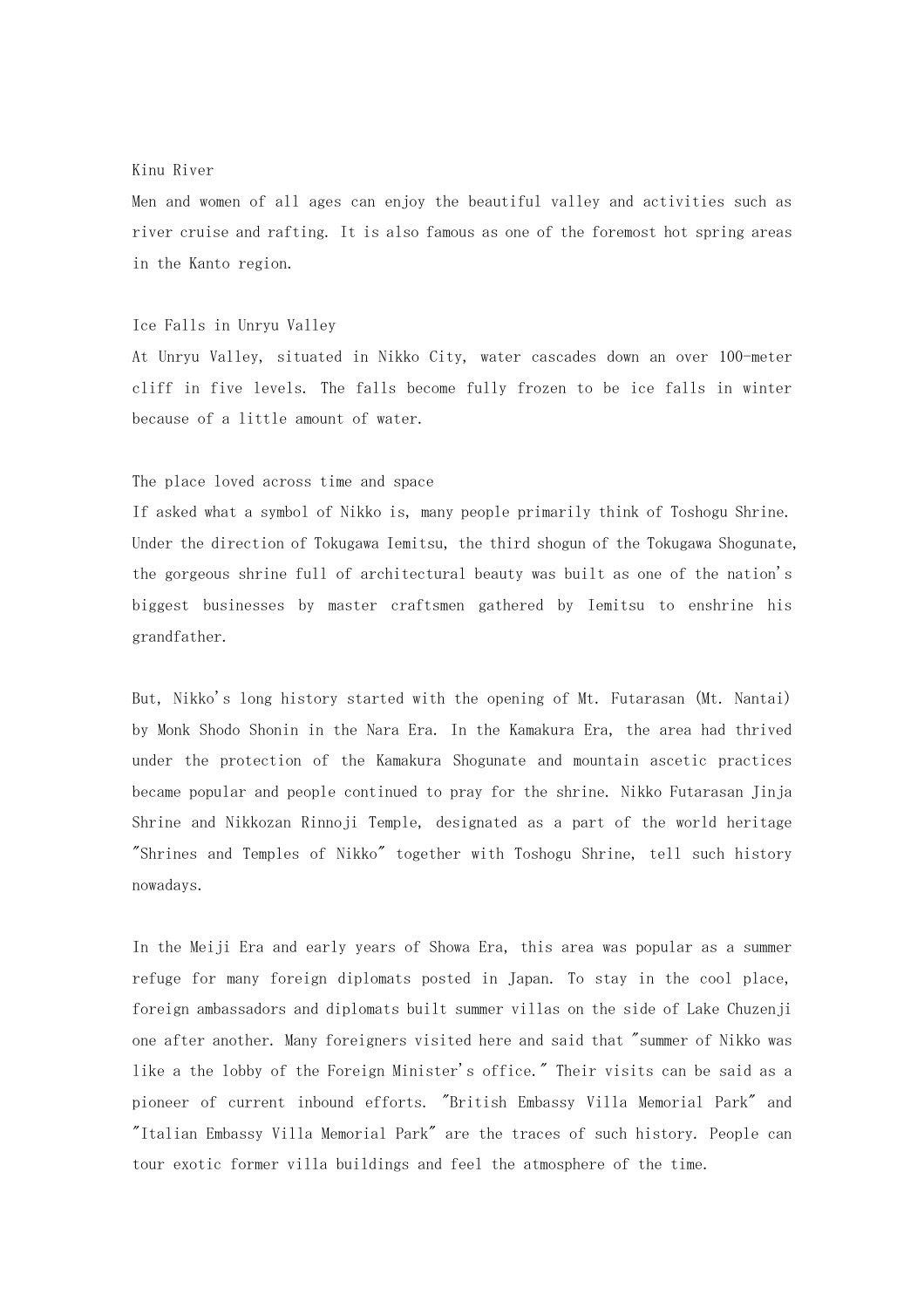Other places also attract widespread attention. One place is Shiobara Onsen where became known by the visit of numerous famous writers, and artists including Natsume Soseki and Tanizaki Junichiro. Another is "Nasu Heisei-no-mori Forest", where used to be a part of an imperial villa in Nasu, which later became open to the public.

#### Nantaisan Tohai Kosha Taisai (Mt.Nantai Worship Climbing Festival)

The festival, rooted in the religion for Mt. Nantai, has started in Nara Era over 1200 years ago and has been continuously held to date. The festival starts at midnight on August 1, and thousands of people try a night climbing to have a view of the rising sun at the summit.

#### Nasu Heisei-no-mori Forest

A forest connected with the imperial family. The about 560 ha forest used to be a part of an imperial villa in Nasu and became open to the public. People can enjoy both free walking and guided walking tours.

#### Italian Embassy Villa Memorial Park (Main Residence)

The building was built as an Italian embassy's villa in 1928 and used by successive ambassadors until 1997. It was designed by Antonin Raymond, an architect, and diplomat.

## Shiobara Onsen "Yuppo no Sato"

An experience-based hot bathing facility. People can enjoy one of Japan's largest foot bath with a length of 60 meters. In the garden, there are monuments for writers and poets such as Natsume Soseki, Nagatsuka Takashi, and Muro Saisei.

# P27-28 03 Nikko National Park

Nikko National Park —Relationship between People and Nature

Cool temperature and volcanic terrains created clear seasonal landscapes and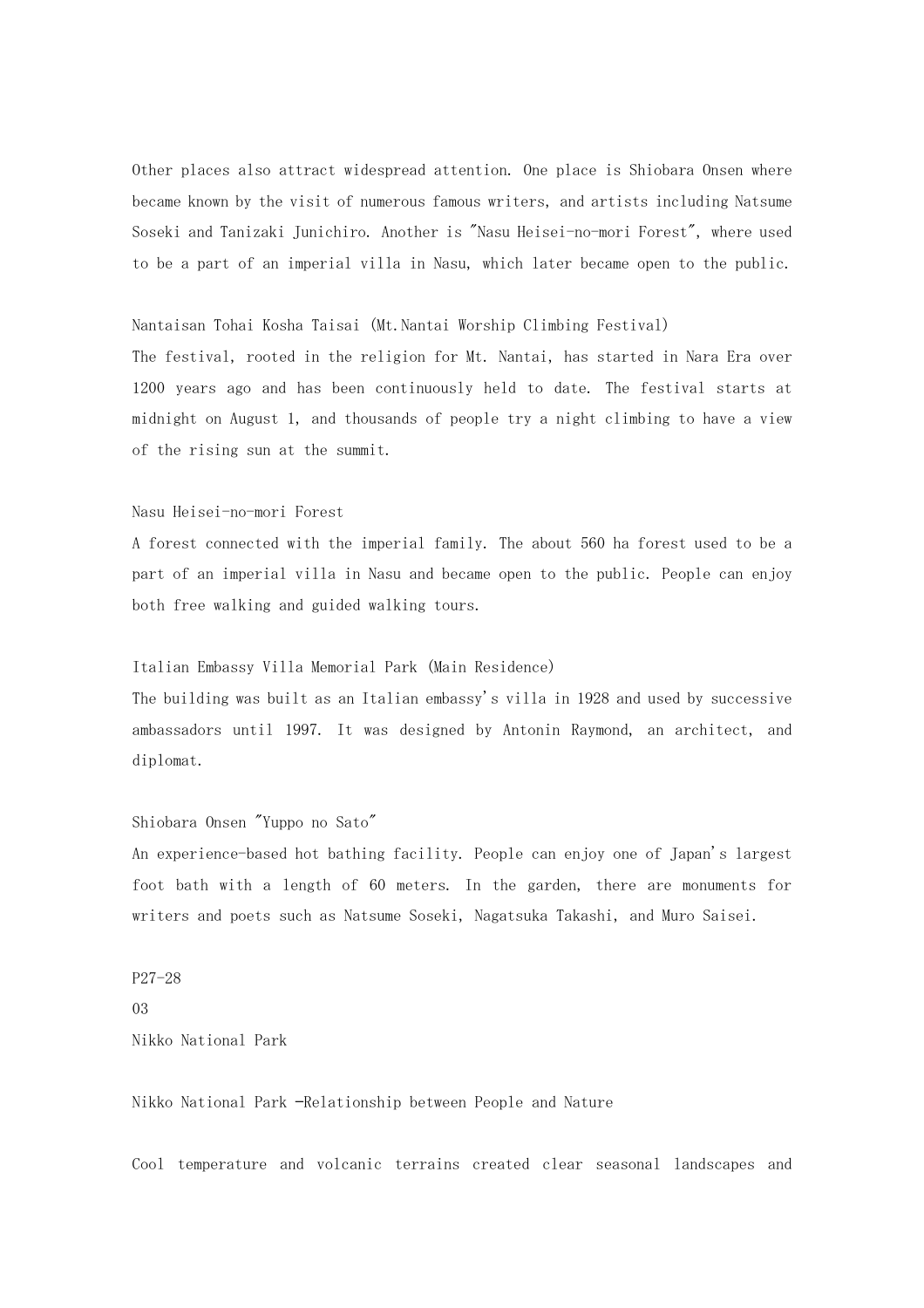#### Japanese cultural heritages

Volcanic activities in Nasu volcanic belt created the landscape of Nikko National Park. The area has a big difference in elevation, creating complex terrains. The area also has climate features such as coolness, high rainfall, and a big difference between cold and warm temperatures. These climate conditions created a wide variety of environments and creatures.

### Cool Temperature

It is relatively cool with abundant rainfall throughout a year, and there is a high-temperature difference among seasons, mornings, and nights. It rains a lot in summer. In winter, it is severely cold with less rainfall but a little snowfall. Climate impacts on rough terrains, creating landscapes

## Landscape for Four Seasons

A combination of a difference of elevation and diversified terrains brings a variety of vegetation along with the environment, such as broad-leaved deciduous forests, coniferous forests, alpine plants, and moor plant clusters, creating natural environment for all four seasons.

Climate makes plants grow well and brings prosperity for living creatures

### Animals

Diverse natural environment such as topography and vegetation enables the habitation of various mainland creatures, including mammals, birds, amphibians, fish, and insects.

# Volcanic Terrains

Most part of the park belongs to the Nasu volcanic belt with the peaks of high mountains at an altitude of about 2,000 meters. Various terrains, including volcanic mountains, were created by volcanic eruptions in Nasu, Nikko, and highlands.

Areas with various types of terrains create diverse biofacies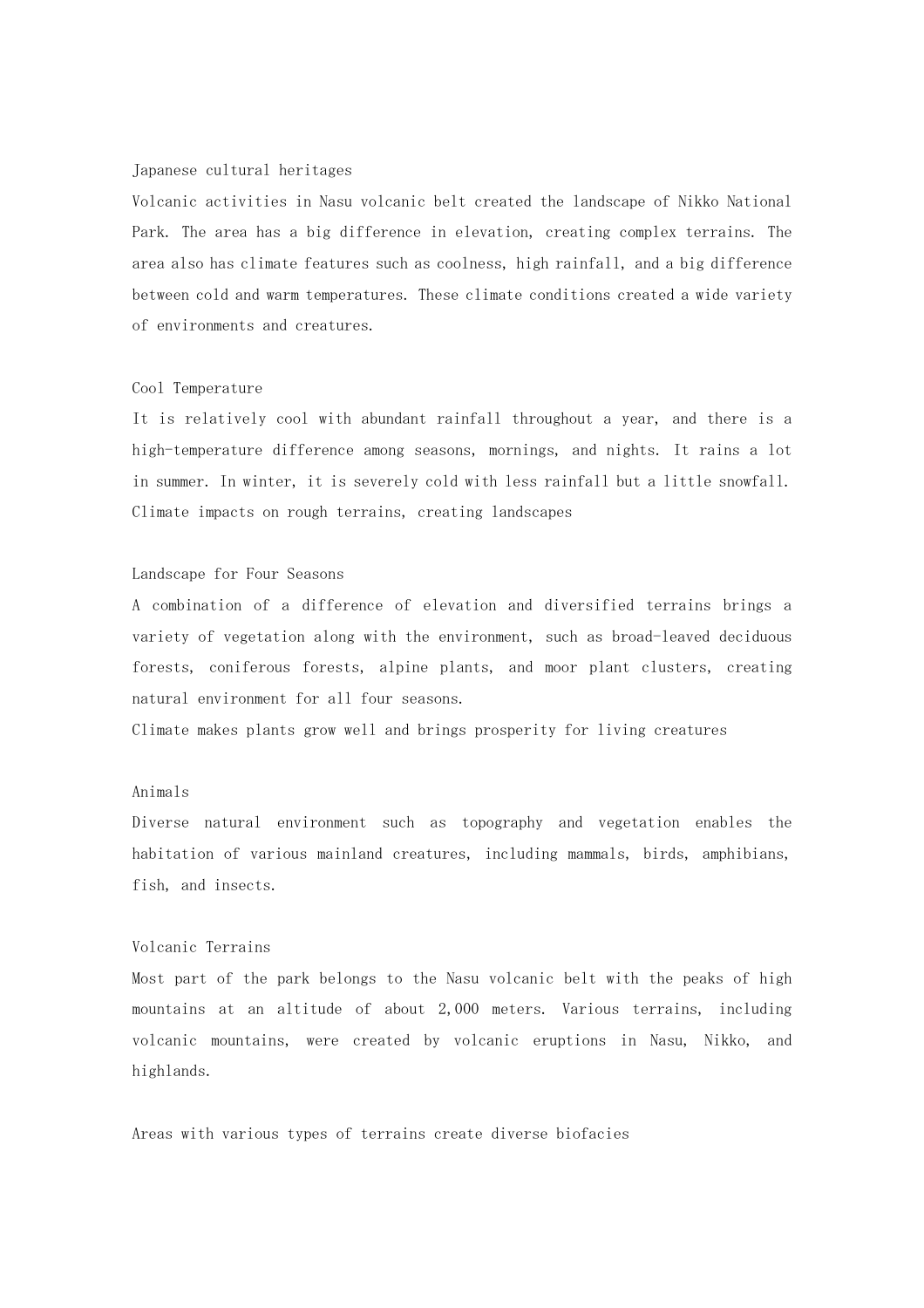Geological conditions and terrains created by volcanic activities serve as a basis of landscapes

## Diverse Landscapes

Volcanic activities formed not only volcanic mountains and highlands but also lakes and falls by damming of the river with lava flow. They also created landscapes with diverse geological conditions and terrains such as moors by flowed and accumulated volcanic ashes and lava flow.

Natural landscapes create a balanced ecology cycle

# Falls

Several dammed lakes were produced by the lava flow of eruptions, and there are many falls caused by height difference. Water in Lake Chuzenji, created by Mt. Nantai's eruptions, cascades down a 97-meter cliff, called Kegon-no taki Falls.

## Nikko Toshogu Shrine

Many reasons are considered why Tokugawa Ieyasu was enshrined. Nikko was known as a sacred place of ancient mountain worship. Andesite rocks easy to be processed were produced originally by volcanic activities. They were also used to build Toshogu Shrine.

Japanese Macaque Torrent Frog

P29-30 04 Ise-Shima National Park Date of Designation: November 20, 1946 Area: 55,544 ha Mie Prefecture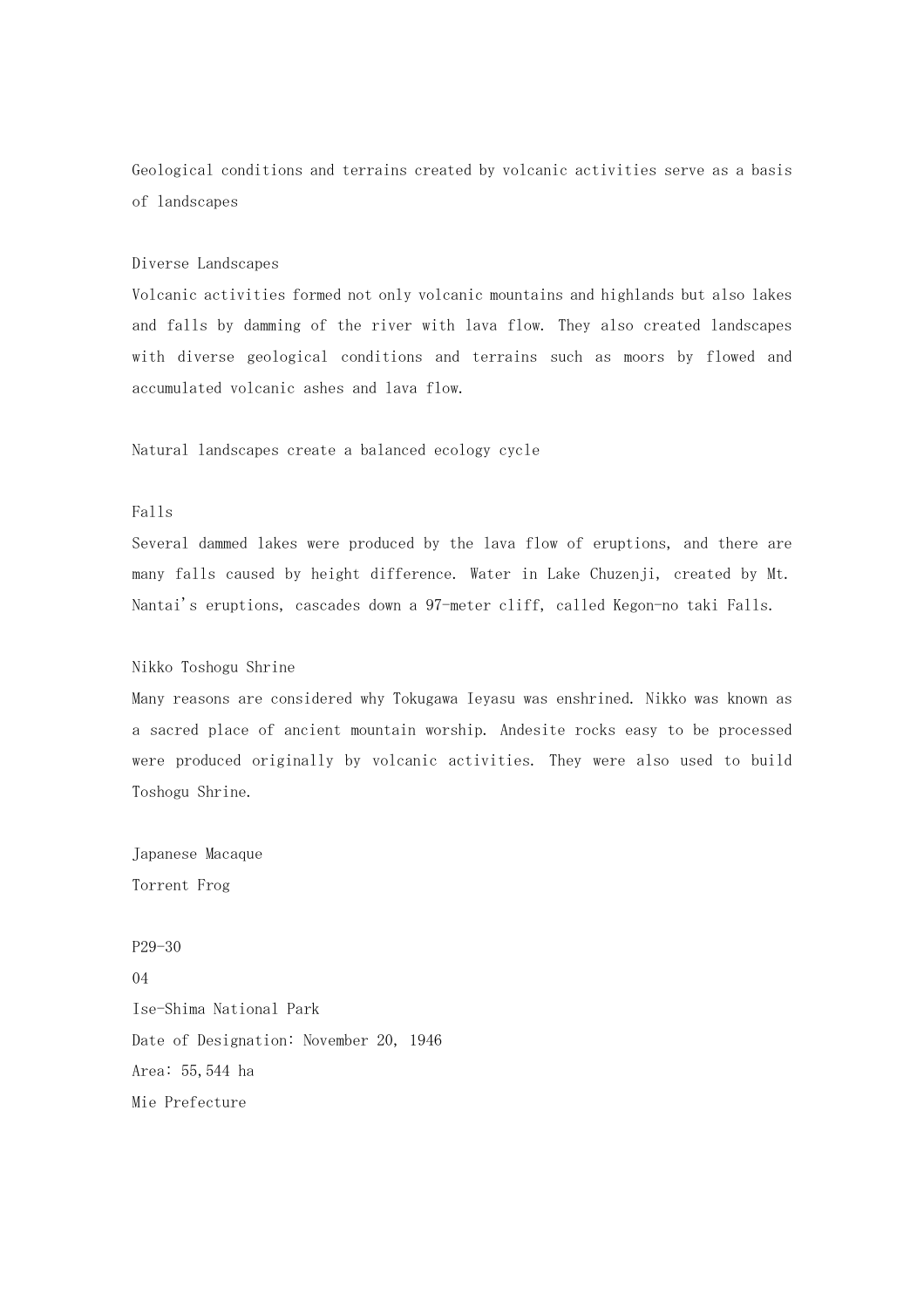Ise-Shima National Park

Satoyama and Satoumi Created by People's Activities and Nature during the Long History

Ise-Shima National Park, spreading over Shima Peninsula in the center of Mie Prefecture, is categorized into two areas. One is the inland area with Ise Jingu , Japan's most important *jinja* (Shinto shrine) and its abundant backward forests. Another area is the coastal area with a complexly shaped ria coast and archipelago.

The inland area includes " Satoyama (Human-influenced natural environment)", and the coastal area contains " Satoumi (Coastal area with increased biological productivity and biodiversity through human interaction)." The ecosystems have been maintained in both areas with a close connection to people's activities such as agriculture, forestry, and fishery. The concept of co-existence and coprosperity between people and nature has taken root in the Ise-Shima area. The background includes the existence of Ise-Shima that has been based on this area during long histories.

What is the relationship between the natural environment in Satoyama and Satoumi, and the history and culture of Ise Jingu? What is also the relationship between community lifestyle and nature in Ise Shima area? Placing a focus on them can clarify the profound attraction of Ise-Shima National Park.

#### Ago Bay

Seawater flowed into the river and valley on the elevated land when the sea level rose, forming a complex terrain with many capes and bays, called Ria Coast.

# P31-32 04 Ise-Shima National Park

Landscape of continuing lifestyle in Satoyama and Satoumi Ise-Shima National Park has a rich natural environment such as ria coast. People's activities in such an environment jointly created a unique Satoumi landscape.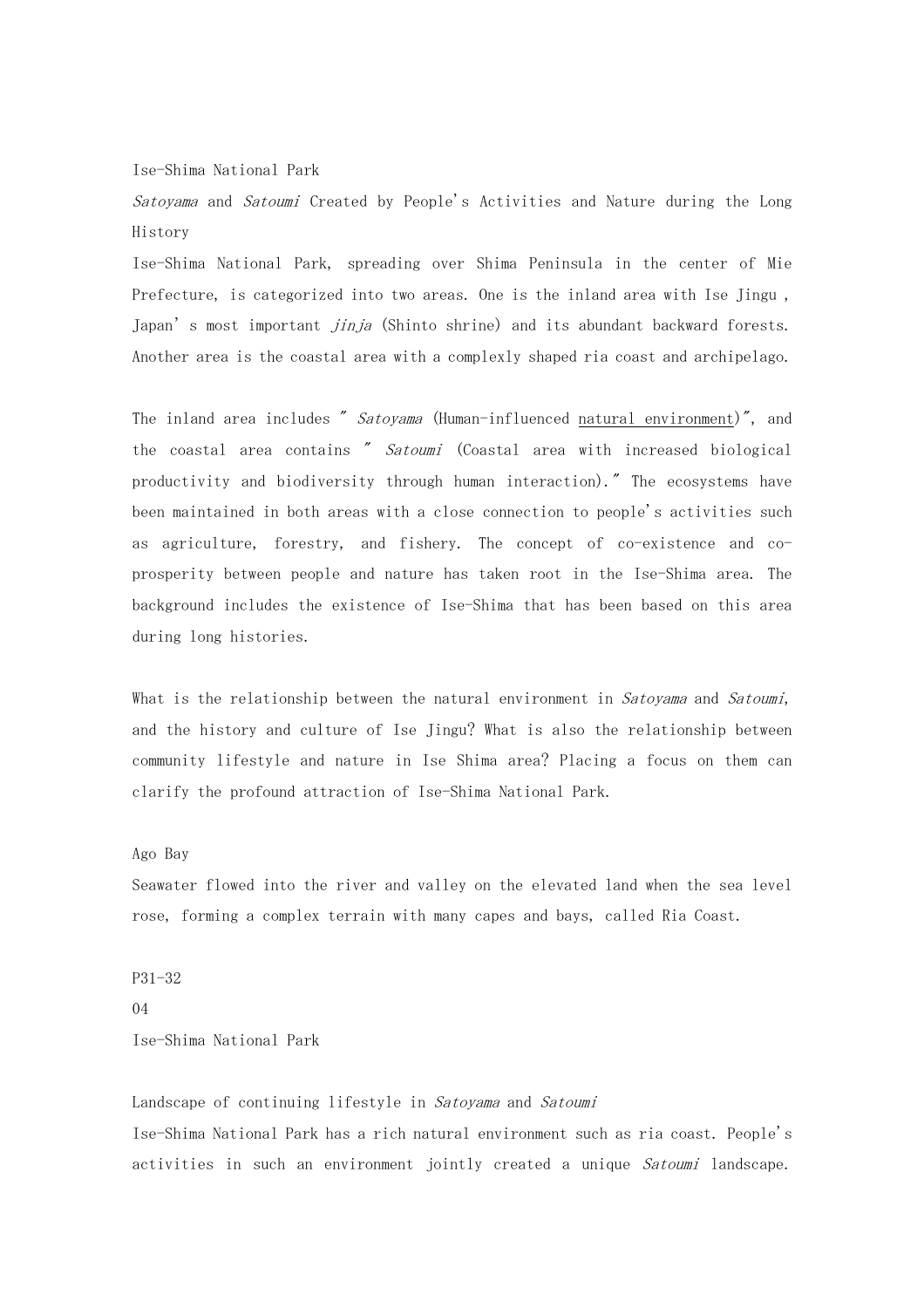Nature is connected closely to people's activities, and such spirit can be seen in Ama (female diver) fishery that has continued from ancient times, and Ise Jingu 2000 years of traditional culture.

Almost half the Ama divers in Japan are currently living in the Ise-Shima area. As the background of such active Ama fishery in this area, there remains a traditional spirit of maintaining a sustainable fishery by prohibiting fishing for small abalones, and restricting the number of days. Such respect and appreciation for nature have been handed over to seaweed and pearl farming and deeply connected with local people's religions.

Excellent technologies and wisdom to ensure continued blessings of nature are prominently visible in Sikinen Sengu of Ise Jingu held every two decades. Used materials removed from shrine pavilions are reused in the shrine or reused to replace or repair buildings of nationwide shrines. More than 10 thousand Hinoki (Japanese cypress) materials are used for the entire buildings of the shrine. To ensure continued utilization of wood, Hinoki cypress (Chamaecyparis obtuse) plantation in Kyuikirin (Ise Jingu's own forest) is ongoing under a 200-year plan.

Ise-Shima area has created land and culture while maintaining a close relationship among nature, people's activities, and religions. The concept of sustainability considered as a challenge today originally comes from people's activities. You can see such a landscape in this national park.

## Great Torii Gate of Ise Jingu and Ujibashi Bridge

Ujibashi Bridge over Isuzugawa River serves as an entrance to the Naiku and is considered to connect our daily lives to the sacred world. The first step to pray at the Naiku is to make a bow in front of the bridge.

# Ama Fishery

Ama catches abalones and turban shells by skin diving in Ama fishery. There are currently about 2,000 Ama divers in Japan. Toba City and Shima City only have about 750 Ama divers of the total number, accounting for the largest number of Ama divers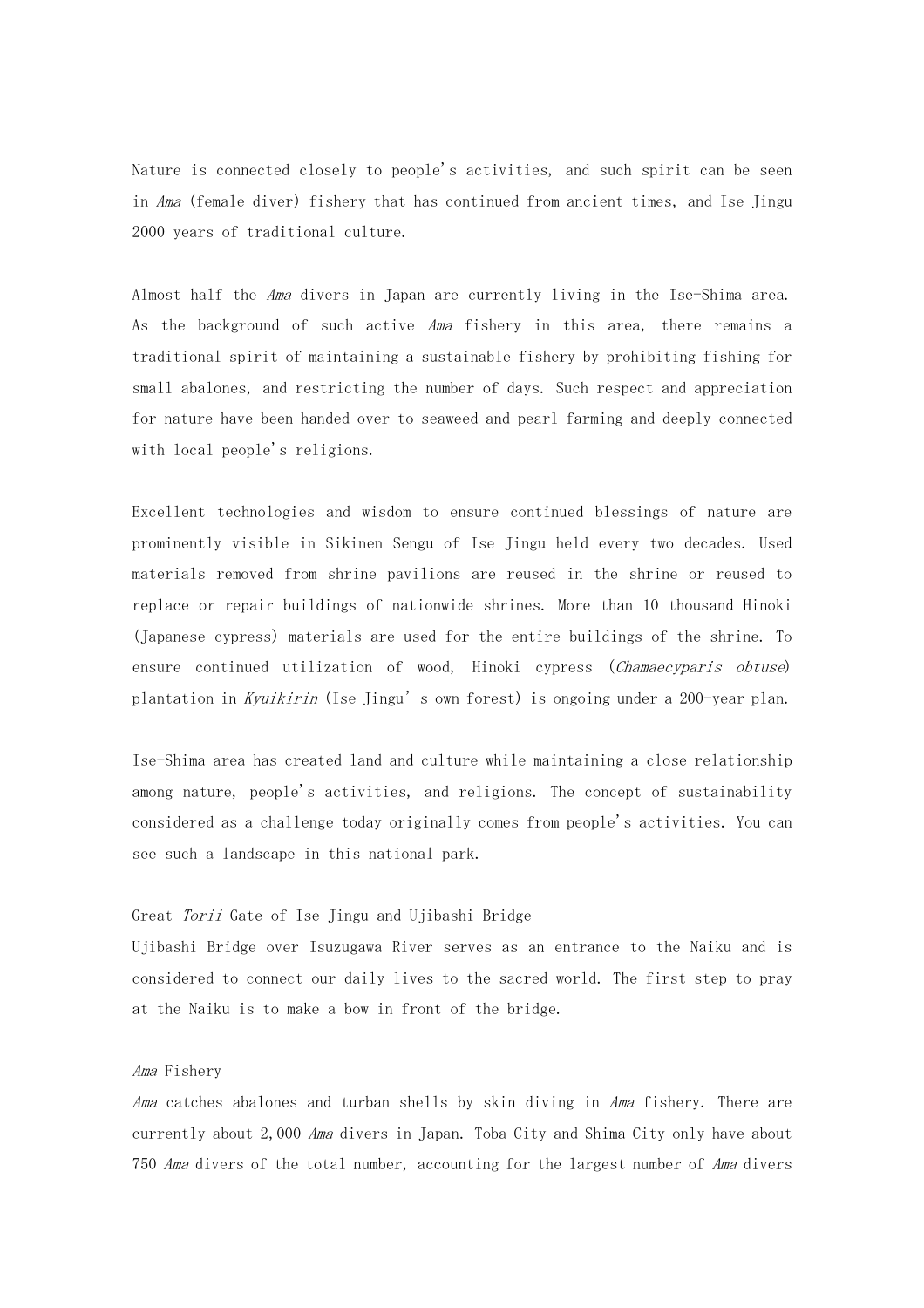#### in Japan.

Relationship between Sea and Forest that Create Rich Sea Blessings Shima Province(Toba , Shima) area had dedicated marine products to imperial courts and Ise-jingu Shrine from 2000 years ago. The area had been regarded as important as called "Miketsu-kuni (Country making offerings of food)" in Manyoshu (Collection of myriad leaves). The biggest reason that such high-level status was awarded to the Shima Province is that it has the unique seafloor topography and abundant ocean environment that grow diverse sea creatures such as abalones, turban shells, oysters, tuna, red sea bream, and seaweeds.

Ise Shima waters consist of the quiet inland sea and open sea of the Pacific Ocean with rough waves. The warm Japan Current constantly flows into fishery areas on the open sea and inland sea. Seaweed forests are composed of seaweeds, including Kajime (Ecklonia cava) and Arame (Eisenia bicyclis), to be a cradle for sea creatures, spreading along the Satoumi of the Shima Peninsula.

These diverse ocean environments unique to the Ise Shima area bring abundant biodiversity. In addition to this, " Kyuikirin Forest" of Ise Jingu and nature in Satoyama help to foster a rich ocean ecology.

This area has a warm climate affected by the Japan Current and nurtures the evergreen broad-leaved forests. Each time it rains, the organic matter of the hardwood forest creates a nutritious sea by flowing into the sea through the river. Water evaporated from the ocean turns to rain. Every time it rains, mountain nutrients from broad-leaved forests and agricultural land are collected in the river, finally supplying abundant nutrients in the sea.

Abundant marine resources of "Miketsu-kuni" are based on the relationship between sea and forest. You can enjoy delicious seafood dishes in the Ise Shima area while thinking of such a thing.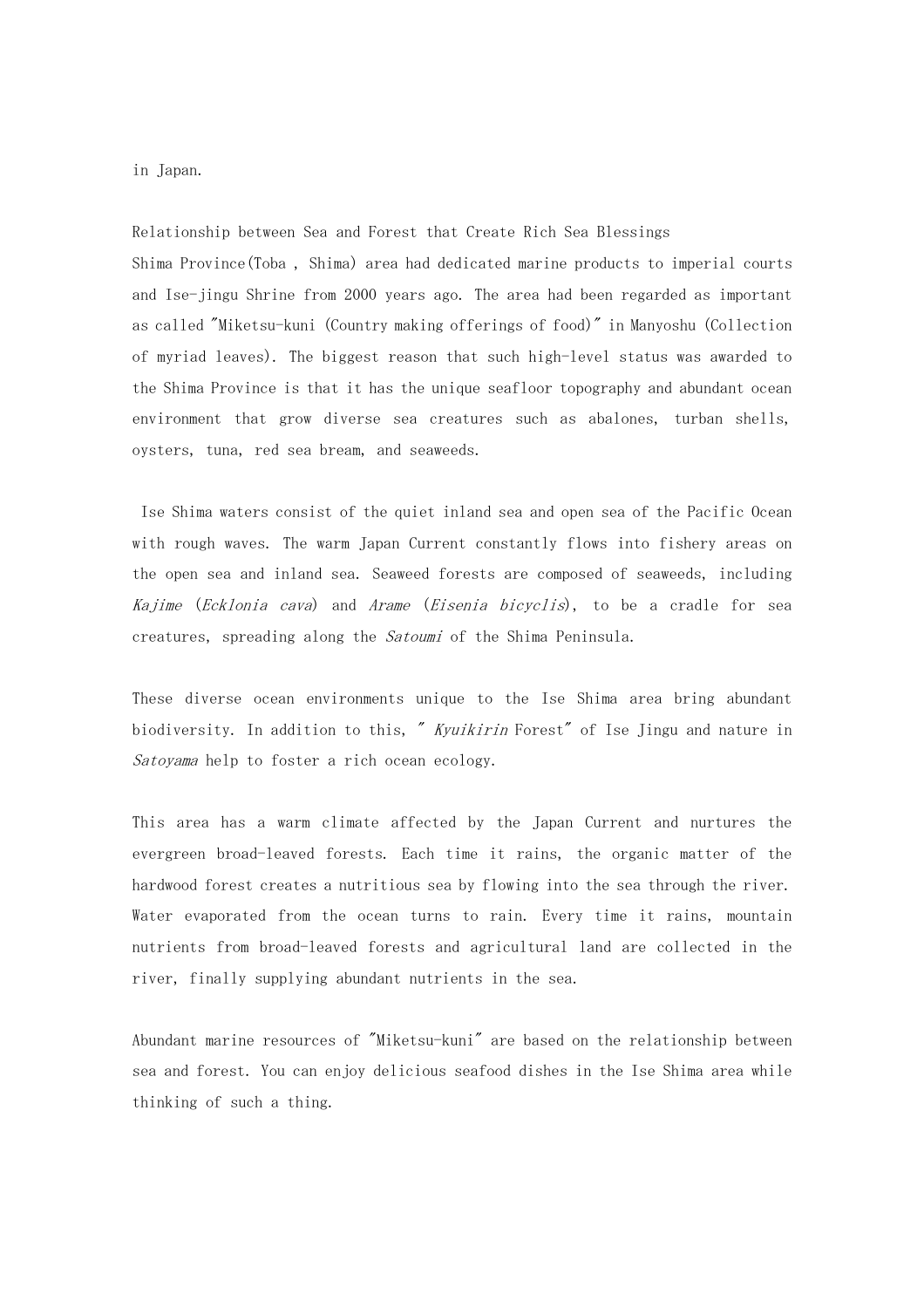#### Shirongo Festival

This traditional festival is held for Ama in Sugashima, Toba City, and has several hundreds of history. Ama divers make an offering of "Maneki Awabi", which is a pair of "male" and "female" abalones for the shrine and pray for plentiful catches and safety of ships in the fishery.

#### Seaweed Forest of Kajime (Ecklonia cava)

The coastal area of the Shima Peninsula is shallow with a large amount of solar radiation. It benefits from the warm Japan Current, and mountain nutrients, forming one of the foremost seaweed areas in Japan.

## Abalones

The seaweed bed on the coast and inland sea along with the open ocean serve as a habitat of creatures such as turban shells, and abalones eating the seaweed, and octopus and Ise-ebi (Japanese spiny lobster).

#### Isuzugawa River

The river pours water containing forest nutrients created by warm Japan Current into the sea. The circulation of water brings blessings to both forests and the sea.

# P33-34

04 Ise-Shima National Park

Ise-Shima National Park —Relationship between People and Nature

The status of "Miketsu-kuni" was awarded, thanks to the evergreen forest and ria coast

The complex terrain by Ria Coast and forests spreading across the peninsula have created abundant sea creatures. The area has been regarded as "Miketsu-kuni" based on the sea full of creatures.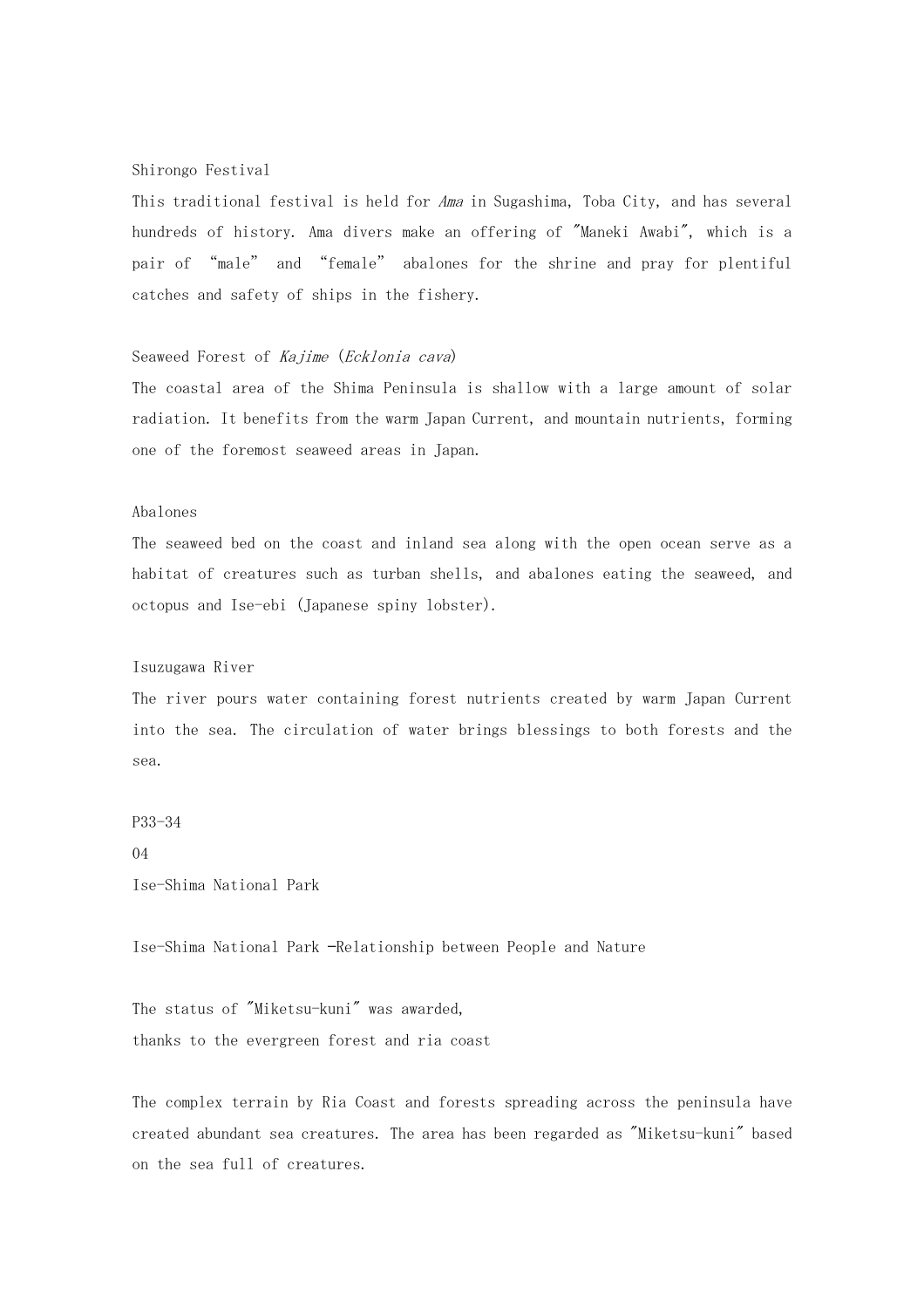#### Ria Coast

A coastal terrain created by rising and sinking repeatedly. When sea level rises, seawater flows into a river or valley, forming a complex coastline with capes and bays.

Enjoying beautiful landscapes

People's Activities Create complex and shallow underwater terrain Creating shallow areas suitable for skin diving

#### Evergreen Forest

As the area is warm throughout the year because of the warm Japan Current, there used to be a laurel forest usually seen in warm temperate zones. The area is currently combined with Satoyama developed by people.

Providing mountain nutrients to the sea

# Full of Sea Creatures

The complex ria coastal terrain and seaweed forest consisting of ecklonia cava and eisenia bicyclis serve as a cradle, and habitat for plenty of sea creatures including [Japanese spiny lobster,](https://ejje.weblio.jp/content/Japanese+spiny+lobster) turban shells and abalones. Catching sea creatures to be blessed with the fruits of the sea

### *Ama* Culture

Ama culture, a fishery by skin diving, has taken root in the sea full of marine products from old times. The Ise-Shima area is the area with the most Ama divers in Japan.

Blessed with abundant marine products

Miketsu-kuni Making an offering of food from the sea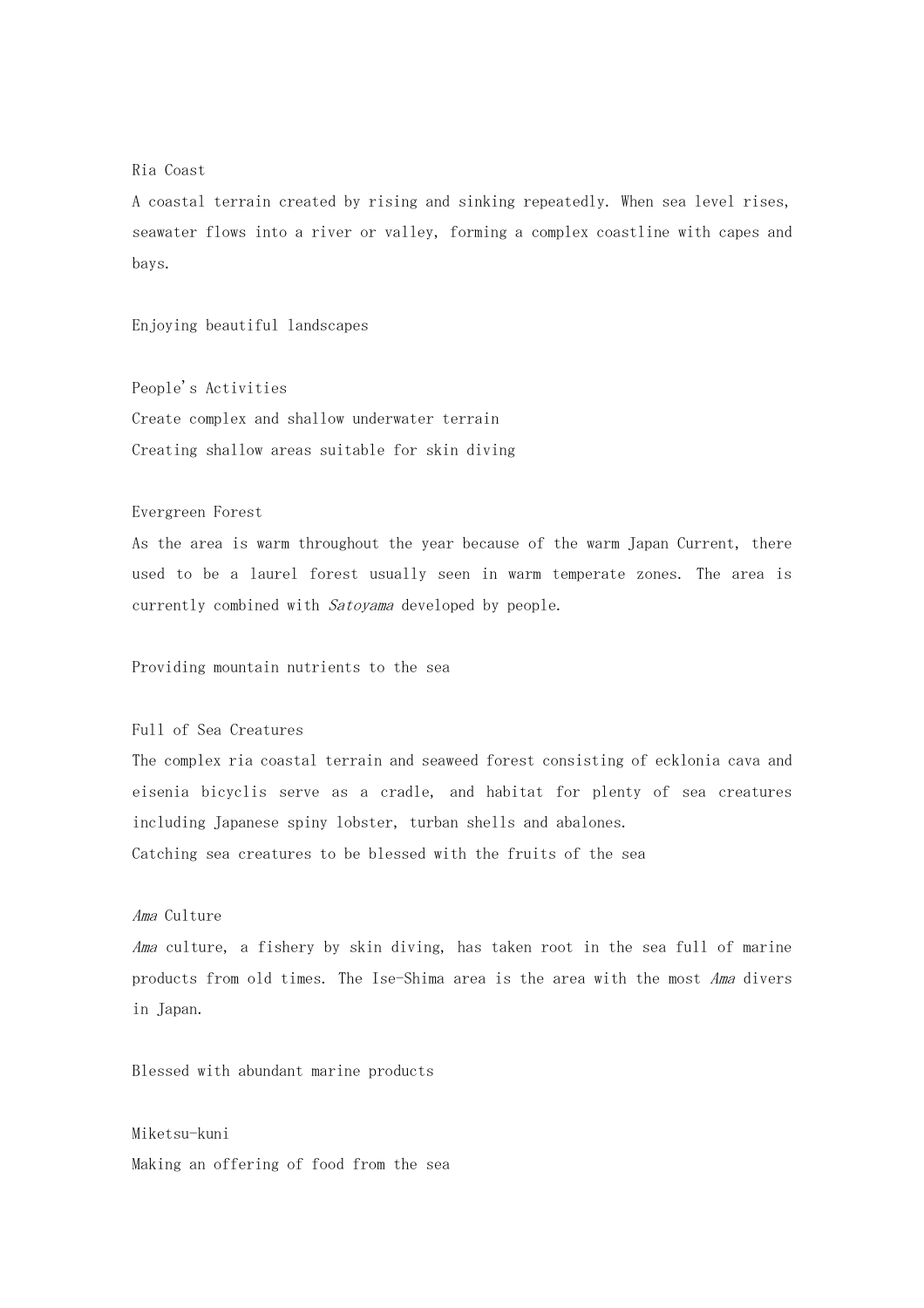## Ise jingu Shrine

The shrine with a 2000-year tradition can be said as a hometown of Japanese people's minds, and Amaterasu Omikami (major deity of Shinto religion) is enshrined. Ama divers in the Shima Province(Toba , Shima) have made offerings of marine products to imperial courts and Ise-jingu Shrine from early times. Meanwhile, land area's nature, including the Kuikirin of Ise-jingu Shrine, has helped to develop a marine ecosystem.

## Japan Current

It is a warm current flowing from the eastern waters of the Philippines along the southern coast of Japan to the eastern area. It rises water temperature, carries tropical sea creatures and has an impact on climate.

Creating seaweeds and sea creatures The warm current has an impact on the climate Warm Climate The area is warm throughout the year due to the Japan Current. Creating evergreen forests Evergreen Forest Abalones

[Japanese spiny lobster](https://ejje.weblio.jp/content/Japanese+spiny+lobster) Turban Shells

Seaweeds

Kyuikirin Forest

P35-36 05 Daisen-Oki National Park Date of Designation: February 1, 1936 Are: 35,353 ha (Land), 34,057 ha (Sea)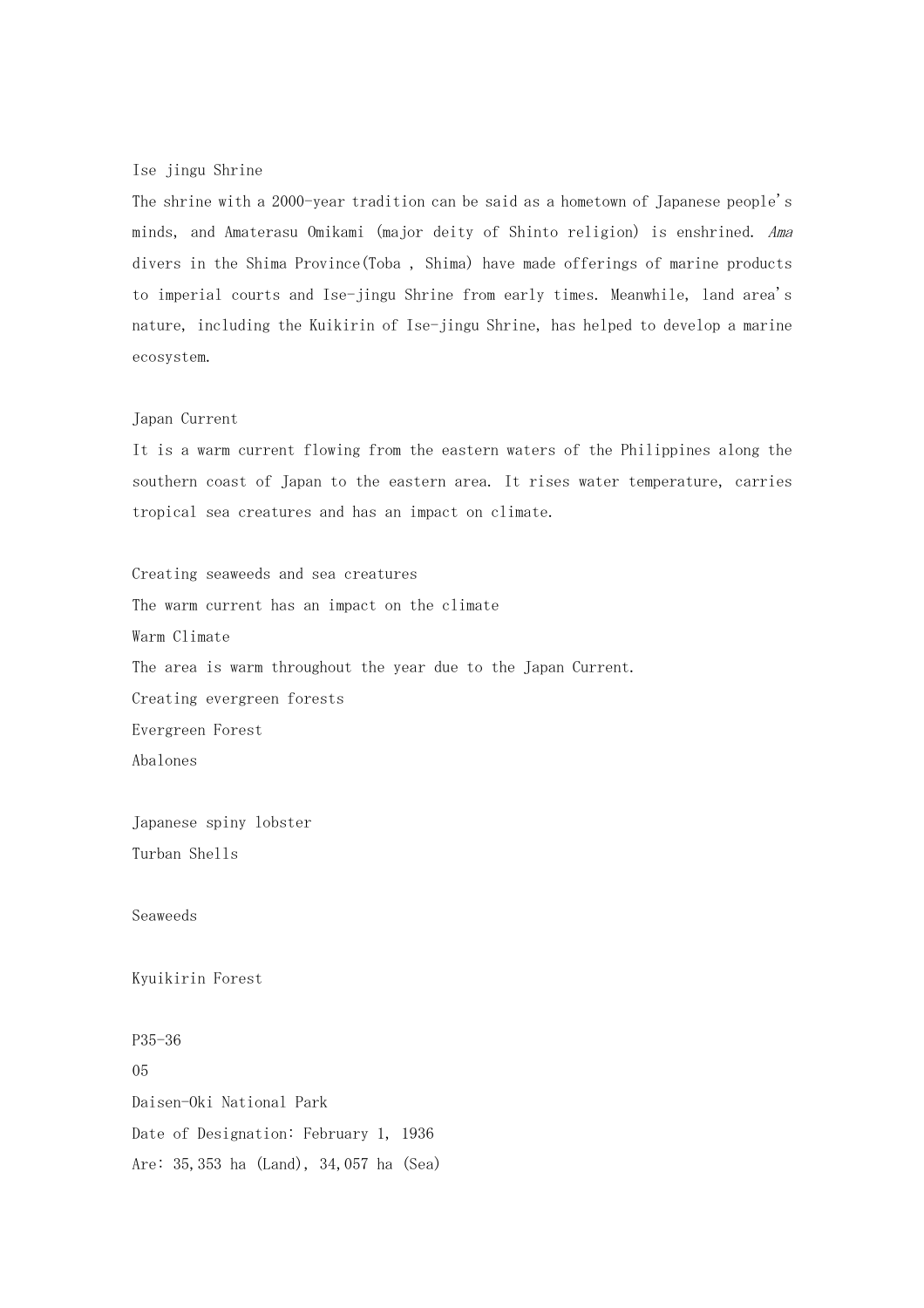Tottori, Shimane and Okayama Prefecture

Mountains, islands, and sea that have the origins of Japan and have been conserved with myths and religions

The Daisen-Oki National Park consists of four areas; a mountainous area (around Mt. Daisen, the highest mountain in the Chugoku region, and Mt. Hiruzen, and around Mt. Mitoku), Mt. Sanbe, a coastal area of the Shimane Peninsula, and the Oki Islands. These areas are considered as myths and religions of the origin of the "Kunibiki Shinwa (land dragging myth)" and still have culture and people's activities linked with nature.

The mountainous area consists of various factors, including volcanic terrains, forests, and grassland, and each has unique mountainous landscapes. Among them, Mt. Daisen offers a variety of appearances from different angles, and there remains the largest beech forest in western Japan in areas at elevations of 800-1,300 meters.

Mt. Daisen is known as the oldest sacred mountain in history, and Mt. Mitoku is known as the sacred place for mountain training.

There are places of interest and historic sites related to Japanese myths including the "Kunibiki Shinwa" in each place of the Shimane Peninsula, which is the base of Izumo Oyashiro (Izumo Grand Shrine). The attraction of the Oki Islands is a coastal landscape with scattered islands created by dynamic land activities. How the area was created, its unique island ecosystem and people's activities developed in the area were recognized and designated as a "UNESCO Global Geopark."

### Mt. Daisen

It is the highest mountain in the Chugoku region, at an elevation of 1,729 meters. The lava dome is placed on a cone volcano. There are wild landscapes of north cliffs that lead to the summit and south cliffs with a steep escarpment.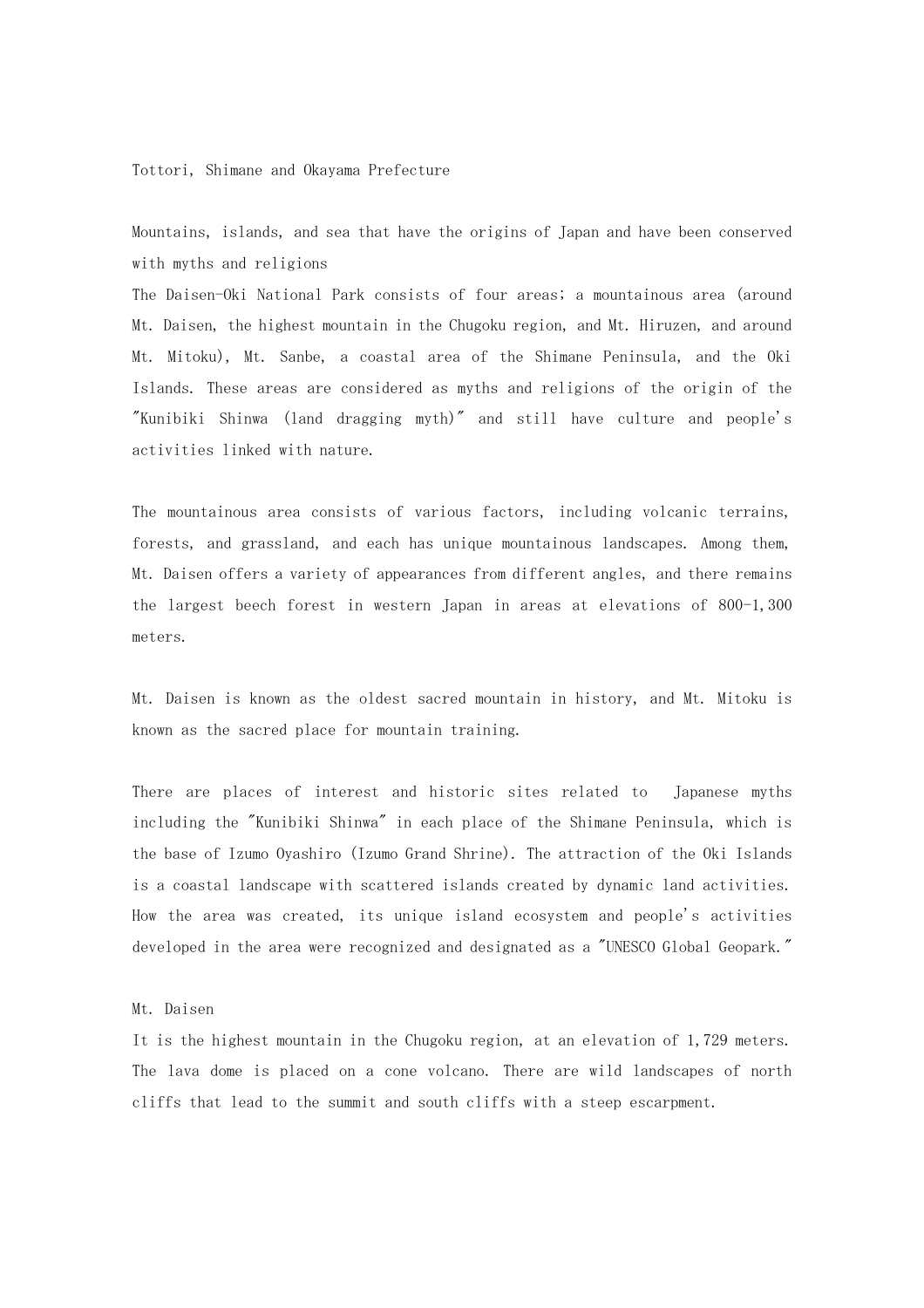P37-38 05 Daisen-Oki National Park

History of nature and people's activities from the time of myths

According to the story "Kunibiki Shinwa" included in the "Izumono kuni Fudoki" compiled in the first half of the 8th century, it is said that "Yatsukamizuomizunomikoto" pulled lands with a rope from the main continent and Oki Islands to connect to the Izumo Province, and the stakes to fix the dragging rope became current Mt. Daisen and Mt. Sanbe. The dragged lands and mountains that appear in the story are located in the Daisen-Oki National Park, and the entire area of the Park can be said to be the main scene of the mythological story.

Miho Shrine, located at the eastern end of the Shimane Peninsula, has passed down its shrine ritual related to the mythological story "Kuniyuzuri Shinwa (a myth on handing over the control of the land)" compiled in the "Kojiki" and "Nihon Shoki (Japan's oldest chronicles)" as a local event. Meanwhile, Hinomisaki Shrine, located at the western end of the Shimane Peninsula, has enshrined Amaterasu Omikami, a symbol god of sunset. It is said that Izumo Oyashiro (Izumo Grand Shrine) was built by messengers of Amaterasu Omikami when Okuninushi-no-Okami, a main enshrined deity, ceded the land to her. The inner sanctuary, built in Japan's oldest shrine architectural style, was designated as a National Treasure. In every October in the lunar calendar, gods governing other places other than Izumo are away from their places, and so the month is called "Kannazuki (the month of no gods) in the places, " but it is called "Kamiarizuki (the month with gods)" in the Izumo area as gods gathered. All the gods nationwide gathered in the Izumo area, and they had various invisible discussions about building various relationships.

The "God" is very close to local people in this area. Japanese had believed in nature such as mountains and fire since early times and believed that "Gods" existed in the universe. The concept has taken deep root in the way of interacting with nature and lifestyle habits. The Daisen-Oki National Park is a place where visitors can feel the Japanese's philosophy and spirits.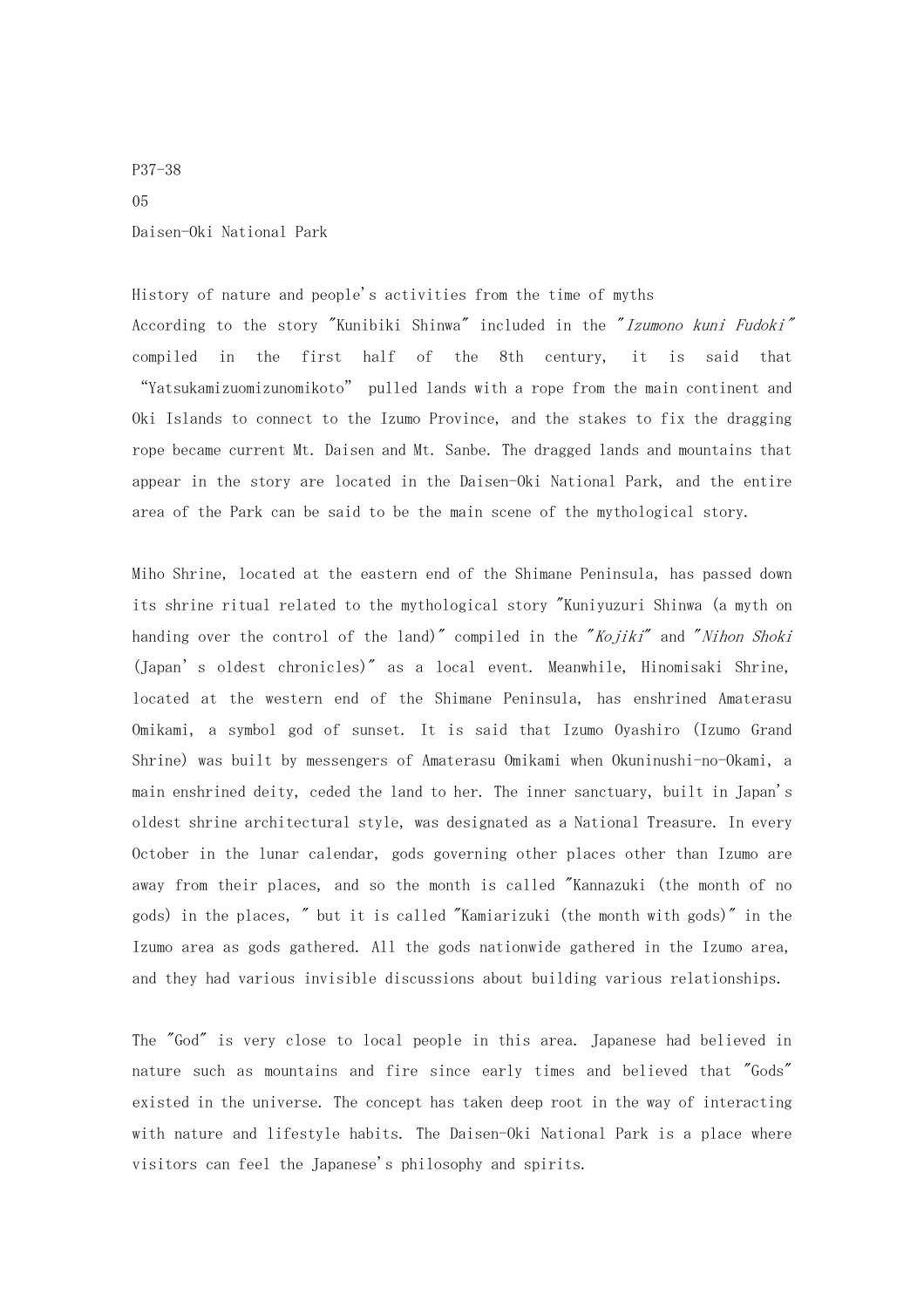#### Torch Parade on the mountainside of Daisen

The parade is held as the eve of the "Mt. Daisen Summer Opening Festival" on the first weekend of June every year. About 2,000 people hold torches and parade down an approach to a shrine.

#### Mt. Sanbe

There are six peaks of mountains, including Mt. Osanbe and Mt. Mesanbe, surrounding a crater. The Muronouchiike Pond is situated in the center, and there are also two lakes at the base of the mountains.

#### Inner Sanctuary of Izumo Oyashiro (Izumo Grand Shrine)

The shrine was built in the oldest shrine architectural style, called "Taishazukuri," and was designated as a National Treasure. The current building was built in 1744, with a height of 24 meters.

## Sunset view from the Shimane Peninsula

From a view from the Yamato region, a central area of ancient Japan's administration, the Izumo region was considered as a place where the sun went down. There still remains a special feeling for the sunset.

Geopark where still has the history of the land from 250 million years ago.

The Oki Islands are situated in the Sea of Japan, 40-80 kilometers north of the Shimane Peninsula.

The land of the Oki Islands has made "various changes" in its appearance at every age, and visitors can feel familiar with the structure of the land from ancient times. For example, visitors can step on rocks that were created about 250 million years ago when the islands of Japan were connected to the Eurasian Continent, in a shrine located in a village. They also can touch the layers about 23 million years ago when the Sea of Japan was a lake. A tour route to see fossils of the times when the area was deep underwater at a visitor center and then go around the island allows visitors to feel the power of the rocks and layers elevated by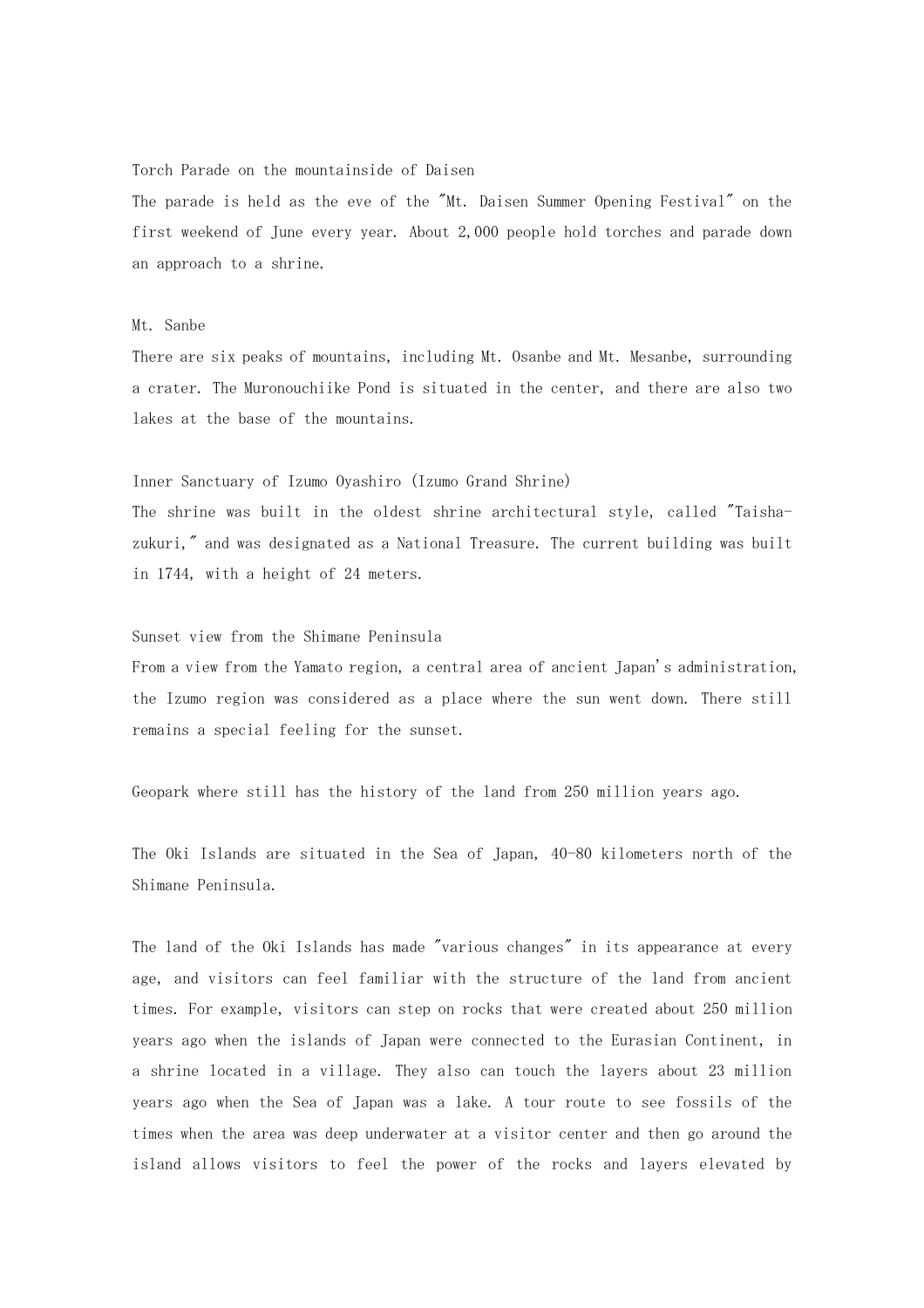volcanic activities, spreading in front of them. The current Oki Islands were created about 10 thousand years ago after being connected to the Shimane Peninsula. Therefore, visitors can observe a unique ecosystem that consists of creatures remaining after coming to the area from the mainland.

The terrains and geology of this area allow visitors to take a glimpse into the formation of the islands of Japan. As the value of such terrains and geology has been recognized worldwide, it was designated as one of the UNESCO Global Geoparks. Land arts created during the long history (including cliffs formed by waves and volcanic rocks, and landscapes with floating big and small islands) are scattered along the coast.

There are unique culture, history and people's activities that cannot be found in the mainland of Japan such as a port lined with boathouses called "Funagoya" that utilizes this area's terrain and rising and falling of the tide in the Sea of Japan, and "Ushi-tsuki" which is a bull sumo battle started to heal the retired emperor Gotoba exiled in the Oki Islands in the Kamakura Era.

## Sekiheki (RedCliff)

Brightly colored cliffs of red, yellow, and brown, located on the western coast of Chiburijima Island. It is a crater with a height of around 50-200 meters, created by volcanoes about 6 million years ago.

#### Funagoya (Boathouses)

Wooden one-story boathouses, across 100 meters lined in Tsuma Bay, Dogo Island,, in the Oki Islands. The boathouses show good old landscapes of a fishing village to date.

#### Ushi-tsuki (Bull Sumo)

Oki's ushi-tsuki has continued for 800 years. Main sumo battles are conducted three times a year. In addition to this, "Ushi-tsuki for Tourists" are also held, and the battle is called a draw with no winner or loser.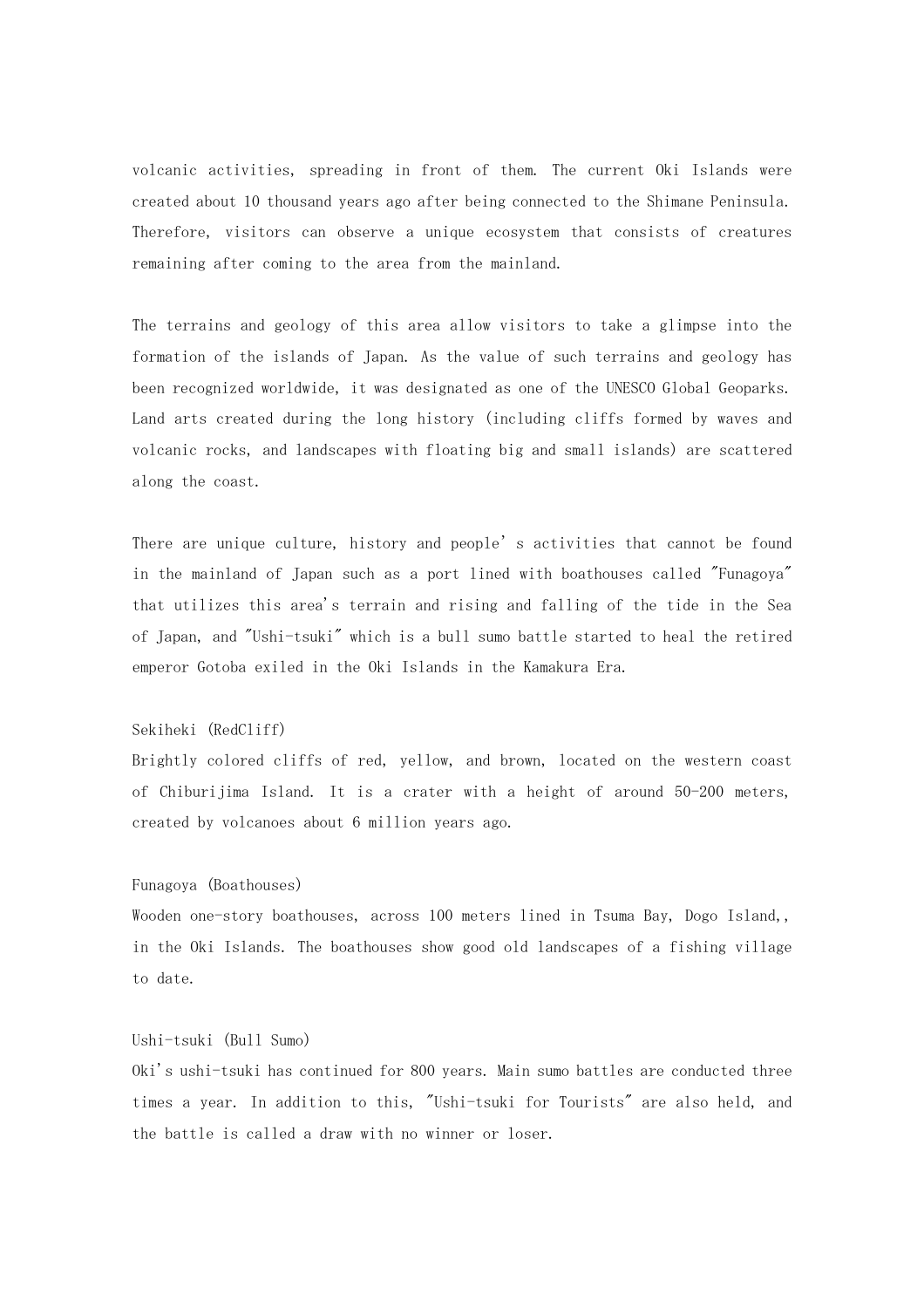Kuniga Coast

The coast is located on the northwest of the Nishinoshima Island, one of the Oki Islands. There are sheer cliffs created by sea waves. There is also a grassland with cattle and horses pastured.

P39-40 05 Daisen-Oki National Park

Daisen-Oki National Park —Relationship between People and Nature

Mountains, islands, and sea connected by myths that have developed the historical perspective of Japanese people

The Daisen-Oki National Park consists of a mountainous area with a chain of volcanoes, the Shimane Peninsula spreading on the Sea of Japan, and the Oki Islands. Myths, religions, and cultures were developed in the mountains, sea, and islands based on the land movement and the origins of Japan.

Mt. Sanbe

Mt. Daisen

#### Volcanic Terrains

The mountain areas of Mt. Daisen, Mt. Hiruzen and Mt. Sanbe, were created by volcanic activities. They offer diverse landscapes such as wild rock surface at the summit, hillside forests, grassland at the base of the mountains.

overwhelmed by its absolute wildness Struck (by) feelings of awe by(from) its wildness

#### Mountain Worship

The area has served as a place for mountain worship, based on vegetation, including volcanic landscapes and beech forests. Serving as a place for worship has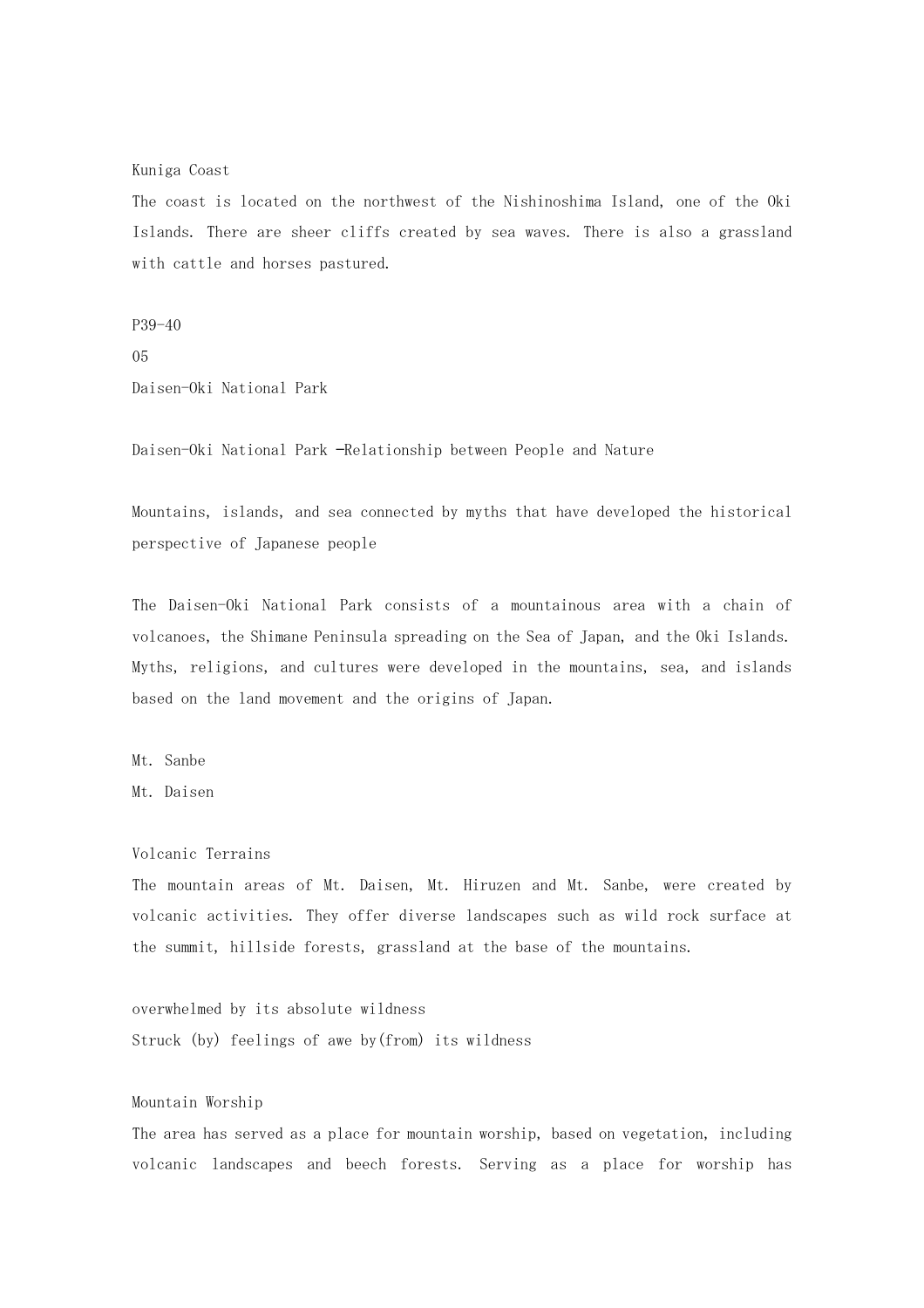contributed to the conservation of nature.

Respect for volcanoes and forests have preserved nature

## Beech Forest

The largest natural beech forest in West Japan stretches about the area at elevations of 800-1,300 meters at Mt. Daisen.

is used as area resource

The landscape has been preserved by people's activities, such as grazing since ancient times at Mt.Sanbe.

### Kunibiki Shinwa (Land Dragging Myth)

Once upon a time, a powerful god called Yatsuka-mizuomi-zu-no-mikoto, who governed the Izumo Province, came up with an idea to combine its land with another extra land across the sea in order to expand the area of its small Izumo Province. It is said that the god pulled the extra land with a rope from the Korean Peninsula, Oki Islands, and Hokuriku region while saying "Kuniko, Kuniko,(come here, land,)" resulting in the creation of the current Shimane Peninsula. It is also said that Mt. Daisen and Mt. Sanbe served as stakes to fix the rope, and the edges of the rope were Yumigahama Peninsula and Sono-no-Nagahama Beach.

Shimane Peninsula Yumigahama Peninsula Sono-no-Nagahama Beach

#### Vegetation (Agricultural Products)

The Izumo Plain is the largest rice-producing area in Shimane Prefecture with few plain areas. As the land is fertile, agricultural products, including vegetables, are abundantly produced in the area.

Offerings for Izumo Oyashiro (Izumo Grand Shrine) as Deity's food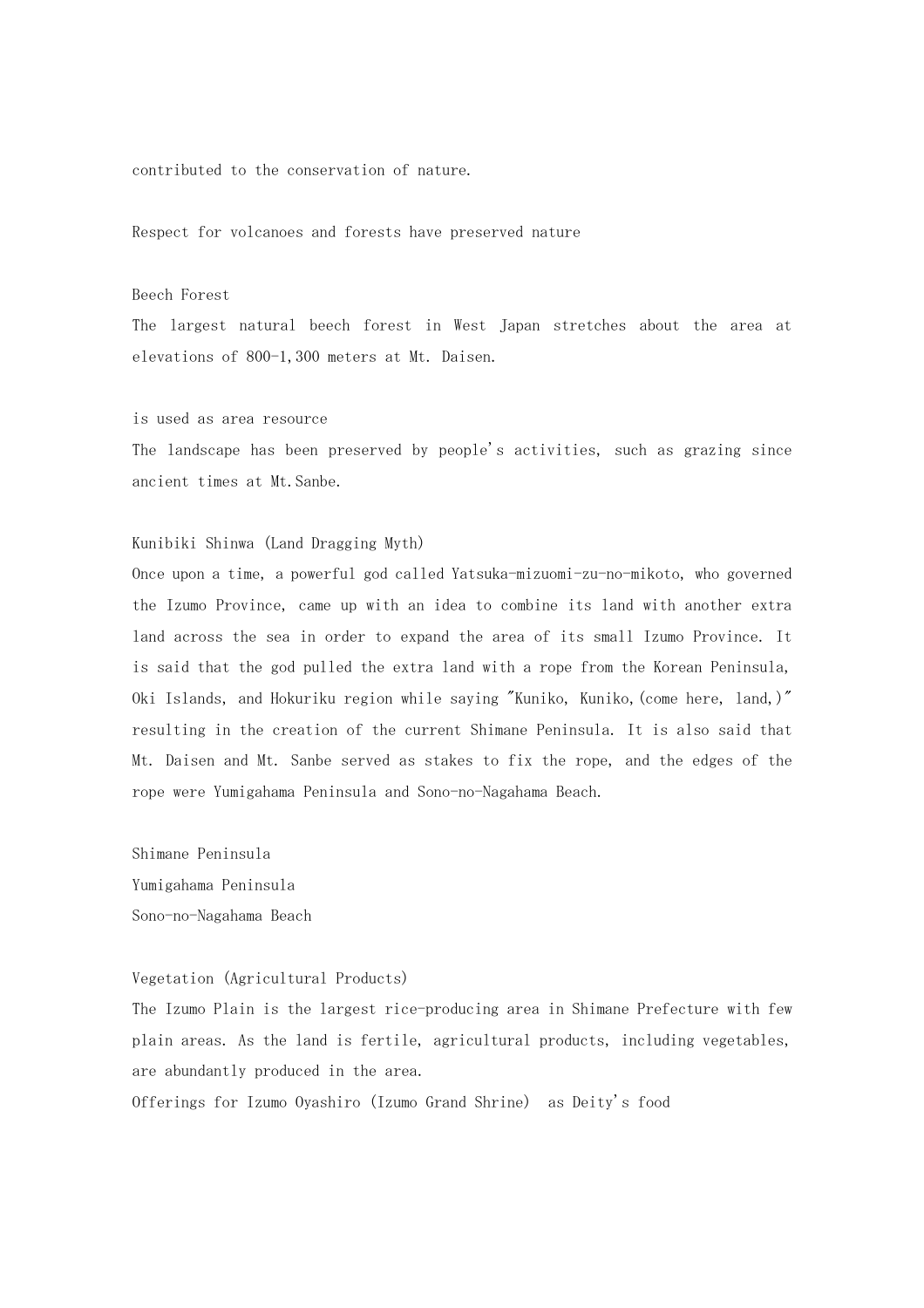#### Izumo Oyashiro (Izumo Grand Shrine)

It enshrines Okuninushi-no-Okami, a famous deity of relationship. The shrine has 72 shrine rituals held in a year and serves as a symbol of Izumo, a province of myths. In the Shimane Peninsula, there are many shrines and temples such as Miho Shrine and Hinomisaki Shrine, and they are closely related to people's lives.

#### Oki Islands

The islands turned to be separately isolated when sea level rose.

#### Island Ecosystem

The island has a unique ecosystem that the northern and southern plants live together. There are animals that are found only in the Oki Islands, such as oki salamanders.

#### Island Culture

People in the islands developed a method of farming called a stock farm, which effectively uses poor land with few flat areas. The method divides land into several areas to use in turn for producing cattle and horses, pasturing livestock to make soils regain nutrients, cultivating beans to recover the ground, cultivating emergency crops, and cultivating wheat as a staple food.

P41-42

06 Aso-Kuju National Park Date of Designation: December 4, 1920 Area: 72,678 ha Kumamoto and Oita Prefectures

Aso-Kuju National Park Blessings of the volcano

There is a huge depression in the center of the Kyushu region. It is the Aso Caldera, one of the world's largest calderas, stretching 18 kilometers from east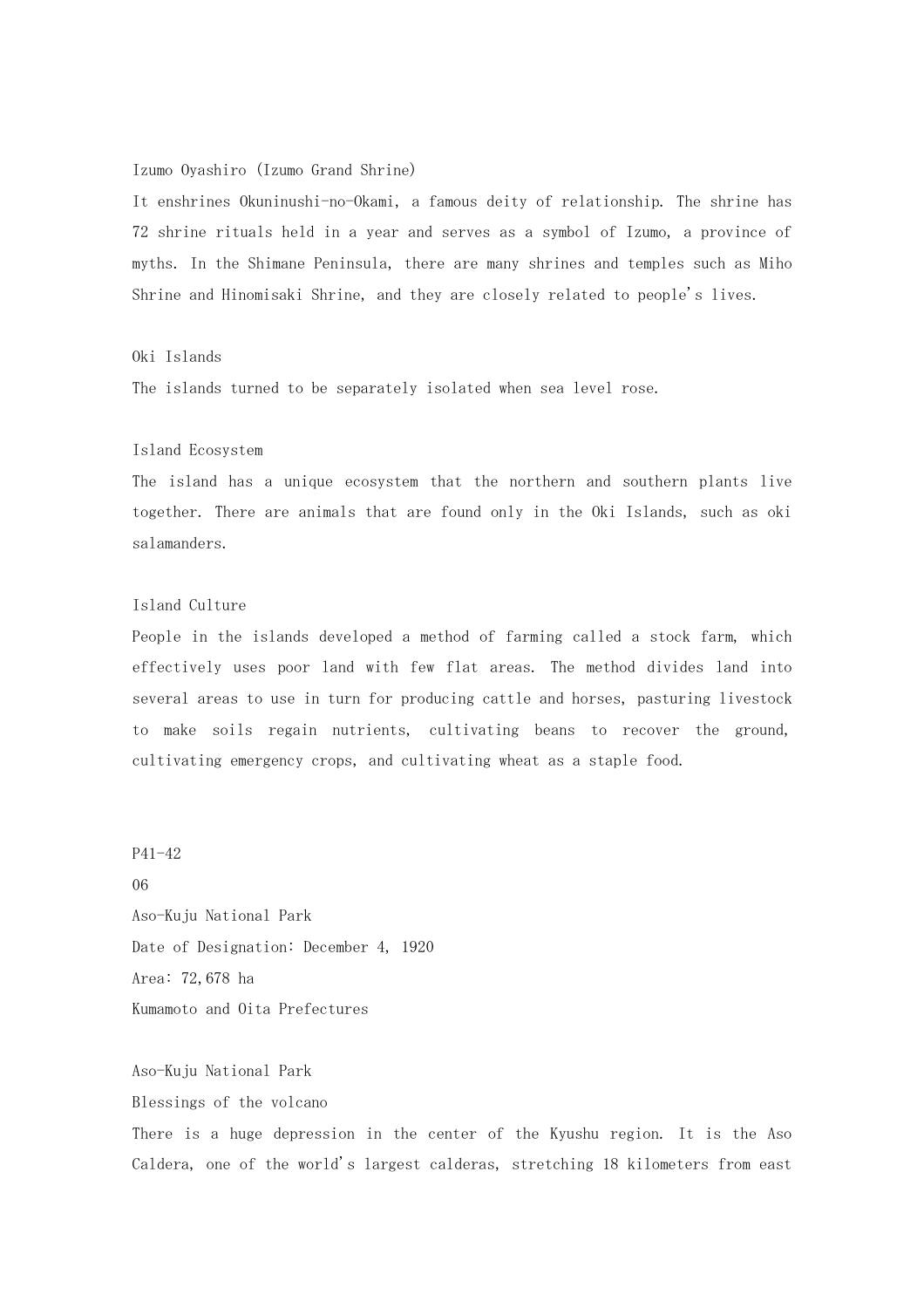to west and 25 kilometers from north to south. This terrain was created by a huge eruption, but there is no roughness in the current landscape. The area offers rather an idyllic landscape.

People have lived with this caldera from old times. They used grassland areas formed by volcanic ash soils with less nutrients for pasturing. Also, there is water springing up here and there. It is due to the best forest and grassland in the country which has been maintained to store rainwater over the years, and some of the volcanic ejecta have taken a role in storing groundwater. These mineralrich waters slowly filtered by volcanic layers have been used as agricultural water as well as drinking water.

Inside and outside the Aso Caldera, people have received blessings of such volcano and lived in prosperity from generation to generation. They have maintained a good relationship with the volcano by regarding it as not only a threat but an existence that gives blessings. Visitors can feel such Japan's concept of nature in the area.

### Aso Grassland

The area of grassland is about 22,000 ha. Nearly 16,000 ha (about 72 percent) of the area is a native grass field, and it is the largest grassland in Japan.

P43-44

# 06 Aso-Kuju National Park

#### Blessings from the world's largest caldera

About 270 thousand years ago, a huge eruption with pyroclastic flows had occurred in the central part of the Kyushu region. It is the moment that the world's largest caldera, Aso Caldera, was created. Since ever, eruptions have continued to occur once every ten thousand years. It is said that the pyroclastic flows covered the whole land of the Kyushu region and expanded beyond the sea and that wind-blown volcanic ashes covered almost all of the islands of Japan.

In contrast with such dynamic emergence, about 50 thousand people live in the Aso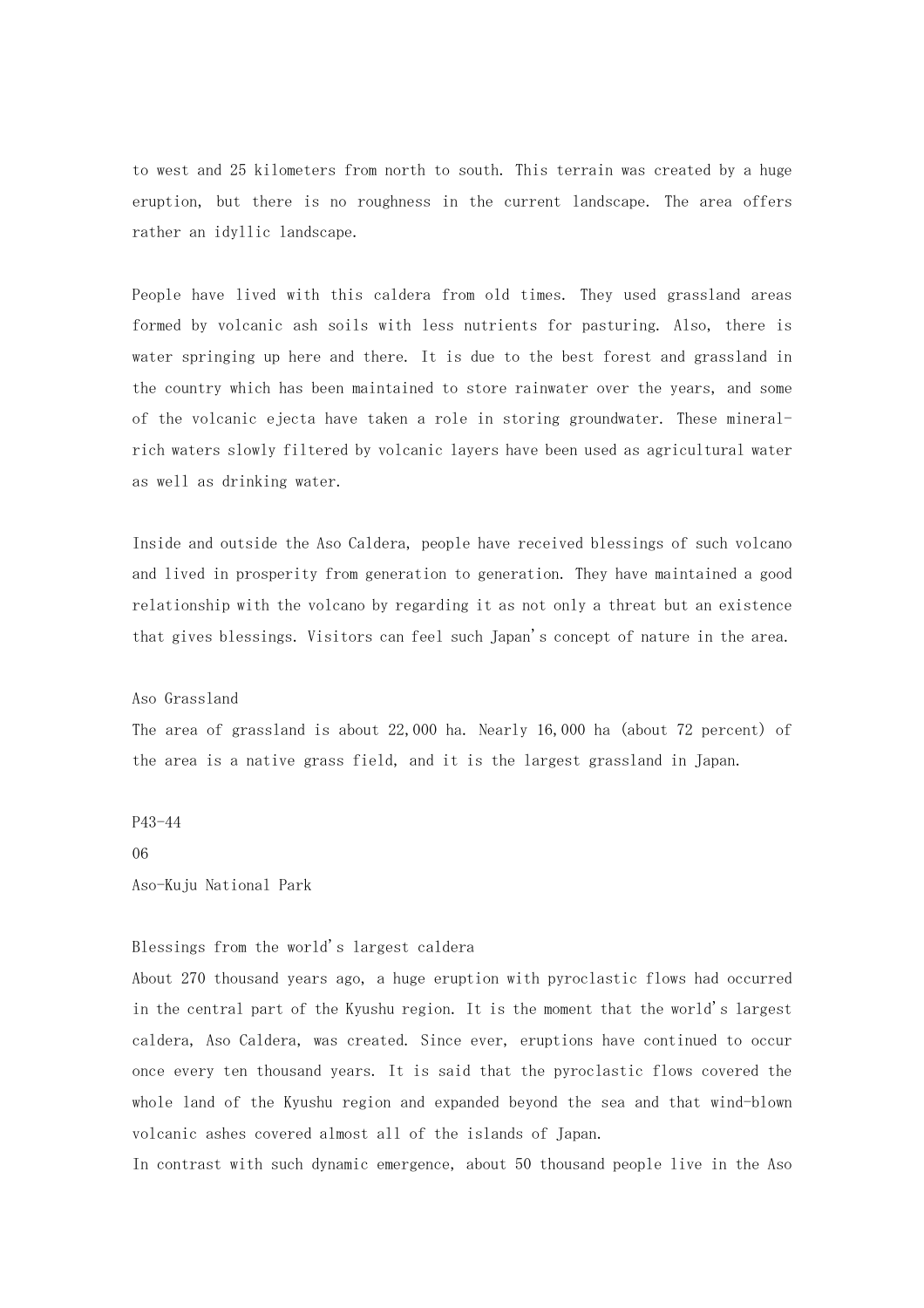Caldera. It is the only place where people have created a stable community inside the caldera.

There are plenty of rice paddies and agricultural lands in the plain areas of the northern and southern parts of the Aso Caldera. They are based on the water that originated from the volcano. There are a "cluster of springs in Minami-Aso district" and "Aso Shrine Monzenmachi water resources" where subsoil water springs and such water had been used as domestic water from old times. Aso's spring water is created as a result of gradual filtration of rainwater on the caldera by volcanic layers, and it turns to be pure water full of minerals. It takes about 50 years for such water to spring up from the earth.

Despite the non-presence of a big river, agriculture has thrived in this area. The reason is that people have worked to improve soils for a long period, by using spring water for irrigation, adding native grass growing on the grassland to the soil as compost, and scattering organisms from cattle and horses on the soil.

People's ingenuity and efforts made the volcano change from a disaster to a blessing.

## Aso Daikanbo

It is the highest mountain in the north outer rim of the Aso area. Visitors can have a view of Aso Gogaku (five mountains of Mt. Aso) and the Kuju Mountains. Rice cultivation, suitable for the climate with a high-temperature difference, is conducted in the plain area of the caldera floor.

## Shirakawa Headspring

Shirakawa headspring is one of the headsprings of "Shirakawa River," the firstclass river flowing in Kumamoto City. Rainwater on the Aso Caldera and subsoil water flow into the area, springing 60 tons of water every minute.

#### Komezuka

A typical cone-shaped volcano formed about 3,000 years ago. Komezuka has a height of about 80 meters, and its depression at the summit is the trace of eruptions.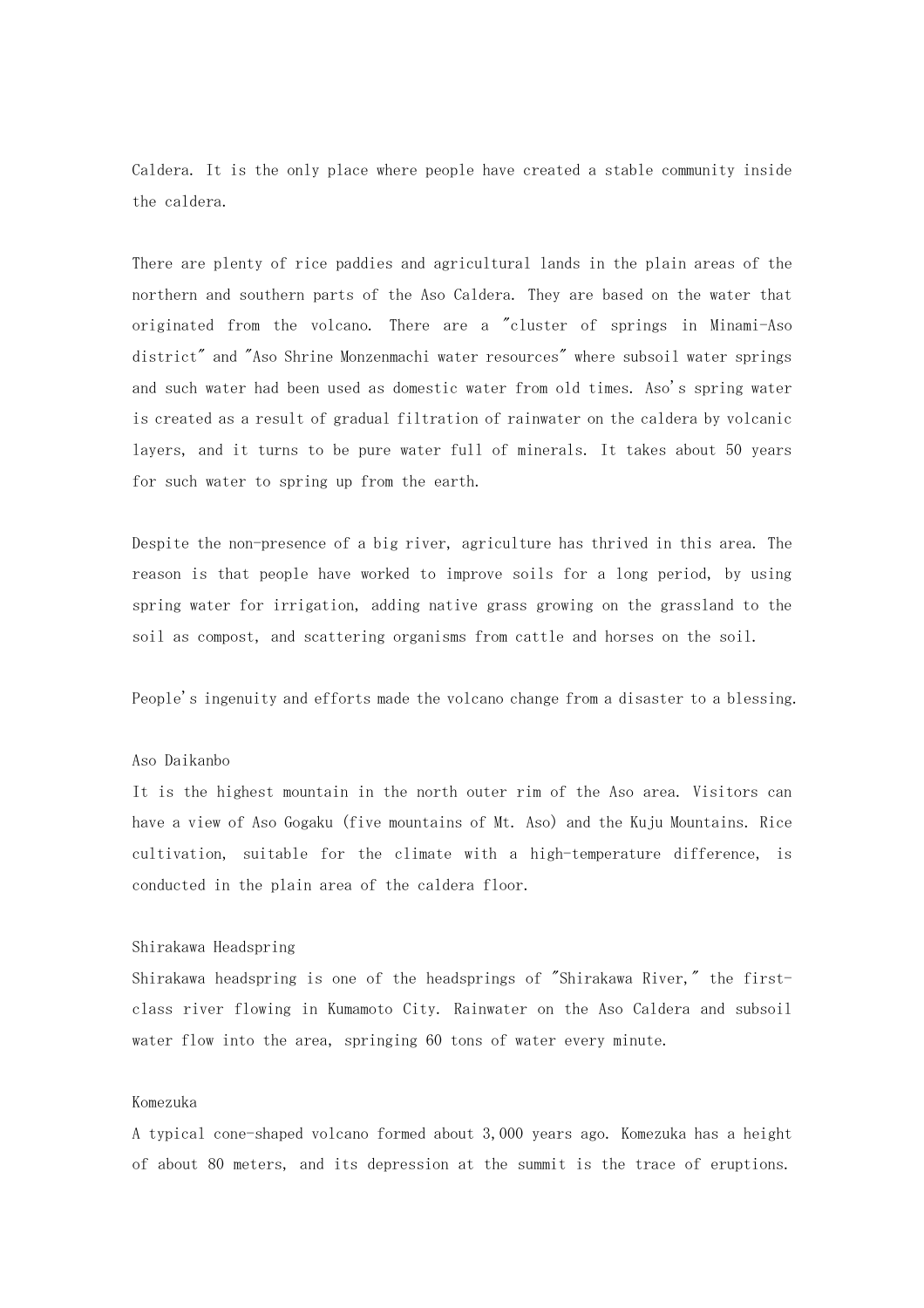For the protection of the plants, people are not allowed to enter the area.

#### Aso Shrine Hiburi-shinji (Shinto Fire-Swinging Festival)

The shrine ritual is held in the middle of March to pray for abundant cereal crops. The ritual has a story that an agricultural god gets married to a goddess. When lighting a bunchy thatch on the edge of a rope and swinging it around, a fantastic scene is created with fire circles overlapped.

Activities performed to maintain Japan's largest grassland over 1,000 years

The most attractive thing around the Aso Caldera is an idyllic landscape with a broad grassland.

This beautiful grassland has been maintained by people, not naturally created.

It shows that people living in this area tried to make the maximum use of the grassland by various efforts, including securing composts and materials for thatched roofs, as well as pasturing cattle and horses since early times. Thanks to their efforts, unique insects and plants have thrived in the grassland, building a diverse and valuable ecosystem.

But, if people do nothing and leave the area, it will become a forest soon, and the grassland will disappear.

Under such circumstances, controlled burns began to be performed. They are conducted in several parts of the Aso area at the same time between February and March. The fire spreads over the area immediately, and many tourists come to experience such a dynamic landscape every year.

This field burning allows the grassland to be maintained, preventing it from being a forest. People's activities are part of nature in this area. The landscapes and ecosystem are worth being conserved even by burning fields.

It is not protection but conservation. The history that people and nature live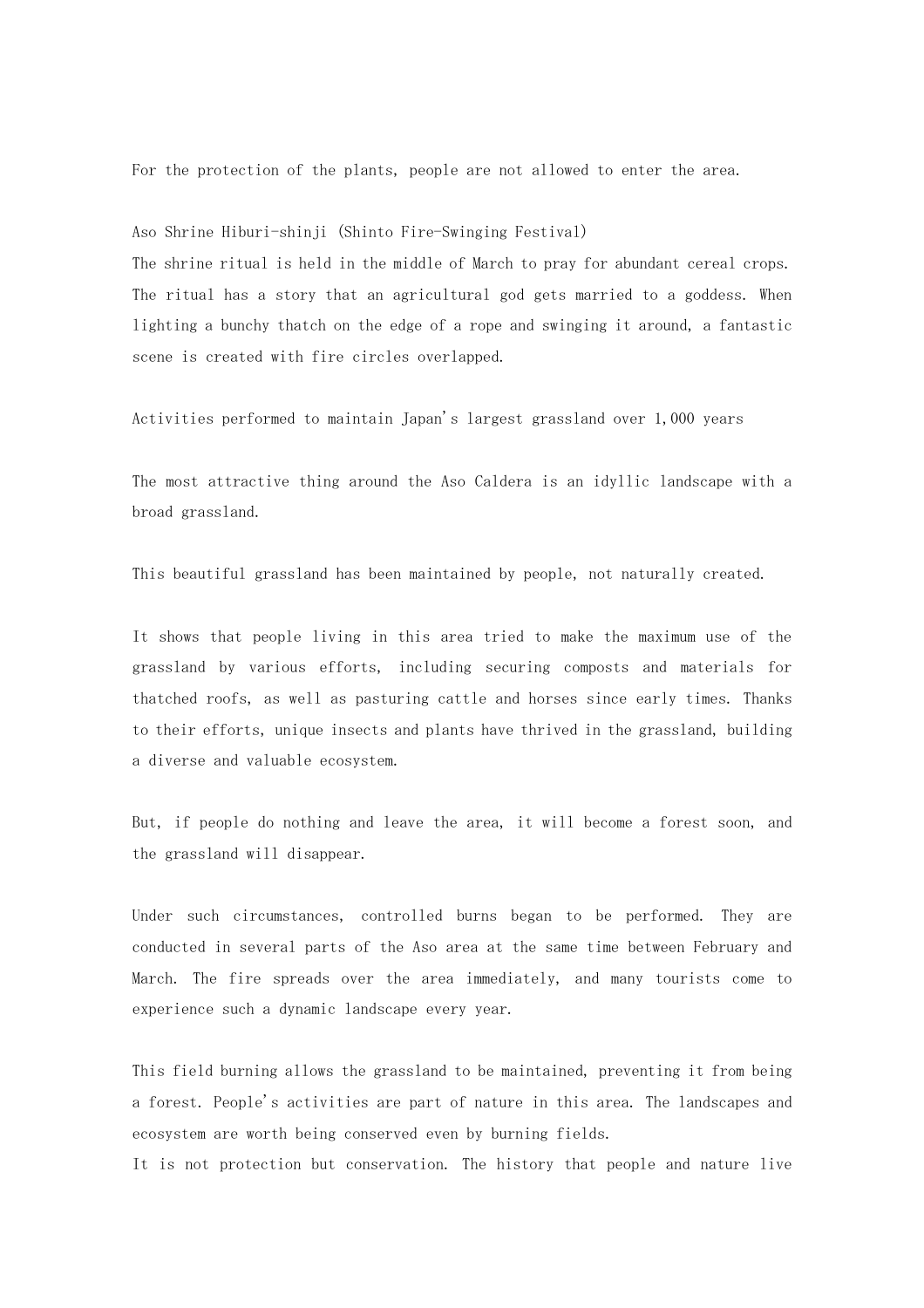together contributed to the maintenance of this beautiful grassland landscape and abundant farming products, including Akaushi (Japanese brown cattle). The coexistence of Aso's grassland and people has been successful over 1,000 years.

#### Akaushi (Japanese Brown Cattle)

The cattle eat only grass in the vast grassland throughout the year. The grassland offers many benefits: growing healthy cattle as they can freely walk around the rugged land and saving labor time to deal with feces and urine.

P45-46 06 Aso-Kuju National Park

Aso-Kuju National Park —Relationship between People and Nature

Japan's largest grassland spreading across the caldera created by volcanic activities

A volcanic grassland zone is a treasure that people have preserved for more than 1,000 years. The area has been maintained by people's activities, including mowing grass and pasturing livestock, leading to the conservation of rare creatures at the same time. Visitors can enjoy the beautiful landscape in the area.

## Volcanic Terrains

Volcanic activities formed the Aso Caldera, the world's largest caldera. A vast grassland was created at the same time. As volcanic layers were broadly formed, beautiful spring water can be found here and there.

#### Spring water, filtered on volcanic layers

Rainwater on this area becomes underwater, and then it springs on the ground after filtered by layers of the earth, such as volcanic ashes. There is plenty of beautiful spring water here and there, and it has served as domestic water for people from early times, as well as food for animals and plants.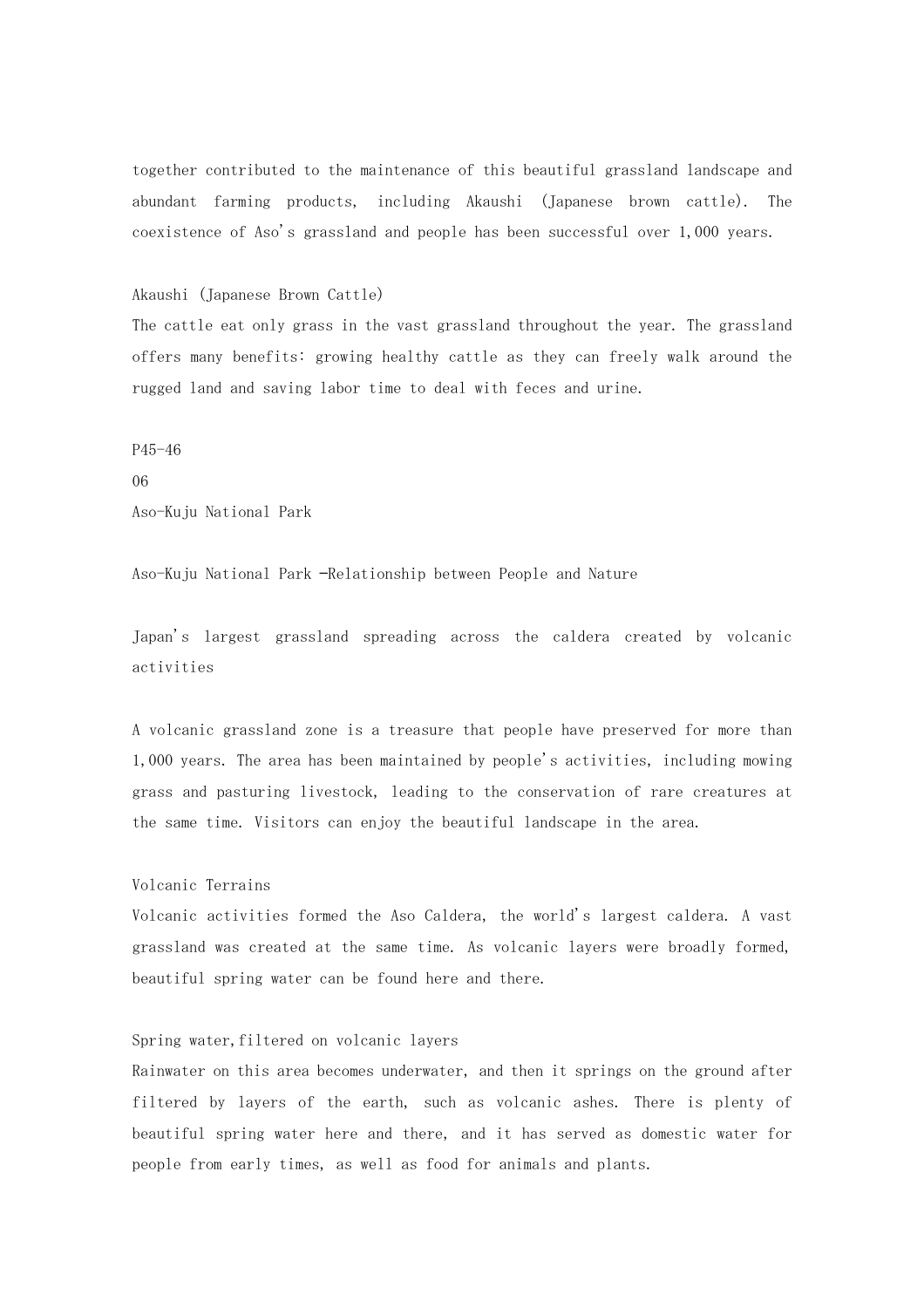Grass Field

A vast grassland area was created by volcanic ash soils. As a result of it, there still remain rare species, including viola orientalis, echinops setifer, and iris rossii baker. People have maintained the grassland by burning fields and pasturing livestock.

A valuable ecosystem has been maintained

## Grassland Ecosystem

The ecosystem includes larva of shijimiaeoides divinus (forage: sophora flavescens) and larve of maculinea teleius (forage: burnet) eating grassland plants for growing, insects eating the feces of pastured cattle such as copris ochus, and grassland birds.

Shijimiaeoides Divinus Copris Ochus Echinops Setifer Grassland has been maintained by controlled burns and pasturing livestock

People's Activities

Although the grassland was originally created by volcanic activities, people have continued to maintain the area over 1,000 years. They have prevented the grassland from becoming a forest by mowing grass and pasturing livestock, as well as controlled burns.

Controlled Burn Pasturing Akaushi (Japanese Brown Cattle)

P47-48 07 Kirishima-Kinkowan National Park Date of Designation: March 16, 1934 Area: 36,624 ha (Land), 37,855 ha (Sea)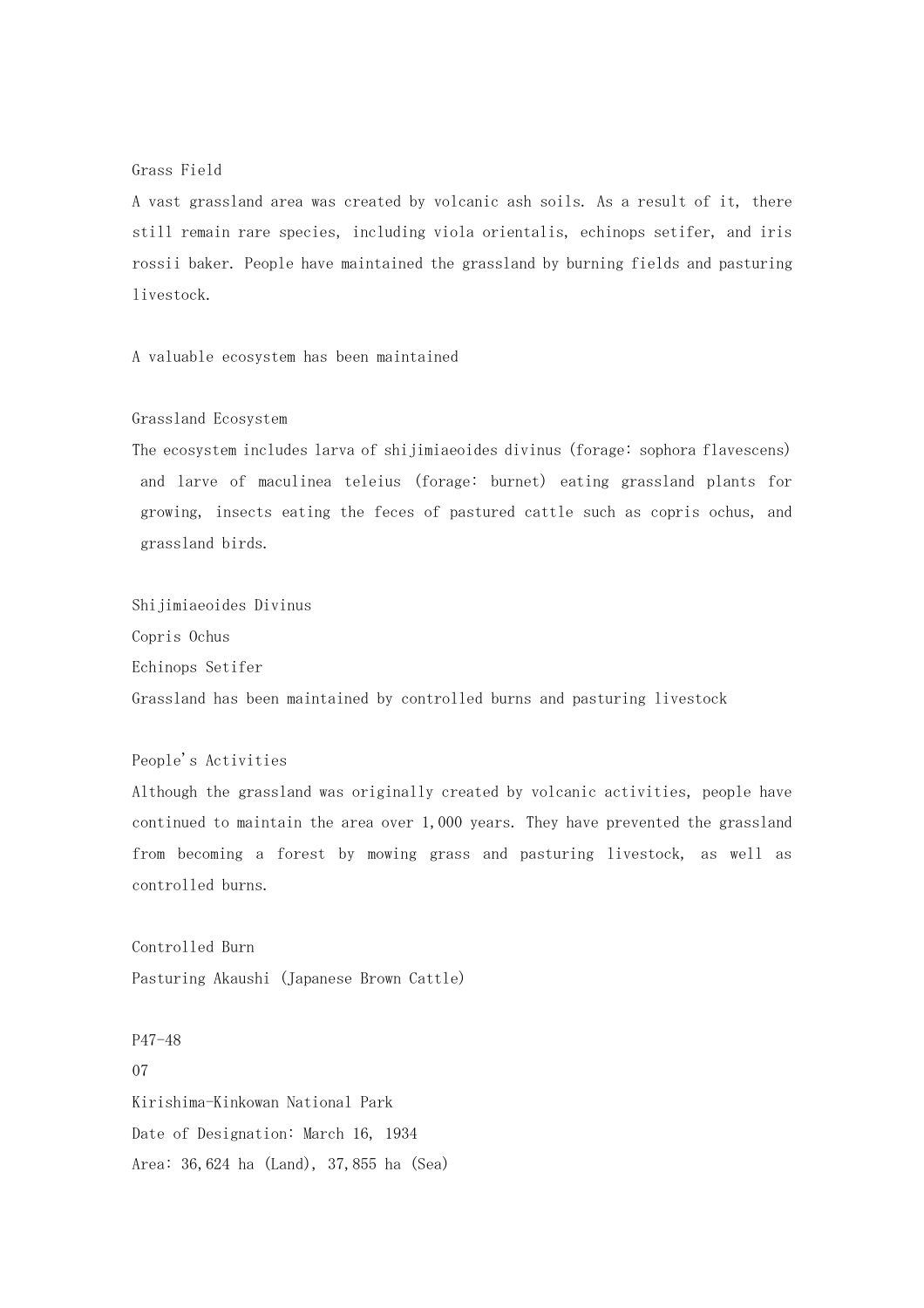#### Miyazaki and Kagoshima Prefectures

Collaboration of land, sea, and people near an active volcano

The Kirishima-Kinkowan National Park has categorized into two areas; the Kirishima area and the Kinkowan Bay area. Both areas offer landscapes with different features, created by an active volcano.

In the Kirishima area, there is a chain of more than 20 big and small volcanic mountains. This area offers diverse and varied landscapes, including a Crater Lake, fumarolic activity, highlands, and hot springs. It is called the "Sampling Area of Volcanic Terrains." Kirishima Mountains are regarded as mysterious mountains with a mythological story "Tenson Korin (descent of the deity on the earth)" passed down through generations. Hot springs, including the Kirishima Onsen Village, are scattered at the base of mountains.

Kinkowan Bay area offers unique landscapes created by the sea and volcano, mainly by Mt. Sakurajima, where volcanic plumes are still rising. So, people's lives are very close to the volcano. Mt. Kaimon, located in the Satsuma Peninsula, is called "Satsuma Fuji" and serves as a landmark for people in the area. In the Osumi Peninsula across the sea, Cape Sata-misaki, the southernmost of the peninsula, serves as a habitat for plenty of subtropical plants. Visitors can feel full of the southern atmosphere.

The volcano that still repeats eruptions has brought not only "disasters" but also a creation of diverse hot springs and food culture, and abundant blessings to people's lives.

### Mt. Sakurajima with volcanic plumes rising and Kinkowan Bay

A volcano is situated in the center of the park and can be viewed from anywhere in the park. It is still active with eruptions and ash falls, and visitors can feel the intense energy of the earth.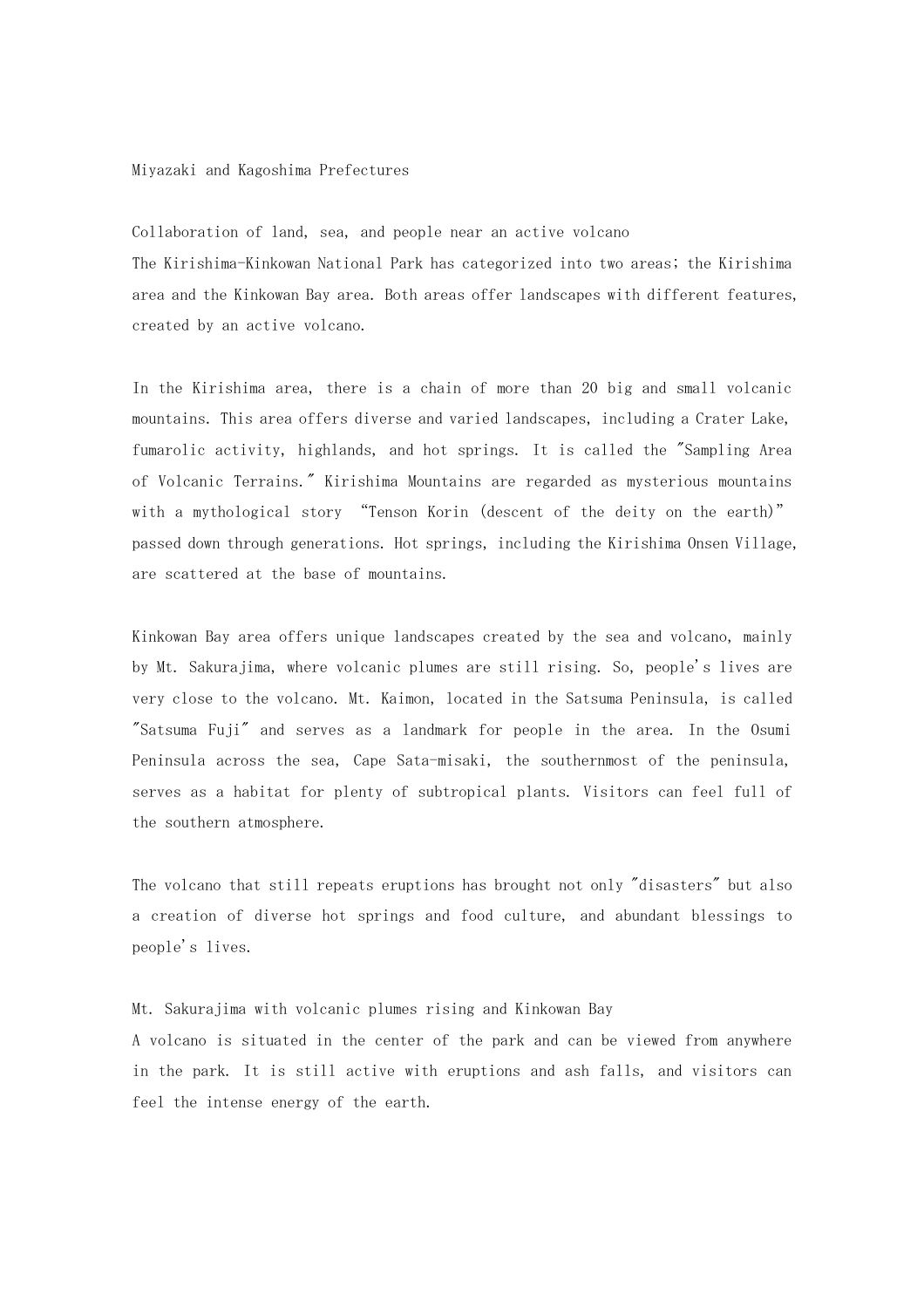# P49-50 07 Kirishima-Kinkowan National Park

Close distance of a volcano and people's lives, which is rare in the world

A symbol of Kagoshima is Mt. Sakurajima, situated around Kinkowan Bay, with volcanic plumes rising. The area is located just four kilometers away from the downtown of a prefectural capital (Kagoshima City) with a population of nearly 600 thousand people. In the Sakurajima, there is a volcano that has erupted repeatedly, and nearly 5,000 people still live. They have to pay attention to ash fall forecasts every day, and such a lifestyle is very rare in the world.

In the area, many people live their lives by agriculture, fishery, and tourism in coexistence with the volcano. Ash falls are a great enemy to farm products but sometimes create local specialty products. One of the products is a "Sakurajima Radish" that grows well in the volcanic ash land. The area's warm and wet climate is suitable for the production of fermented food. The Fukuyama district of Kirishima City, along Kinkowan Bay, offers the scenery of "Tsubo-batake (Pot field)" lined with pots to be used for fermenting and maturing to produce vinegar. Water filtered by mountains became a foundation of Shochu (Liquor) culture in the southern part of the Kyushu region, creating high-quality tea leaves.

The biggest blessing of the volcano is a hot spring springing in various parts of the area. There are Kirishima Onsen Village with diverse spring quality of hot spring water, Ibusuki Onsen offering the experience of "steam sand baths" based on the use of geothermal energy. Also, the hot springs visited by Saigo Takamori and Sakamoto Ryoma, great men who performed at the end of the Edo Period. Kirishima area is the birthplace of "family baths" that a few people can enjoy a private hot spring facility together. There are also villages that each family has a "Natural Steam Oven (Sume)" with the use of steam heat springing out of the ground.

A lifestyle close to the volcano is one of the main factors creating food and hot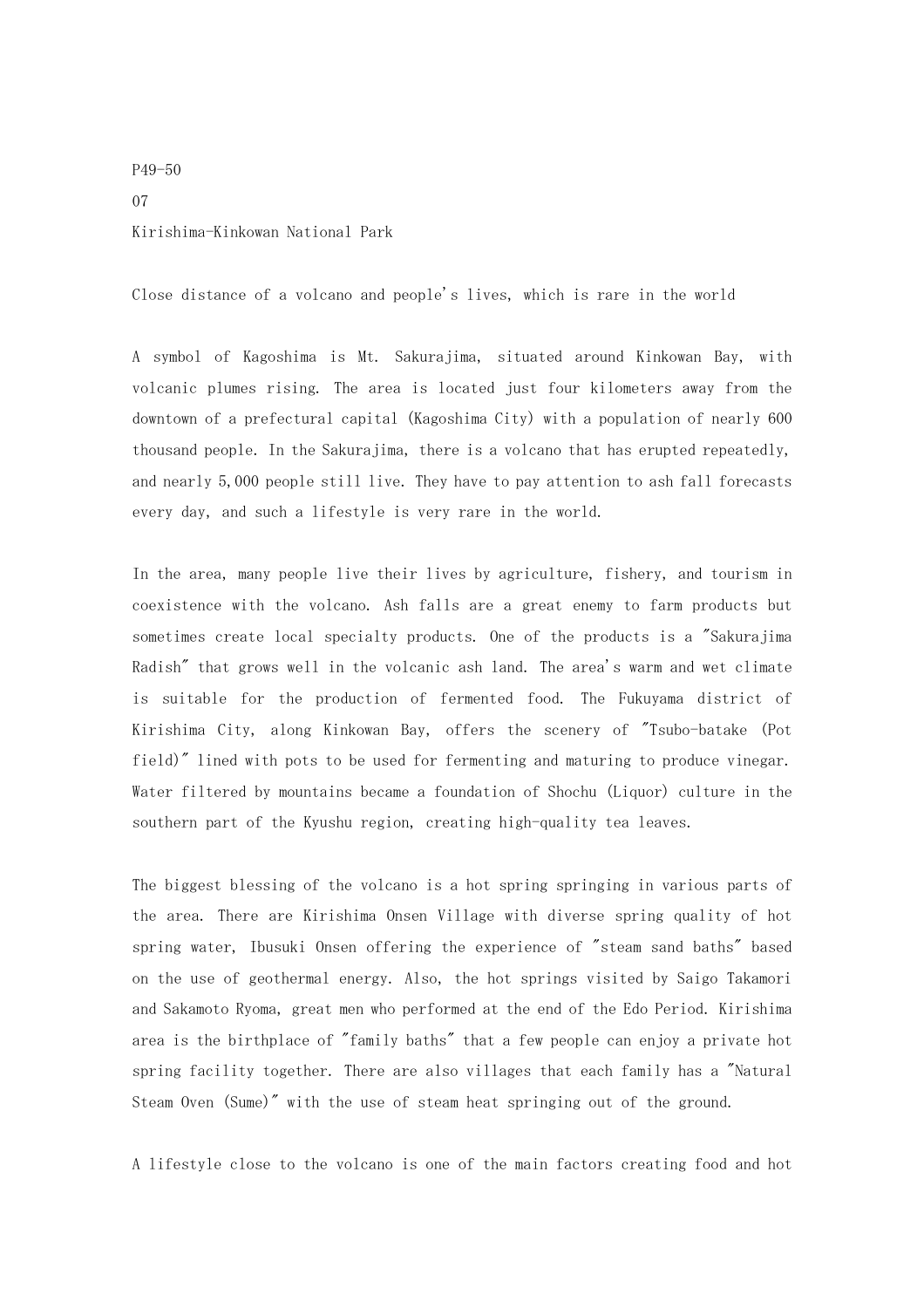spring culture unique to the Kirishima-Kinkowan National Park.

## Steam Sand Baths

Ibusuki Onsen, located at the south end of the Satsuma Peninsula, is famous for "steam sand baths," where people lay down in the sand and feel the steam of hot springs on their skins. It is a Toji style that has begun more than 300 years ago in the Edo Period and is still continuing.

## Downtown of Kagoshima City and Cherry Blossoms

Ash falls affect people's daily lives around the volcano. The area has taken unique measures against ash falls such as ash fall forecasts, and plastic bags for disposing of volcanic ashes.

Diverse landscapes of mountains and sea created by clusters of calderas

There are active volcanoes and huge clusters of calderas created by the past largescale eruptions in the Kirishima-Kinkowan National Park. They were formed as a result of plate movements of sinking on the ocean floor at the eastern side of the Kyushu region. The area is lined with Kakuto Caldera, Kobayashi Caldera, Aira Caldera, and Ata Caldera, from south to north on the southern Kyushu region.

In Kinkowan Bay area, for example, there is Mt. Sakurajima in the southern part of Aira Caldera, and there is Ata Caldera in the southern side of Mt. Sakurajima. Aira Caldera is now an inner bay but a huge caldera sunk by eruptions of great volcanoes, forming Japan's largest caldera in the sea. Mt. Sakurajima used to be an "Island" as it is named. But, when a large-scale eruption occurred in 1914, volcanic lavas flowed over the area, finally connecting the island to the Osumi Peninsula. Saigo Takamori, who lived at the end of the Edo Period and the Meiji Era, had a different view of Mt. Sakurajima from what we see now.

Clusters of volcanoes in the Kirishima-Kinkowan National Park have transformed the appearance of the land many times. One of the attractions of this area is that visitors can see and feel the earth's dynamic activities on their skin while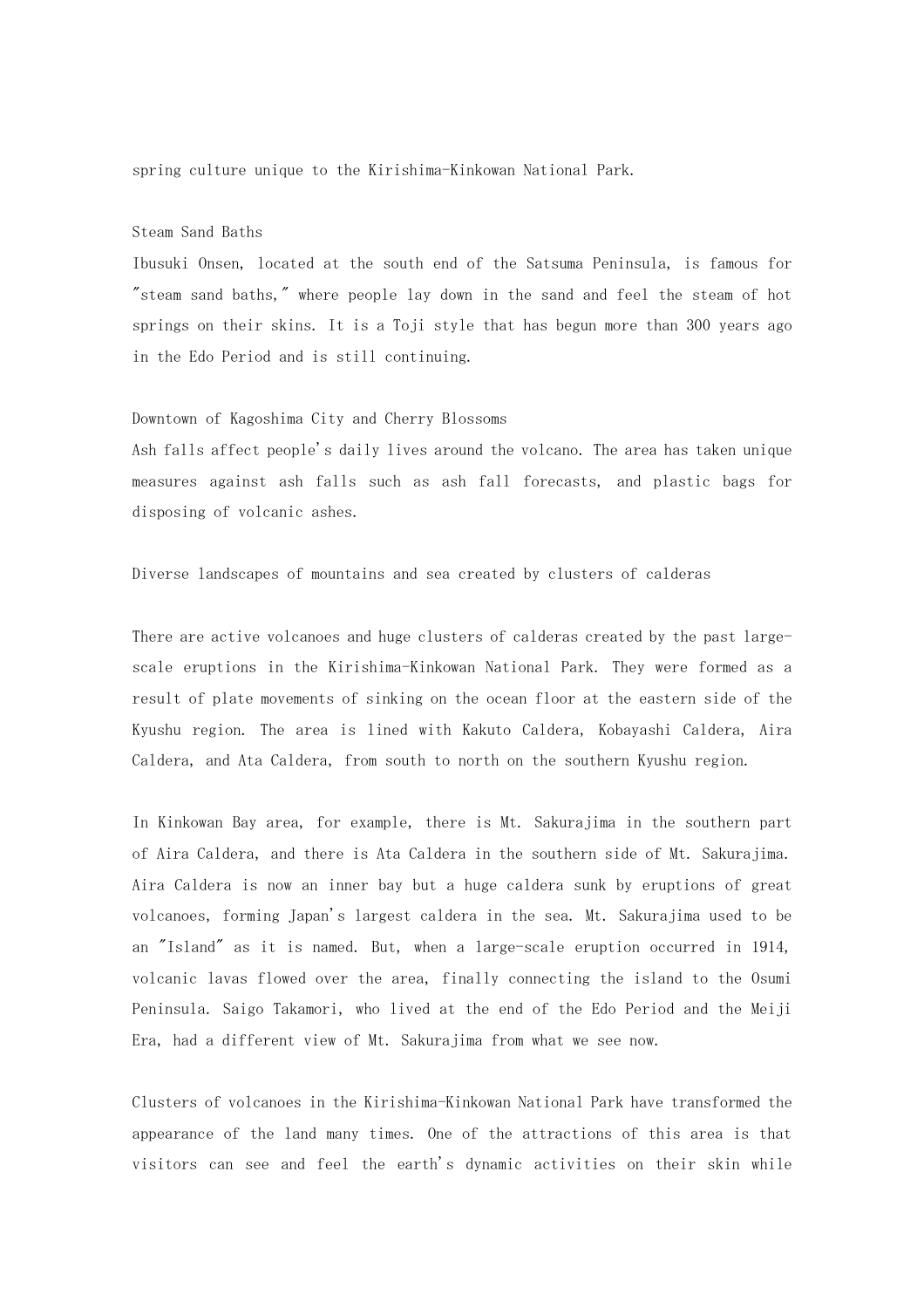thinking of a long, long history of the land.

#### Mt. Takachiho-no-mine

The second highest mountain among the Kirishima Mountains, and is located in the boundary between Miyazaki Prefecture and Kagoshima Prefecture. Its elevation is 1,574 meters. The photo shows the climbing route of Mt. Ohachi, an active volcano, in the western area. Mt. Shinmoe and Mt. Karakuni are behind the mountain.

## Volcano Crater of Mt. Karakuni

It is the highest mountain of the Kirishima Mountains at an elevation of 1,700 meters. The diameter of the volcano crater is 900 meters at a depth of 300 meters. When the weather is fine, visitors can have a view of the Kinkowan Bay, Mt. Sakurajima, Mt. Kaimon, or other areas.

#### Cape Sata-misaki

It is located in the southernmost area of the Kyushu region. When the weather is fine, visitors can have a view of Yakushima Island and Tanegashima Island. There are many subtropical plants, including Chinese fun palm and cycad.

# P51-52

07

Kirishima-Kinkowan National Park

Kirishima-Kinkowan National Park —Relationship between People and Nature Creatures, and people's lifestyles,

that have continued to survive while adapted to active volcanic activities

The clusters of repeatedly erupting volcanoes formed the current characteristic landscape with the sea and mountains in the Kirishima area and Kinkowan Bay. Unique hot spring and food culture were also created during the time people have faced the existence of the active volcano with volcanic plumes still rising.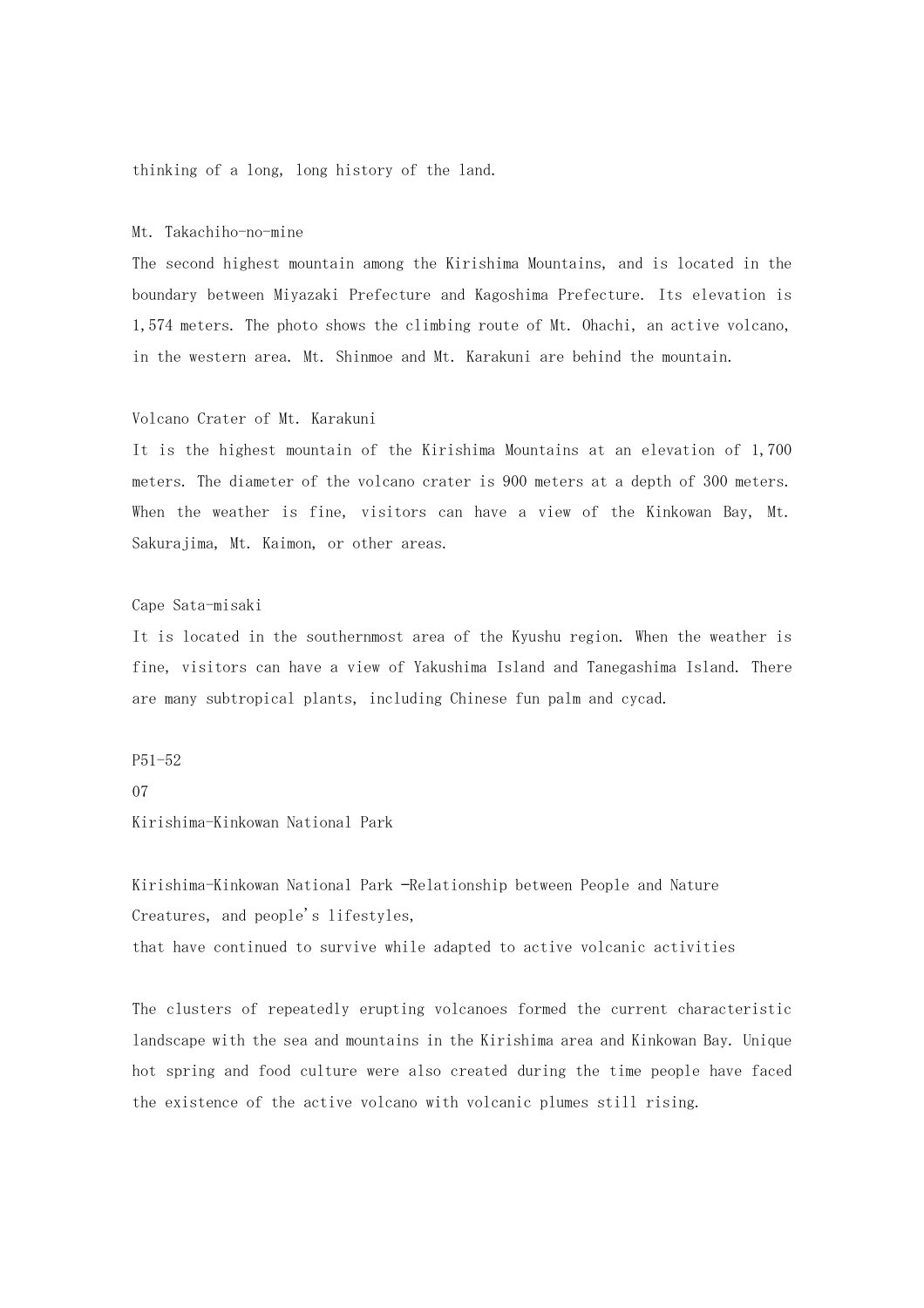#### Warm Climate

It is not rare to have snow in mountainous areas. But, in plain areas, it is warm with a high average of temperatures throughout the year.

Subtropical forests grow in areas at low elevations

#### Vegetation (Kyushu Azaleas (Miyamakirishima))

Unique vegetation, which can endure the face of volcanic steam and high temperatures, was created in Kirishima mountain areas at high elevations. Kyushu azaleas that grow in clusters at the summit is a typical example.

Vegetation adapted to the environment that emits volcanic gases

# Volcanic and Shirasu Plateau

There are clusters of volcanoes, including Mt. Sakurajima, with volcanic plumes still rising, and clusters of huge calderas. Ash falls and pyroclastic flows, produced by the past great eruptions accumulated on the ground, resulting in the creation of the Shirasu Plateau.

Using blessings of the volcano for people's lives

Producing farm products and fermented food suitable for a warm climate Lifestyle of people who face the reality of living with volcanic activities In various parts of the area, there are hot springs with an abundance of hot spring water and diverse spring quality. Blessings of the volcano, including a natural steam oven (sume), are utilized in people's lives. People have actively produced Sakurajima radishes that grow well in the volcanic ash soil, and fermented food that grow well in a warm climate.

Sakurajima Radish Dolphins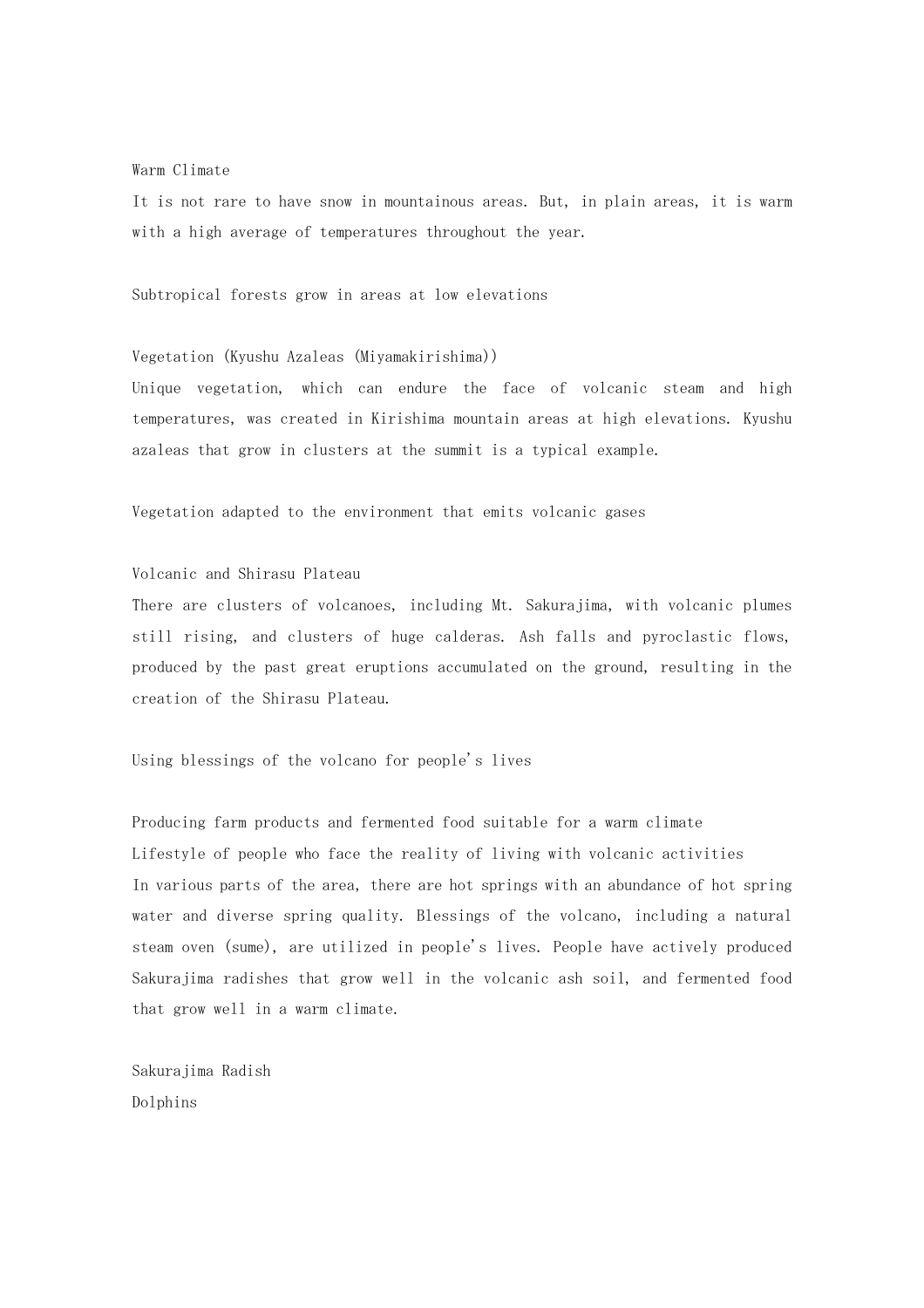P53-54 08 Keramashoto National Park Date of Designation: March 5, 2014 Area: 3,520 ha (Land), 90,475 ha (Sea) Okinawa Prefecture

Retreat in the "Kerama Blue World"

The Kerama Islands, located 30-40 kilometers west of Naha City, Okinawa Prefecture. The islands consist of 30 big and small islands and many rock reefs. The biggest attraction is a beautiful sea called "Kerama Blue." The sea shows different blue colors ranging from clear light blue to deep azure-blue and shines brightly with gradual changes in the blue colors. Such scenery is sure to attract visitors' attention.

The Kerama Blue Sea also serves as a cradle for creatures. Sea turtles freely swim with colorful fish near abundant coral reefs, and humpback whales come to the surrounding sea for breeding in winter and spring.

It is not only marine activities to make visitors enjoy in the Kerama Islands. If taking a step into the islands, visitors can experience a series of diverse landscapes from the sea to the land. They can spend slow-moving time on the island based on the folk culture nurtured by its long history. Visitors can think of who they really are in an unusual place. Such a stay can be realized only in the Kerama Blue world.

A view from the Takatsukiyama Observatory in the Zamami Island

Visitors can have a view of the Kerama Blue Sea spreading in front of them. A wide variety of fish inhabit Japan's foremost coral reef area, and humpback whales also migrate around the area.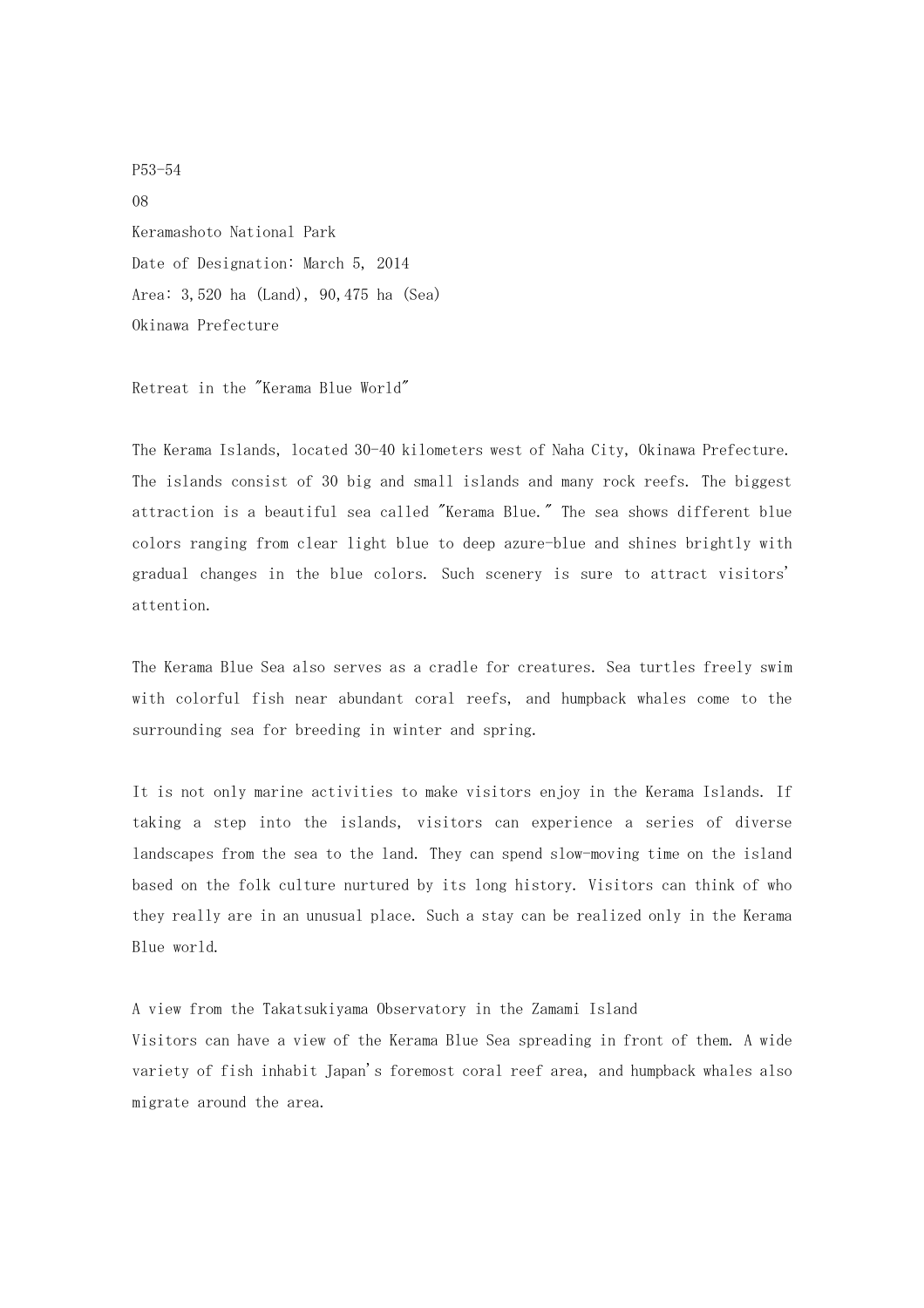# P55-56 08 Keramashoto National Park

# "Island Time" Inviting you to Retreatment

"Retreat" has an original meaning of "escape or evacuate." As derived from the meaning, the word is also used to represent that people have time separately from busy daily lives, reset their bodies and restart their lives in a positive way. Relaxing time with dramatic and beautiful landscapes in the Kerama Islands attract people to visit for retreatment.

Tokashiki Island, Zamami Island, Aka Island, and Geruma Island respectively have an attractive observation deck where visitors can have a dynamic and attractive ocean view of the Kerama Islands, full of islands. A sunset view from an overlook area is too beautiful to be unaware of the passing of time. Visitors can refresh their minds and bodies only by sitting on the sandy beaches such as Aharen Beach (Tokashiki Island) and Furuzamami Beach (Zamami Island), seeing the Kerama Blue Sea, and enjoying a few minutes of the evening sea and sky with changing appearance.

In Okinawa, people have a habit of gathering family members and friends in the shade of trees, and feeling the evening breeze while enjoying a chat, called "Yuntaku." There are many options about how to stay in the area: walking around the village in the evening of a hot day, joining Yuntaku to have a relaxing island time, lying down on the beach at night, and feeling the starry sky while hearing the sounds of waves. The area is accessed easily from Okinawa's main island (Tomari Port, Naha City) and is another world that can be easily approached.

## Takara Residence

Known as the captain's house (Sendosuya) and located in the Geruma Island. It has been placed on the list of the National Important Cultural Property sites, as a building that remains the original style of Okinawa's private houses.

#### Nishibama Terrace

A three-story observation deck, located in the Nishibama Beach, Aka Island. The first floor is painted with Ryukyu limestones. There are wooden counters and tables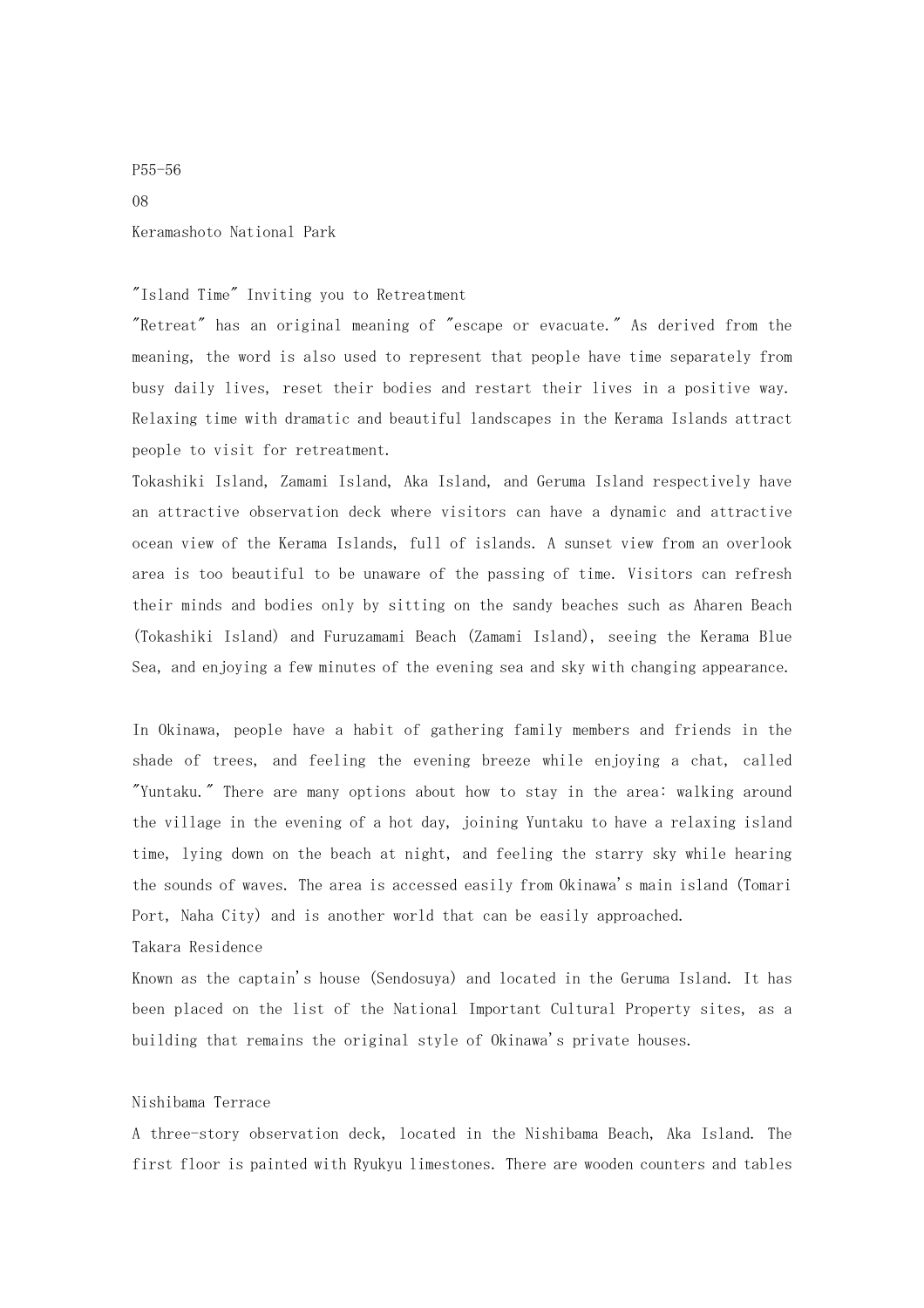on the second floor and an observation deck on the third floor.

#### Furuzamami Beach

It is a shallow curved white sandy beach at a length of nearly 1 kilometer, located in the Zamami Island. The area is relatively deep, and so visitors can see fish gathered on the coral reefs near the water's edge.

### Aharen Beach

A beach located in the southwestern area of Tokashiki Island. Bathrooms and shower rooms are fully prepared, and visitors can rent parasols and a set of snorkeling equipment.

## Sea with coral reefs full of creatures

The sea of the Kerama Islands was registered as a wetland under the Ramsar Convention. The sea is clearest in the world, and many kinds of sea creatures, including fish and corals, inhabit the sea.

During diving and snorkeling, visitors are most likely to encounter sea turtles among all sea creatures. Green turtles and hawksbill turtles live in the Kerama Sea and visitors, can see sea turtles swimming underwater while seated on the kayak or standing on SUP (stand up paddleboard).

At the end of December and the beginning of April each year, visitors are also highly likely to encounter humpback whales coming to the Kerama Sea for breeding. The whale watching that observes dynamic movements of humpback whales on a boat is the main attractive activity in winter. If lucky, visitors may watch humpback whales raising their babies.

The notable thing is that operators of the marine activities work on their businesses with a primary focus on the conservation of creatures. Operators, for example, making efforts to conserve the marine environment by voluntarily conserving corals, performing monitoring surveys, and cleaning up in the sea, in collaboration with local people. The Kerama Blue Sea, full of diverse creatures,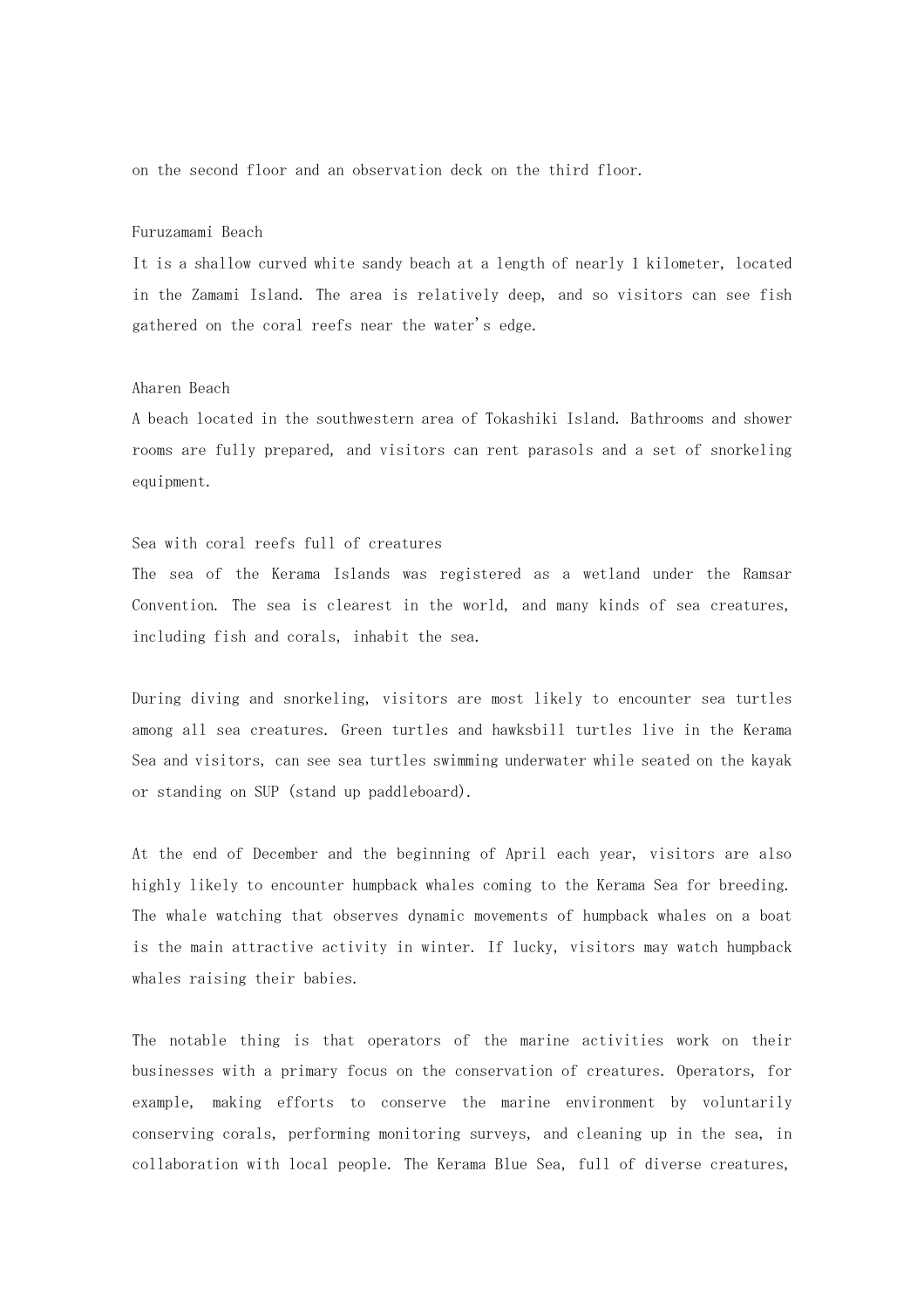has been maintained by such community-based conservation activities.

### Highly transparent sea

In the Kerama Islands, seawater is very clear with a wide variety of fish. Visitors can encounter colorful fish such as damselfishes and butterflyfishes during snorkeling.

## Whale Watching

Visitors can see mother and baby whales, as well as male whales, moving dynamically. They see whales from a distant area, not to surprise the mother and baby whales in Kerama.

#### Green Turtles

Visitors have the highest possibility of encountering sea turtles in the sea of the Kerama Islands. The sea turtles come to eat seaweeds and algae in the shallow waters, and it is a great chance to see them.

## Coral Reefs

Two hundred forty-eight types of coral reefs have been discovered in the park. In the islands of Japan, there are several types of corals which form coral reefs, and almost 62 percent of such type of corals live in a park.

P58-59 08 Keramashoto National Park

Keramashoto National Park —Relationship between People and Nature

People living with the abundant sea, created by a subtropical marine climate and submerged coast

The Kerama Islands, surrounded by the world's clearest beautiful sea, were created by tectonic deformations, forming a wide variety of landscapes. The ocean area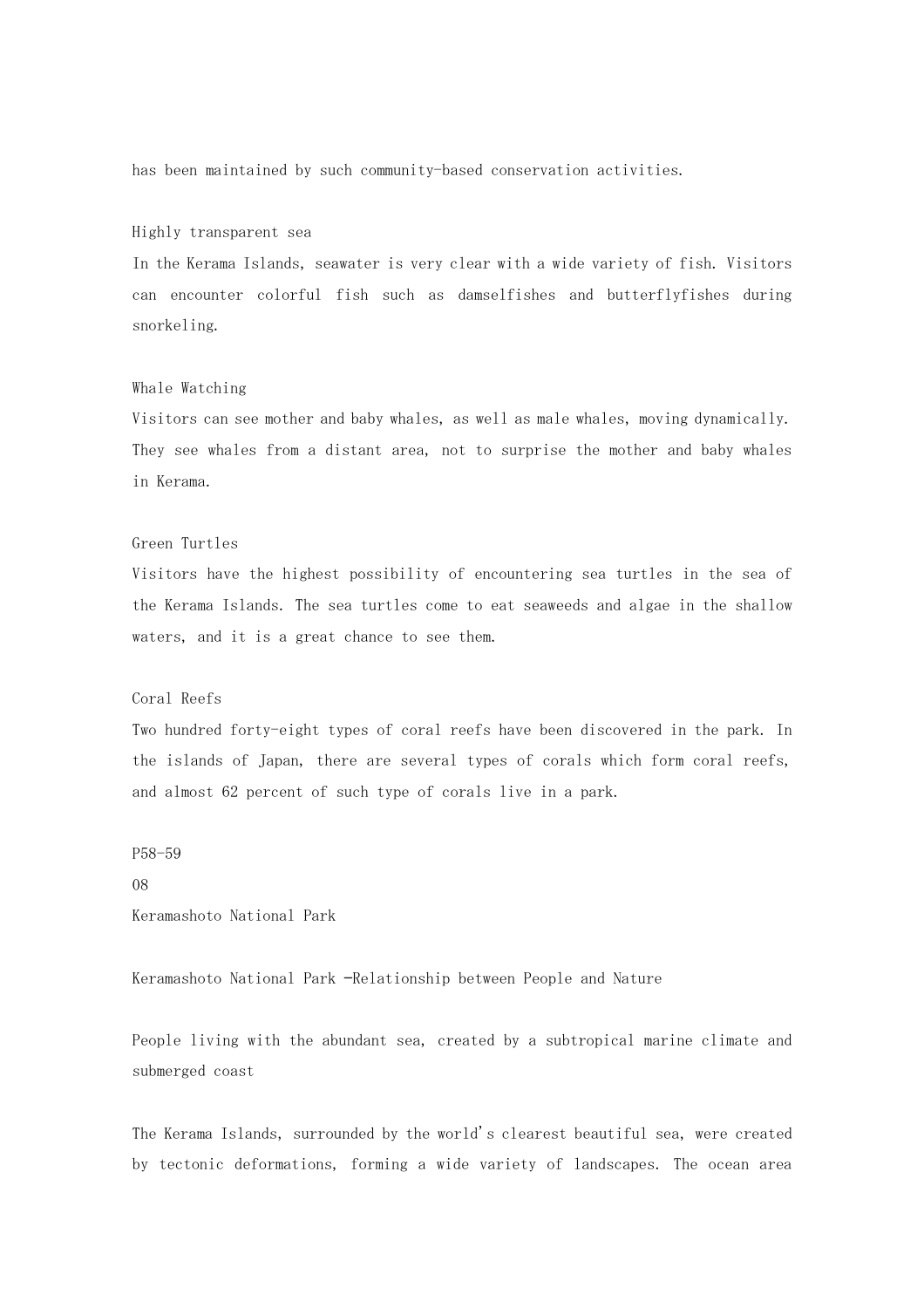serves as a habitat for sixty percent of Japan's coral reefs, and the marine ecosystem has been fully developed.

## Subtropical Marine Climate

Although it is warm throughout the year as affected by the warm Japan Current, tall plants are unable to survive because of typhoons and monsoons, and so only small plants live in the area.

The climate is warm throughout the year, and typhoons come in summer.

## People's Activities

People's lives have been closely related to the sea from early times, and they have received many benefits, including marine products. There are a lot of shrine rituals that represent the connection between people and the sea.

Marine Products Coral Stone Walls Creating an island ecosystem

#### Creatures living on the island

There are rare creatures, including Kerama deer (subspecies of the Japanese sika deer with small bodies) and goniurosaurus kuroiwae orientalis.

#### Submerged Coast

The coast used to be mountains connected to the north part of Okinawa's main island, but the area was transformed by tectonic rising and sinking, forming the current islands. The transformation is considered to have created diverse landscapes, including complex coastal terrains.

There are a few rivers and farmlands, and so dirt containing organisms is difficult to flow in.

Increasing ocean temperatures Warm and highly transparent sea Transparency is maintained by the Japan Current with less nutrients and a small